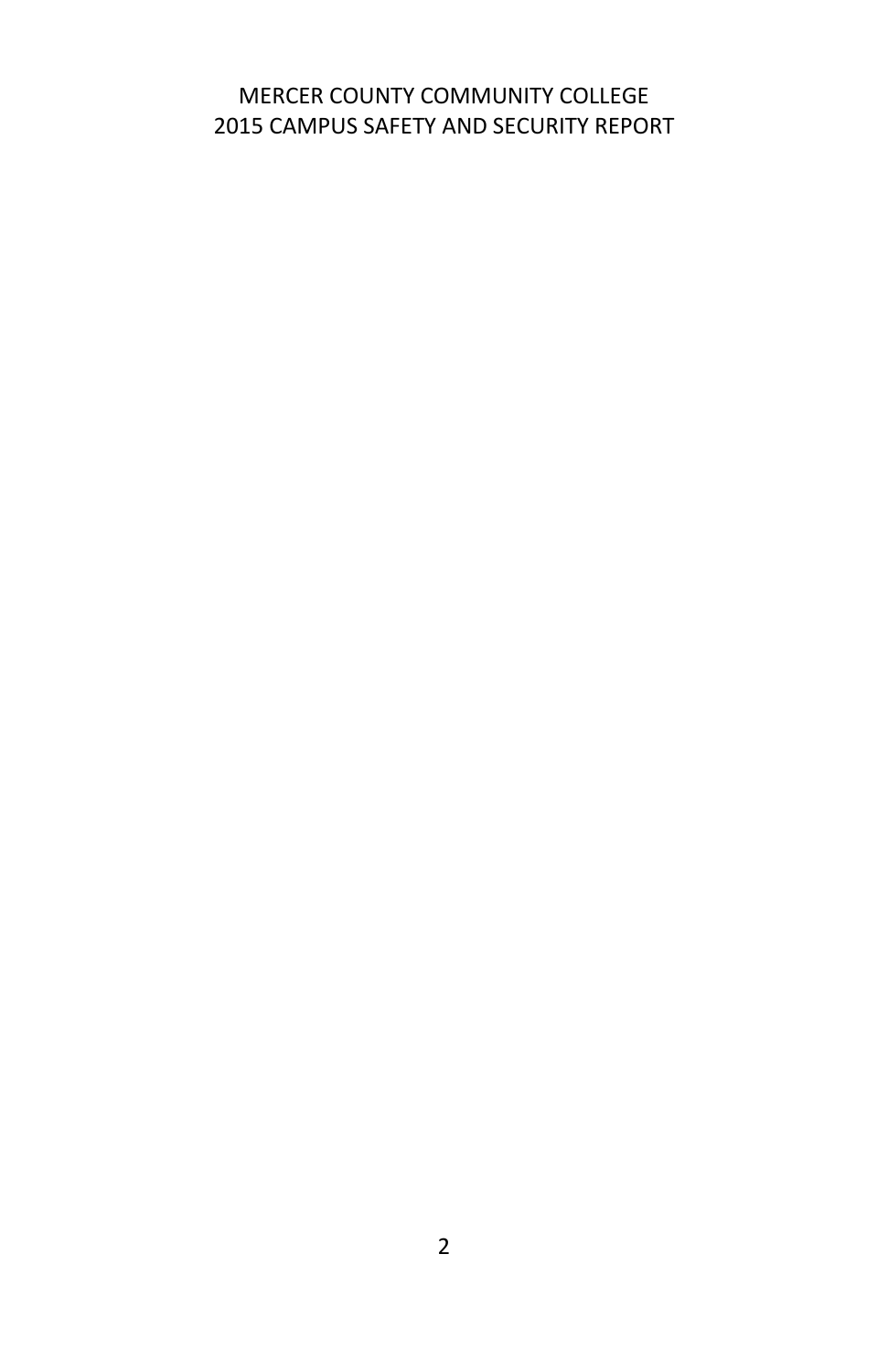The Jeanne Clery Disclosure of Campus Security Policy and Campus Crime Statistics Act (20 USC § 1092(f)) is the landmark federal law, originally known as the Campus Security Act, that requires colleges and universities across the United States to disclose information about crime on and around their campuses. The law is tied to an institution's participation in federal student financial aid programs and it applies to most institutions of higher education both public and private. The Act is enforced by the United States Department of Education.

The law was amended in 1992 to add a requirement that schools afford the victims of campus sexual assault certain basic rights, and was amended again in 1998 to expand the reporting requirements. The 1998 amendments also formally named the law in memory of Jeanne Clery. Subsequent amendments in 2000 and 2008 added provisions dealing with registered sex offender notification and campus emergency response. The 2008 amendments also added a provision to protect crime victims, "whistleblowers", and others from retaliation.

#### **The Clery Act requires colleges and universities:**

Publish an Annual Security Report (ASR) by October 1, documenting three calendar years of select campus crime statistics including security policies and procedures and information on the basic rights guaranteed victims of sexual assault. The law requires that schools make the report available to all current students and employees, and prospective students and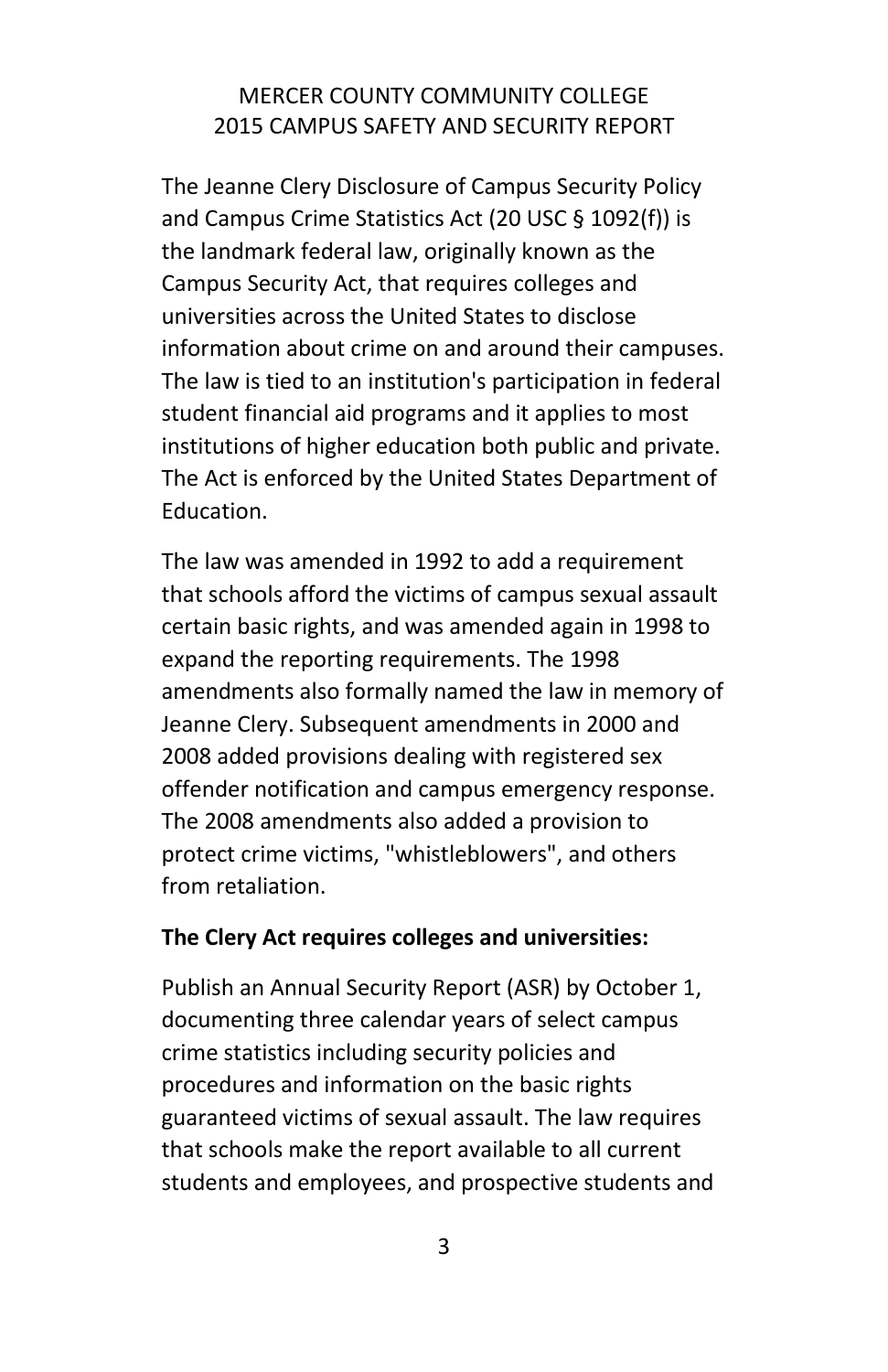employees must be notified of its existence and given a copy upon request. Schools may comply with this requirement via the internet if required recipients are notified and provided exact information regarding the on‐line location of the report. Paper copies of the ASR should be available upon request. All crime statistics must be provided to the U.S. Department of Education.

To have a public crime log. Institutions with a police or security department are required to maintain a public crime log documenting the "nature, date, time, and general location of each crime" and its disposition, if known. Incidents must be entered into the log within two business days. The log should be accessible to the public during normal business hours; remain open for 60 days and, subsequently, made available within two business days upon request.

Disclose crime statistics for incidents that occur on campus, in unobstructed public areas immediately adjacent to or running through the campus and at certain non‐campus facilities including Greek housing and remote classrooms. The statistics must be gathered from campus police or security, local law enforcement and other school officials who have "significant responsibility for student and campus activities." The Clery Act requires reporting of crimes in seven major categories: 1. Criminal Homicide, 2. Sex Offenses, 3. Robbery, 4. Aggravated Assault, 5. Burglary, 6. Motor Vehicle Theft and 7. Arson.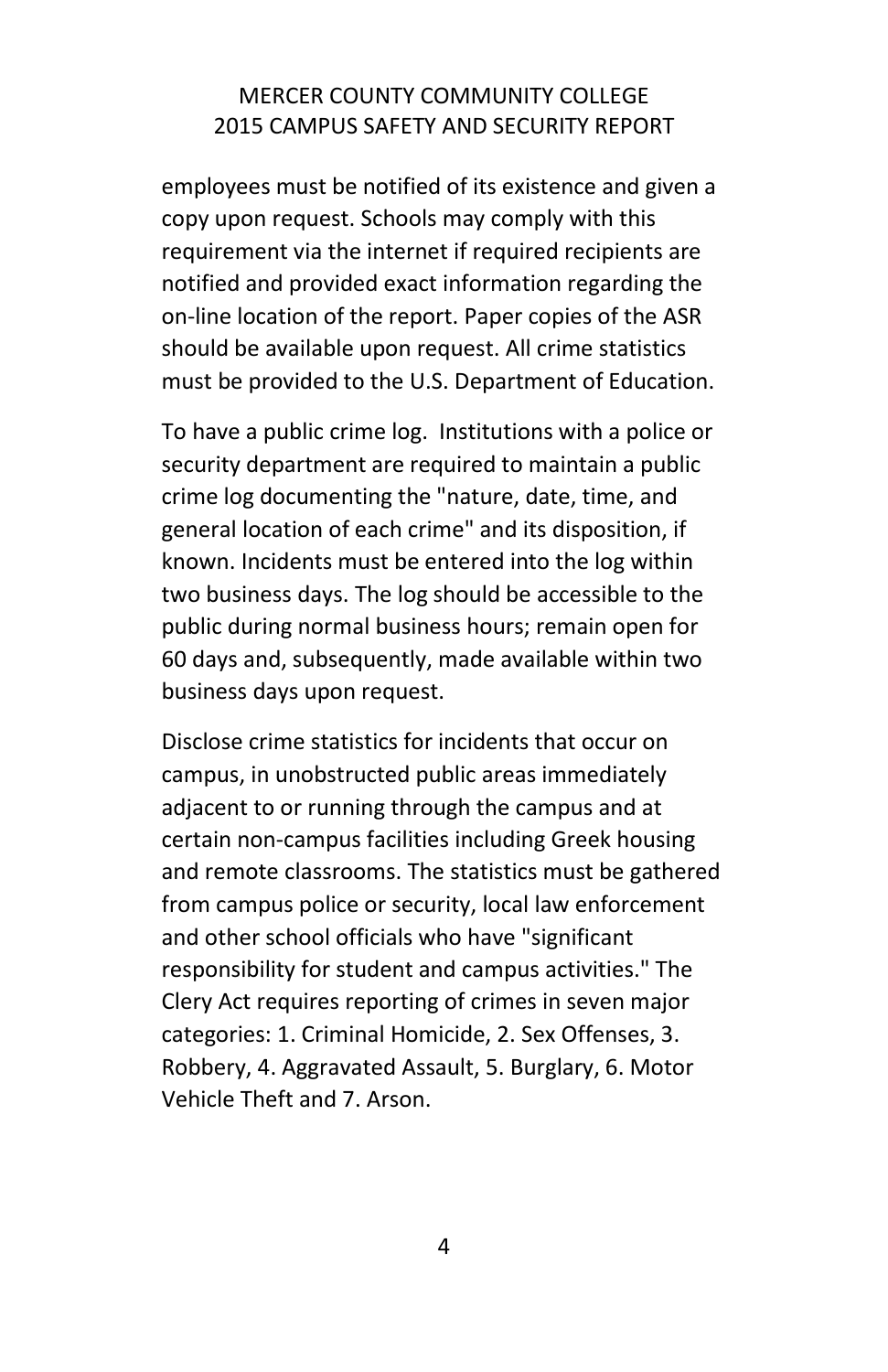Schools are also required to report statistics for the following categories of arrests or referrals for campus disciplinary action (if an arrest was not made):

- 1. Liquor Law Violations
- 2. Drug Law Violations
- 3. Illegal Weapons Possession

Hate crimes must be reported by category of prejudice, including race, gender, religion, sexual orientation, ethnicity, and disability. Statistics are also required for four additional crime categories if the crime committed is classified as a hate crime: 1. Larceny/Theft, 2. Simple Assault, 3. Intimidation, 4.

Destruction/Damage/Vandalism of Property.

#### **Hate Crimes**

A criminal act motivated by bias against any person or group of persons, or the property of any person or group of persons because of the ethnicity, race, national origin, religion, gender, sexual orientation, or disability of the person or group, or bias based upon the perception that the person or group has one or more of those characteristics. Timely warnings about Clery Act crimes which pose a serious or ongoing threat to students and employees. Institutions must provide timely warnings in a manner likely to reach all members of the campus community. This mandate has been part of the Clery Act since its inception in 1990. Timely warnings are limited to those crimes an institution is required to report and include in its ASR. There are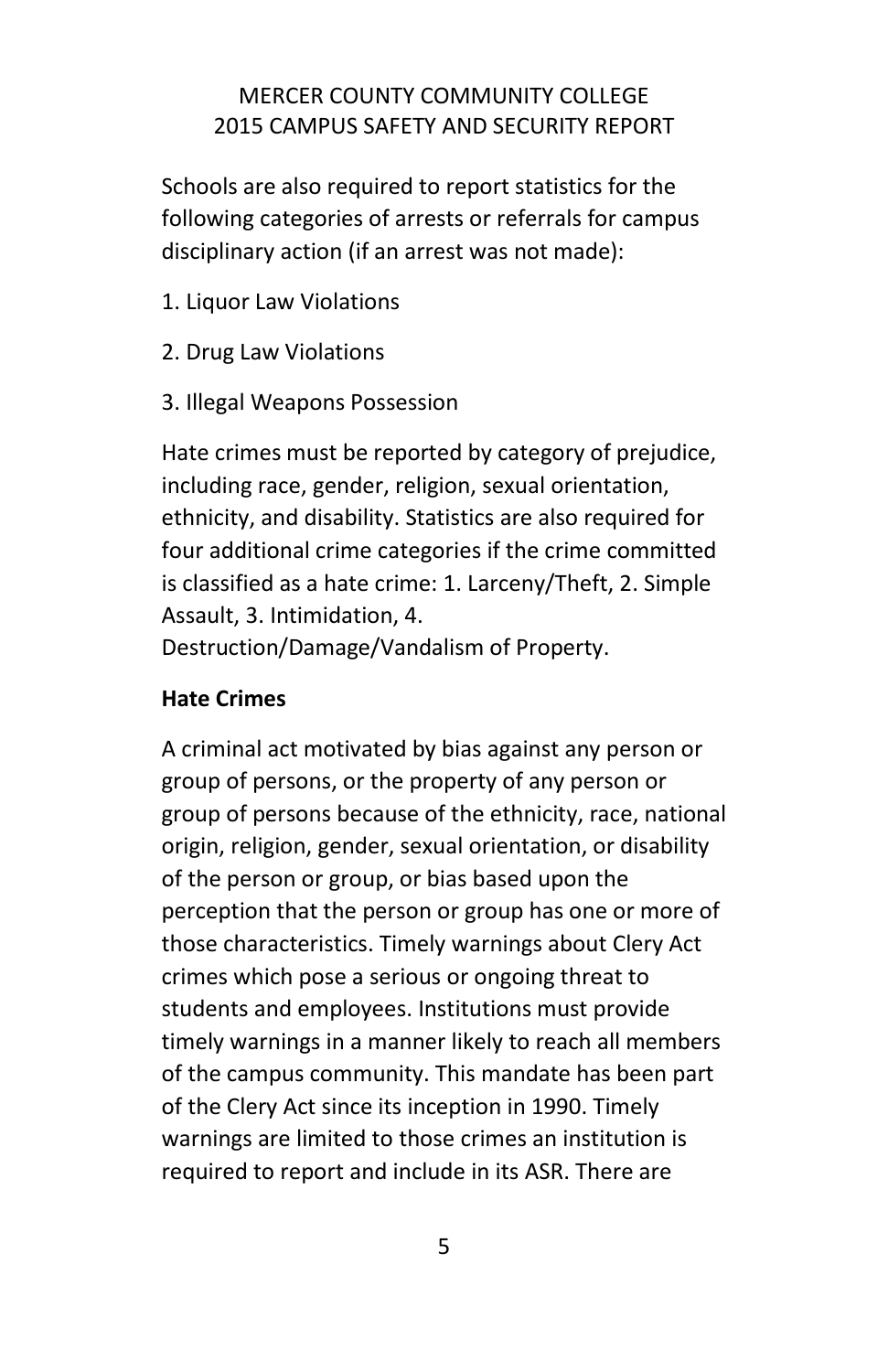differences between what constitutes a timely warning and an emergency notification; however, both systems are in place to safeguard students and campus employees.

### **Emergency Operations Plan**

Devise an emergency response, notification and testing policy. Institutions are required to inform the campus community about a "significant emergency or dangerous situation involving an immediate threat to the health or safety of students or employees occurring on the campus." An emergency response expands the definition of timely warning as it includes both Clery Act crimes and other types of emergencies (i.e., a fire or infectious disease outbreak). Colleges and universities with and without on-campus residential facilities must have emergency response and evacuation procedures in place. Institutions are mandated to disclose a summary of these procedures in their ASR. Additionally, compliance requires one test of the emergency response procedures annually and policies for publicizing those procedures in conjunction with the annual test.

#### **Mission Statement: Mercer County Community College**

Mercer County Community College is concerned about the safety and welfare of all campus members and guests and commits itself to promoting a safe and secure environment. Because no campus can totally isolate itself from crime, Mercer County Community College has developed a series of policies and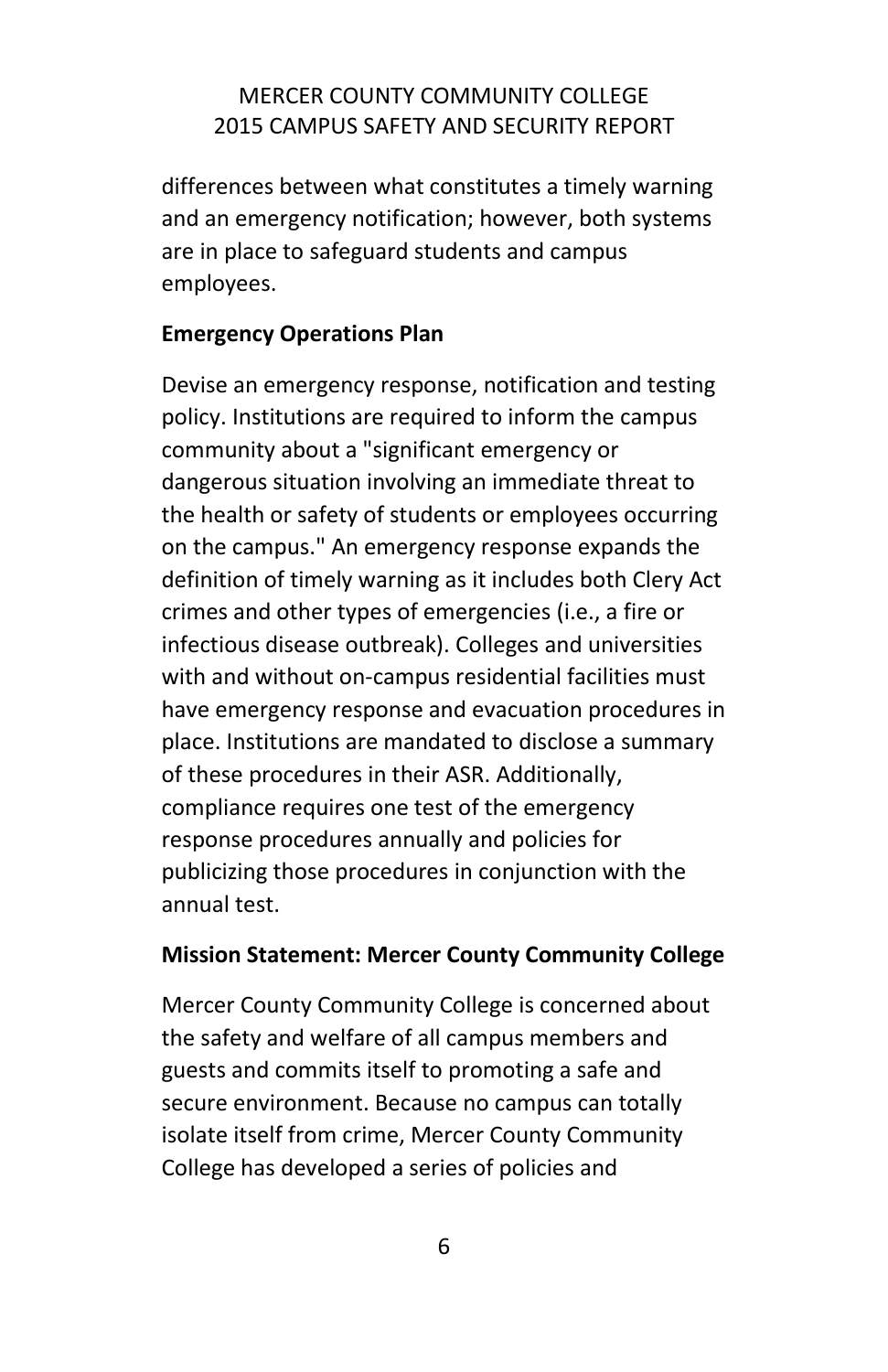procedures designed to ensure that every possible precaution is taken to protect the campus community.

#### **College Safety and Security Office Information**

The Office of College Safety and Security reports directly to the Vice President for Administration and Chief Business Officer. The Office of College Safety and Security works closely with all departments of the College to ensure that safety policy and procedures are uniformly executed and conveyed in a clear and consistent manner to all the College's students, faculty, and staff.

The main office is located at 1200 Old Trenton Road, West Windsor, New Jersey. It is open 24 hours a day, 365 days a year. Uniformed Campus Safety officers, a supervisor, and a director provide around‐the‐clock patrol and services to the campus community. All Campus Safety officers are licensed in the state of NJ as unarmed private security officers. They have the same arrest powers as a private citizen as provided in the NJ Revised Statutes.

Campus Safety officers are responsible for a full range of safety services to the Mercer County Community College community, including all crime report investigations, medical emergencies, fire emergencies, traffic accidents, and enforcement of all College policies including those relating to alcohol use, drug use, and weapons possession. Campus Safety officers submit incident reports on all crimes on campus reported to the department. These incident reports are than filed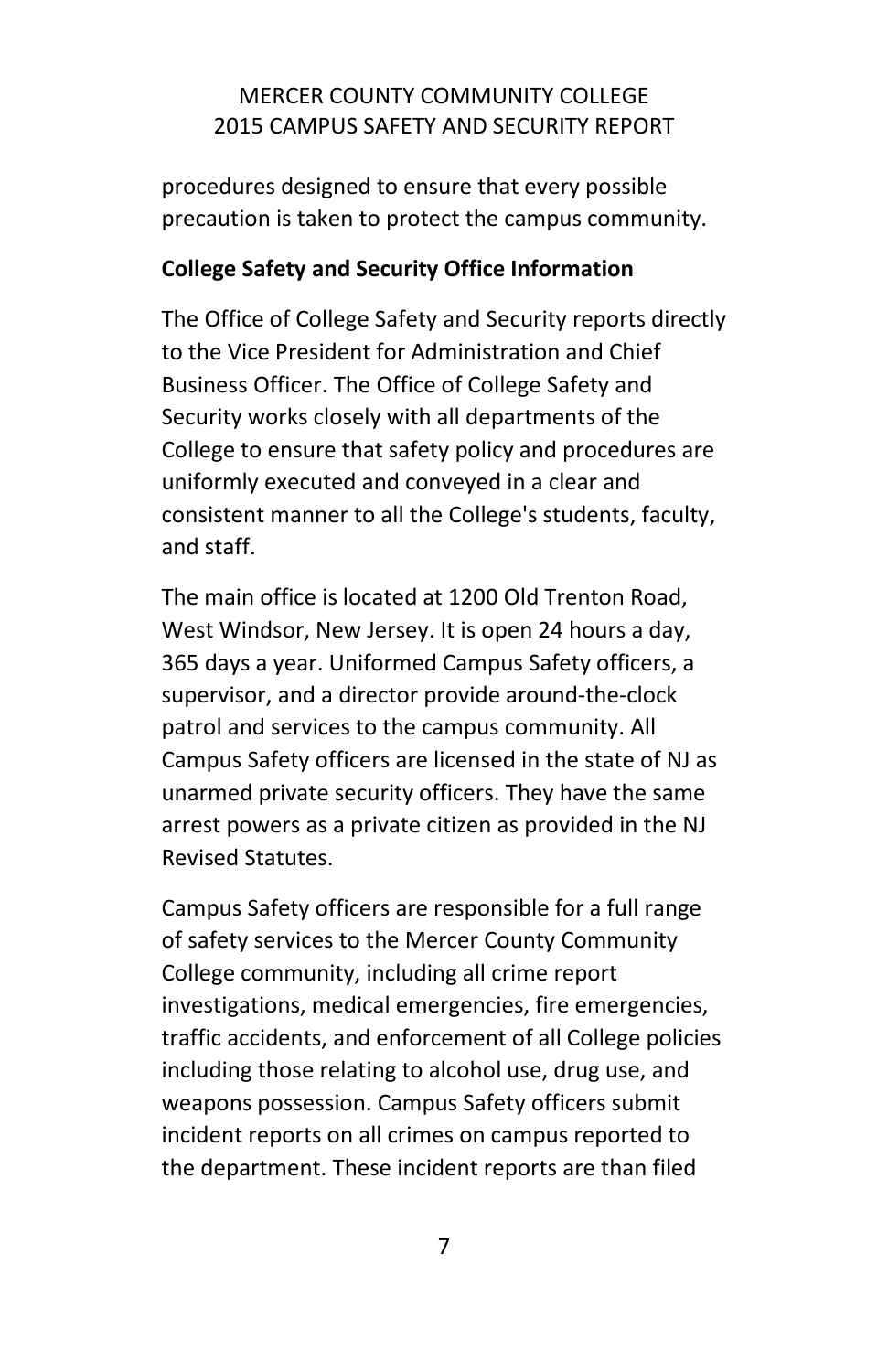with the appropriate local police department (Hamilton, Lawrence, Trenton and West Windsor Police Departments) and automatically become part of its record‐keeping process. All serial numbers of vehicles and property stolen from campus are reported through the appropriate police department and reported to the National Crime Information Center (NCIC). All criminal activity, suspicious activity, and other emergencies on campus should be reported directly to the Office of College Safety and Security by any member or guest of the Mercer County Community College community. Security Officers can be contacted by using any interior emergency phone or by dialing 3200 within the college. Campus Safety officers will respond to you anywhere on campus to investigate and inquire about any of these events.

#### **Campus Law Enforcement Authority**

The Office of College Safety and Security officers at Mercer County Community College have the authority to ask persons for identification and to determine whether individuals have lawful business at Mercer County Community College. Security officers have the authority to issue summons related to parking and violations of campus policy. Fines resulting from any violation shall be paid at the Bursars Office. Outstanding fines may be billed to financial accounts of students, faculty, and staff. Criminal incidents are referred to the local police who have jurisdiction on the campus. The Office of College Safety and Security at Mercer County Community College maintains a highly professional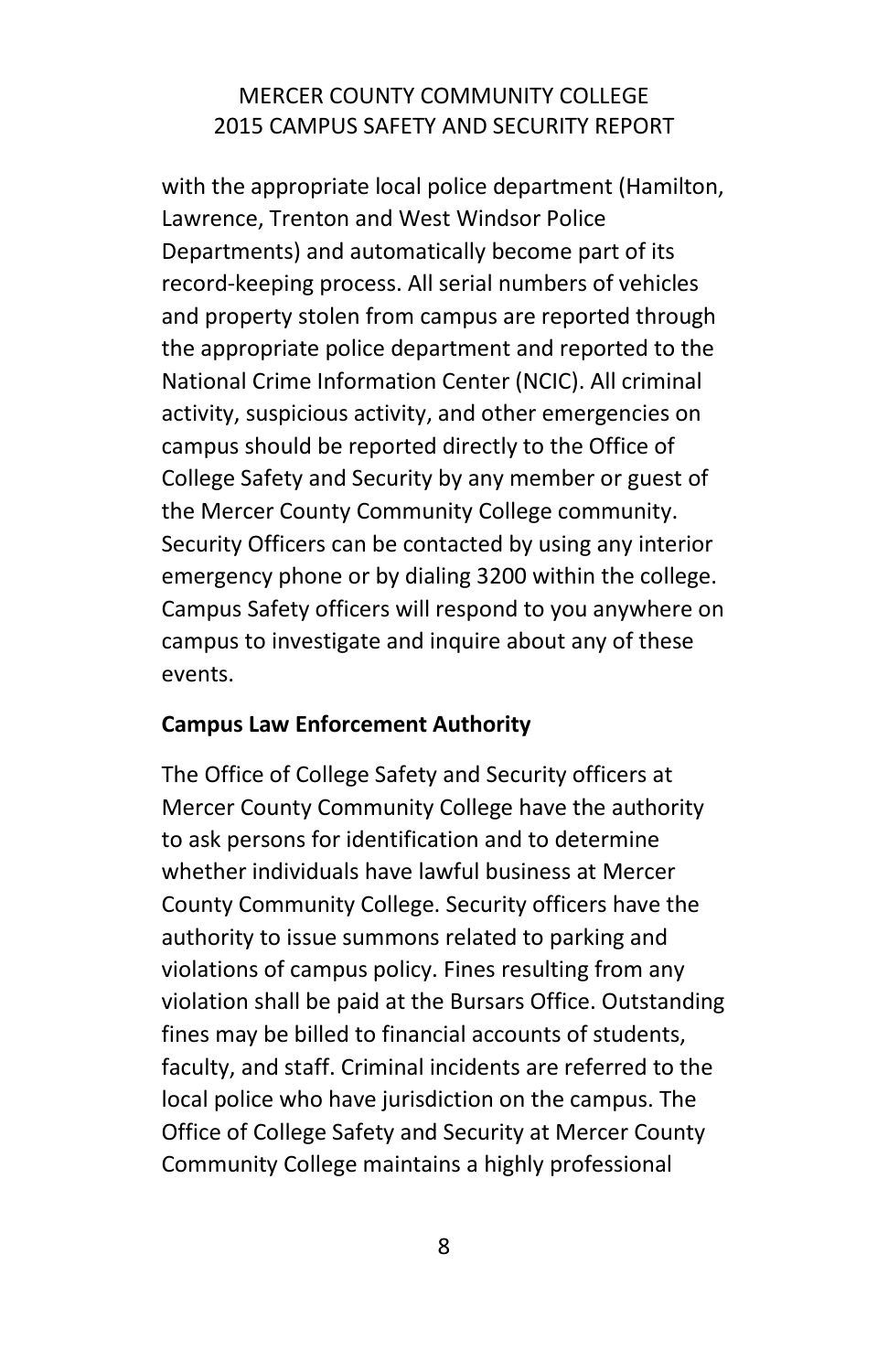working relationship with the West Windsor, Trenton and Hamilton Police Departments as well as the Mercer County Sheriff's Department. All crime victims and witnesses are strongly encouraged to immediately report the crime to the College Safety and Security Office and the appropriate police agency. Prompt reporting will assure timely warning notices on‐campus and timely disclosure of crime statistics.

#### **Alcohol Policy**

Mercer County Community College seeks to encourage and sustain an academic environment that both respects individual freedom and promotes the health, safety, and welfare of all members of the community. In keeping with these objectives, the College has established a policy and guidelines governing the distribution and consumption of alcoholic beverages on the College campus, consistent with laws of the state of NJ. Under‐age possession and/or consumption of alcoholic beverages are not permitted on property owned or controlled by the College. Intentionally or knowingly selling, or intentionally or knowingly "furnishing" alcoholic beverages to persons under the age of 21, or to persons obviously inebriated, is not permitted on property owned or controlled by the College.

Alcohol can be served at public events only to those over the age of 21 and only if in conformity with those requirements of the NJ Liquor Control Commission and the College regarding the serving of alcohol. Arrangements for serving alcohol at public events must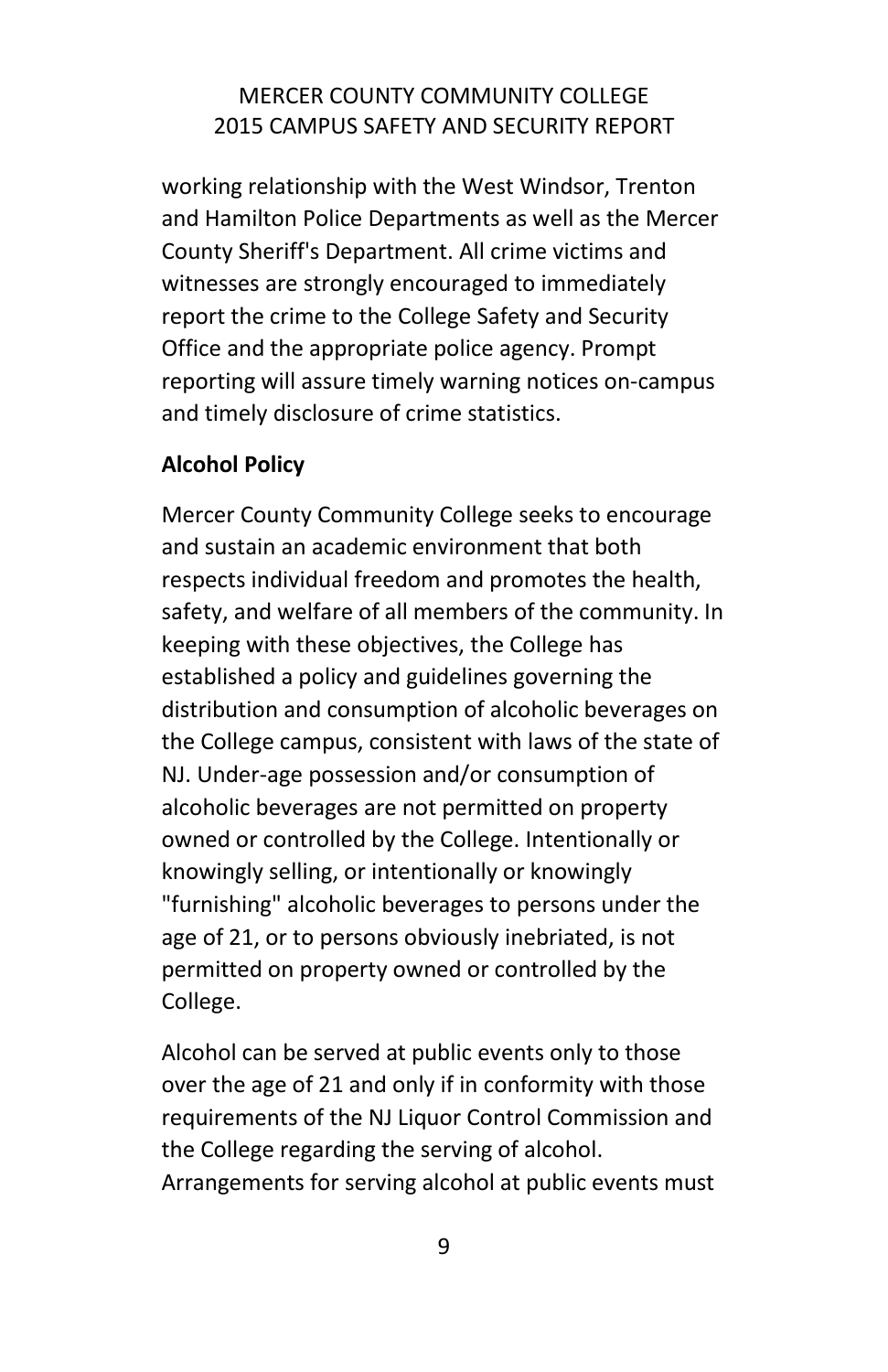be made through the Office of the Dean for Students Affairs in the Student Center on the West Windsor campus.

Any individual known to be in violation of the College alcohol policy is subject to disciplinary action and possible arrest, imprisonment, or fine according to state or federal law.

## **Illegal Drugs**

Mercer County Community College does not condone possession, use, or distribution of any and all illegal drugs by anyone in any campus facility. Any individual known to be possessing, using, or distributing such drug is subject to disciplinary action and possible arrest, imprisonment, or fine according to state or federal law.

### **Weapons**

For the safety of everyone, all types of weapons are prohibited on campus. Anyone possessing or using weapons without the authorization of the College President or their designee can and will be subject to disciplinary action. This prohibition does not extend to a law enforcement officer as defined by N.J.S.A. 2C:39-3g (1) or person who is qualified as a retired law enforcement officer pursuant to N.J.S.A. 2C:39-6(1). "Weapon" means anything readily capable of lethal use or of inflicting serious bodily injury. The term includes, but is not limited to, all: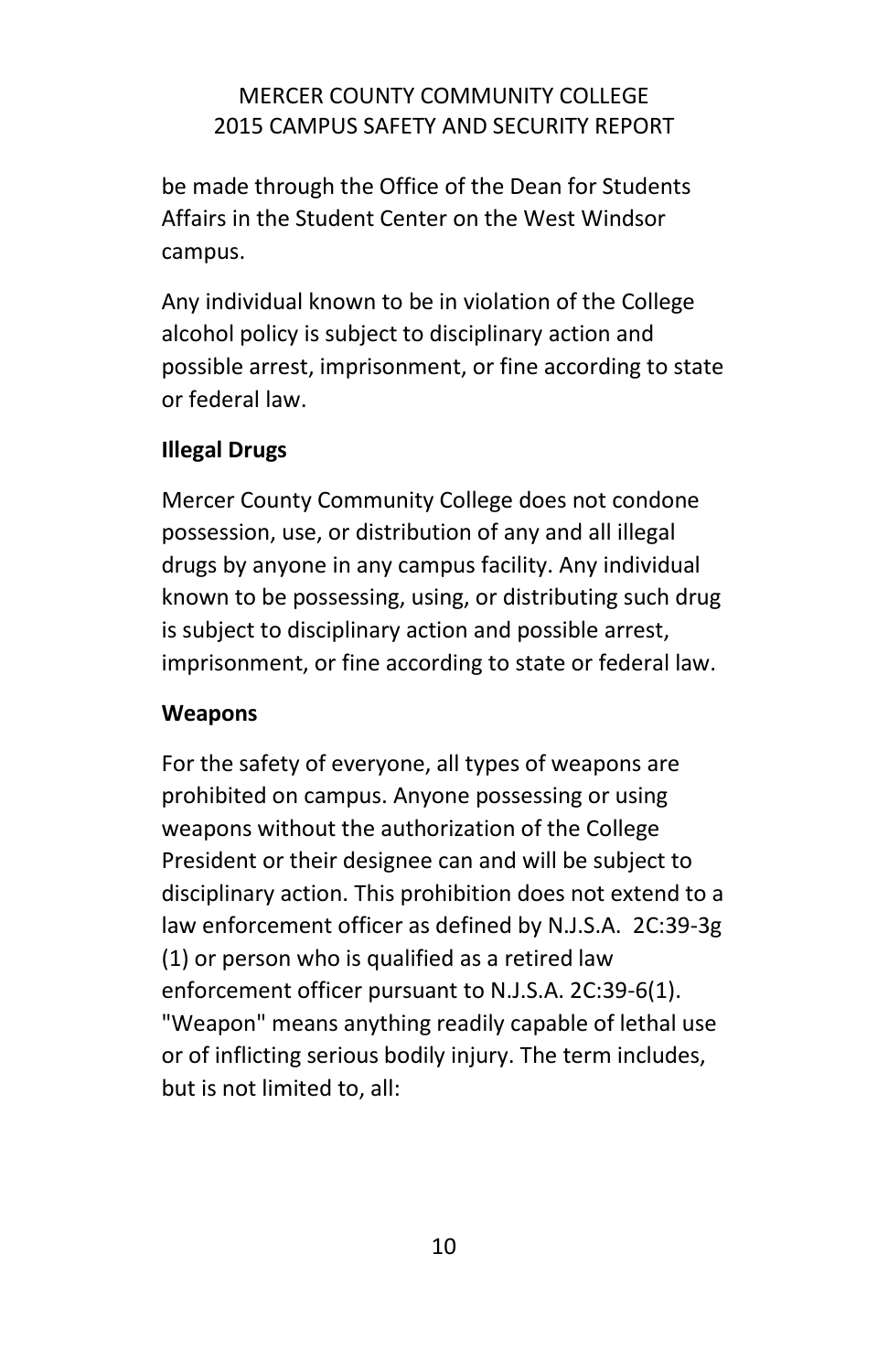1. Firearms, even though not loaded or lacking a clip or other component to render them immediately operable;

2. Components which can be readily assembled into a weapon;

3. Gravity knives, switch‐blades, knives, daggers, dirks, stilettos, or other dangerous knives, billies, blackjacks, bludgeons, metal knuckles, sandclubs, slingshots, cestus or similar leather bands studded with metal filings or razorblades imbedded in wood; and

4. Stun guns and any other weapon or other device which projects, releases or emits tear gas or any other substance intended to produce temporary physical discomfort or permanent injury through being vaporized or otherwise dispensed in the air.

## **Daily Crime Log**

Campus Safety maintains a daily crime log that lists all reported crimes. The log outlines the logistics of the crime (date, time, and location), the nature of the crime, and how the crime was handled.

### **Crime Statistics**

The Office of Campus Safety, under the direction of the director or his or her designee, gathers and compiles Mercer County Community College's crime statistics. In addition to the crimes reported to Campus Safety, the director also solicits information from the Office of the Dean of Students and the Department of Physical Education and Athletics. Crime statistics in this report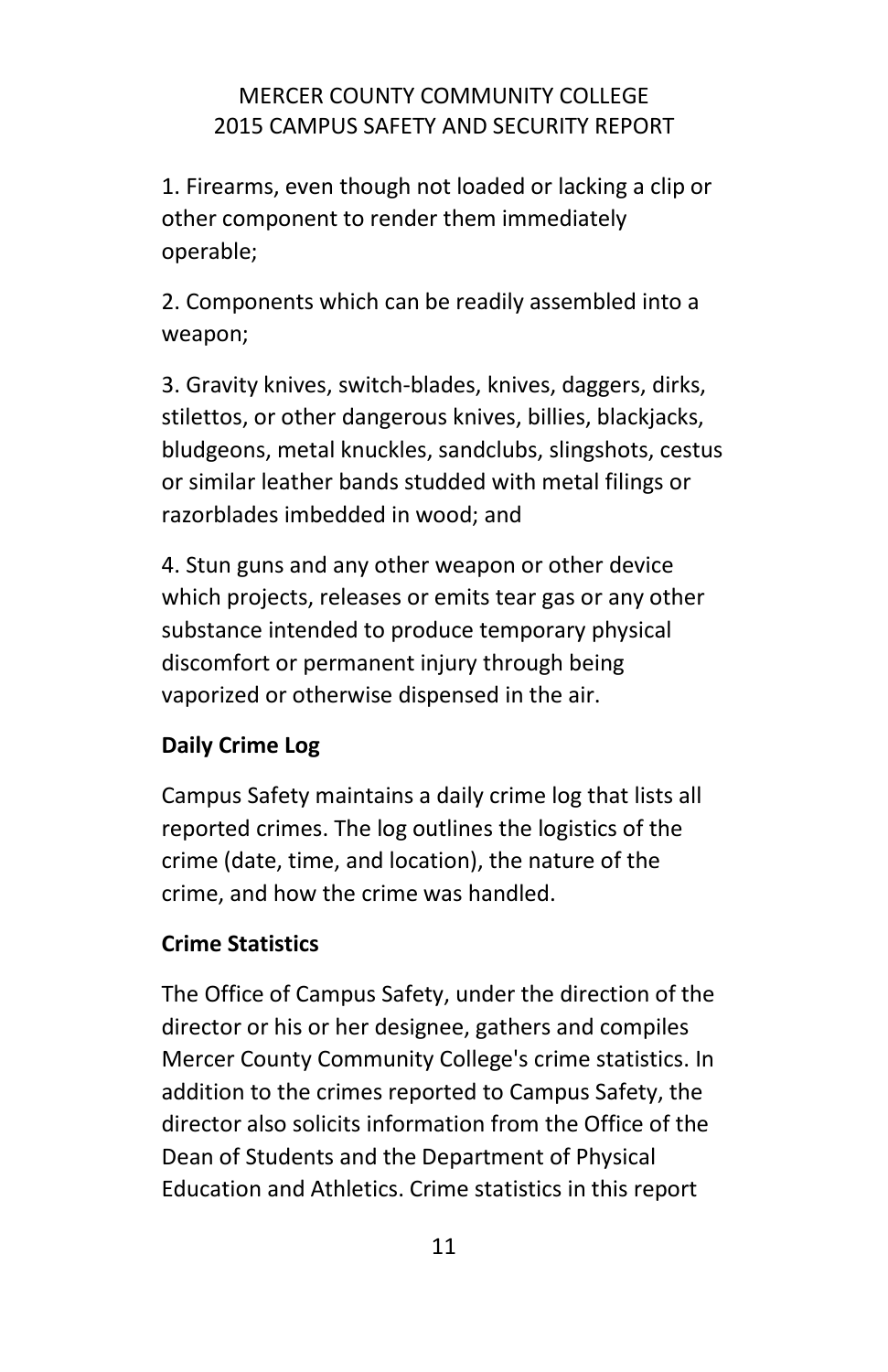from off‐campus venues and adjacent streets are compiled in collaboration with the appropriate local police department.

These crime statistics are substantiated by the Office of Campus Safety in collaboration with the Dean of students, the director of physical education and athletics, and the appropriate local police department. Double counting of these crimes is avoided by an oversight process conducted by the director of campus safety.

It should be noted that the Campus Security Act was amended in 1998. Any marked increase across years or in the revised statistics from previous years can be accounted for by the fact that the geographic boundaries for reporting were greatly expanded in 1998, and reporting of drug, alcohol, and weapons violations was also broadened to include not only arrests but also disciplinary referrals.

The Office of Campus Safety is committed to working with the Mercer County Community College community to resolve all criminal matters in a timely fashion. All members of the Office of Campus Safety know that for this to happen they must cooperate and work hand‐in‐ hand with faculty, staff, and students. By working together, the Office of Campus Safety and the College community can create a safe and secure environment.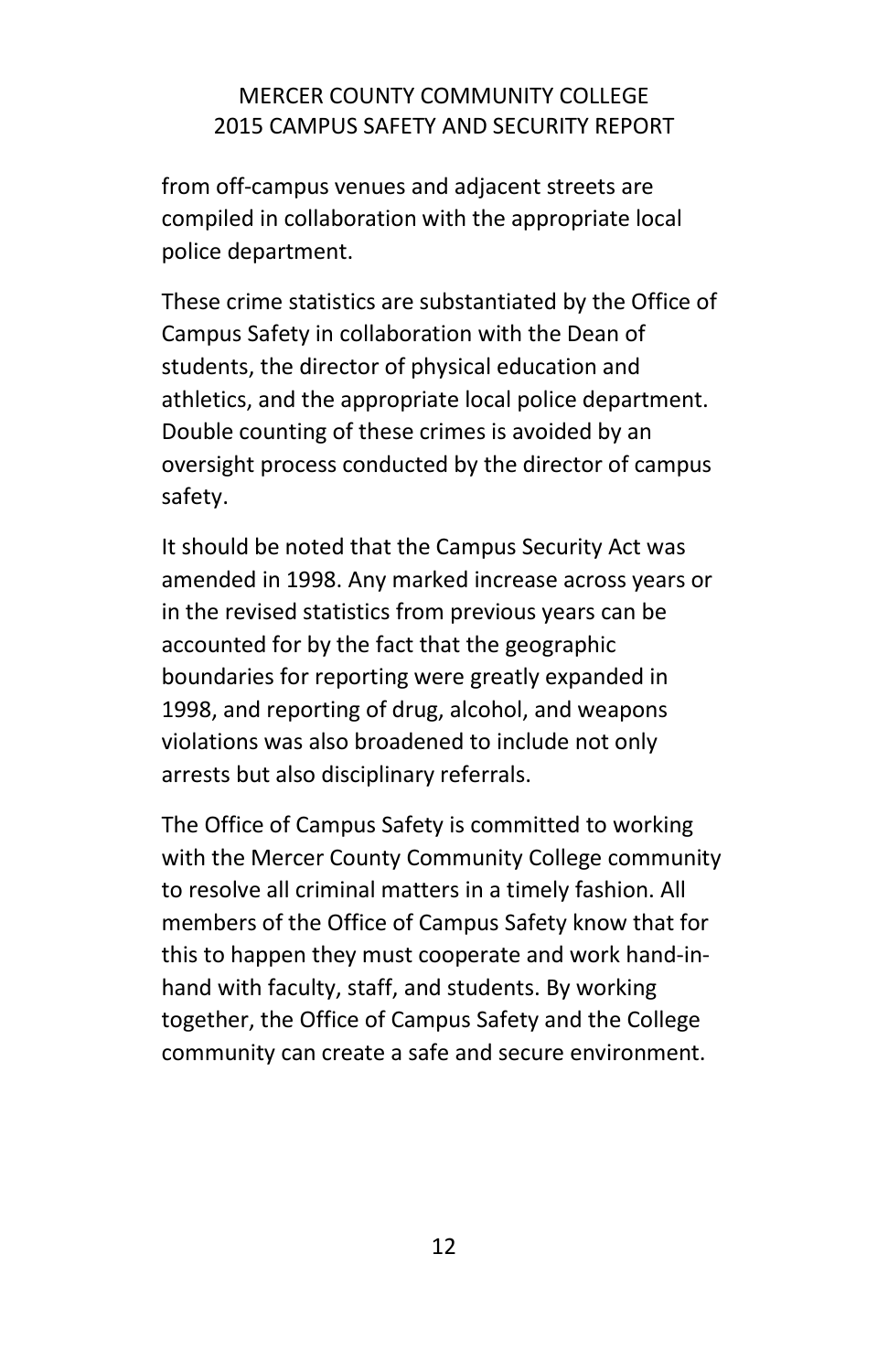## West Windsor Campus

| Crime Reported                                         | On             | Public         | On             | Public         | On             | Public      |  |  |  |
|--------------------------------------------------------|----------------|----------------|----------------|----------------|----------------|-------------|--|--|--|
|                                                        | Campus         | Prop.          | Campus         | Prop           | Campus         | Prop        |  |  |  |
|                                                        | 2012           | 2012           | 2013           | 2013           | 2014           | 2014        |  |  |  |
| Murder                                                 | 0              | 0              | 0              | 0              | $\mathbf{0}$   | 0           |  |  |  |
| Sex Offenses                                           | 0              | 0              | 0              | 0              | 0              | 0           |  |  |  |
| (Forcible)                                             |                |                |                |                |                |             |  |  |  |
| Sex Offenses                                           | $\overline{0}$ | $\overline{0}$ | $\overline{0}$ | 0              | $\overline{0}$ | 0           |  |  |  |
| (Non-Forcible)                                         |                |                |                |                |                |             |  |  |  |
| Incest                                                 | 0              | 0              | 0              | 0              | $\mathbf 0$    | 0           |  |  |  |
| <b>Statutory Rape</b>                                  | 0              | 0              | 0              | 0              | $\mathbf 0$    | $\mathbf 0$ |  |  |  |
| Robbery                                                | 0              | 0              | 0              | $\overline{0}$ | $\overline{0}$ | $\mathbf 0$ |  |  |  |
| Aggravated                                             | 0              | 0              | 0              | 0              | $\mathbf 0$    | $\mathbf 0$ |  |  |  |
| Assault                                                |                |                |                |                |                |             |  |  |  |
| <b>Burglary</b>                                        | 0              | 0              | 0              | 0              | 0              | 0           |  |  |  |
| Arson                                                  | $\overline{0}$ | $\overline{0}$ | 0              | 0              | 0              | 0           |  |  |  |
| <b>Motor Vehicle</b>                                   | $\overline{0}$ | $\overline{0}$ | $\overline{0}$ | $\overline{0}$ | $\overline{0}$ | 0           |  |  |  |
| Theft                                                  |                |                |                |                |                |             |  |  |  |
| Domestic                                               | 0              | 0              | 0              | 0              | $\mathbf{1}$   | 0           |  |  |  |
| Violence                                               |                |                |                |                |                |             |  |  |  |
| <b>Dating Violence</b>                                 | 0              | 0              | 0              | 0              | 0              | 0           |  |  |  |
| <b>Stalking</b>                                        | 0              | 0              | $\overline{0}$ | 0              | 0              | 0           |  |  |  |
| Arrest:                                                |                |                |                |                |                |             |  |  |  |
| Liquor Law                                             | 0              | 0              | 0              | 0              | 0              | 0           |  |  |  |
| <b>Drugs</b>                                           | $\overline{0}$ | $\overline{0}$ | $\overline{0}$ | $\overline{0}$ | $\overline{1}$ | $\mathbf 0$ |  |  |  |
| <b>Illegal Weapons</b>                                 | $\overline{0}$ | $\overline{0}$ | 0              | $\Omega$       | 0              | 0           |  |  |  |
| Disciplinary Action Judicial Refers for violations Of: |                |                |                |                |                |             |  |  |  |
| Liquor Law                                             | 0              | 0              | 0              | 0              | 0              | 0           |  |  |  |
| <b>Drugs</b>                                           | 0              | 0              | 0              | $\overline{0}$ | $\mathbf 0$    | 0           |  |  |  |
| <b>Illegal Weapons</b>                                 | $\overline{0}$ | 0              | 0              | 0              | $\mathbf 0$    | $\mathbf 0$ |  |  |  |

## Public Property Statistics Proved By West Windsor PD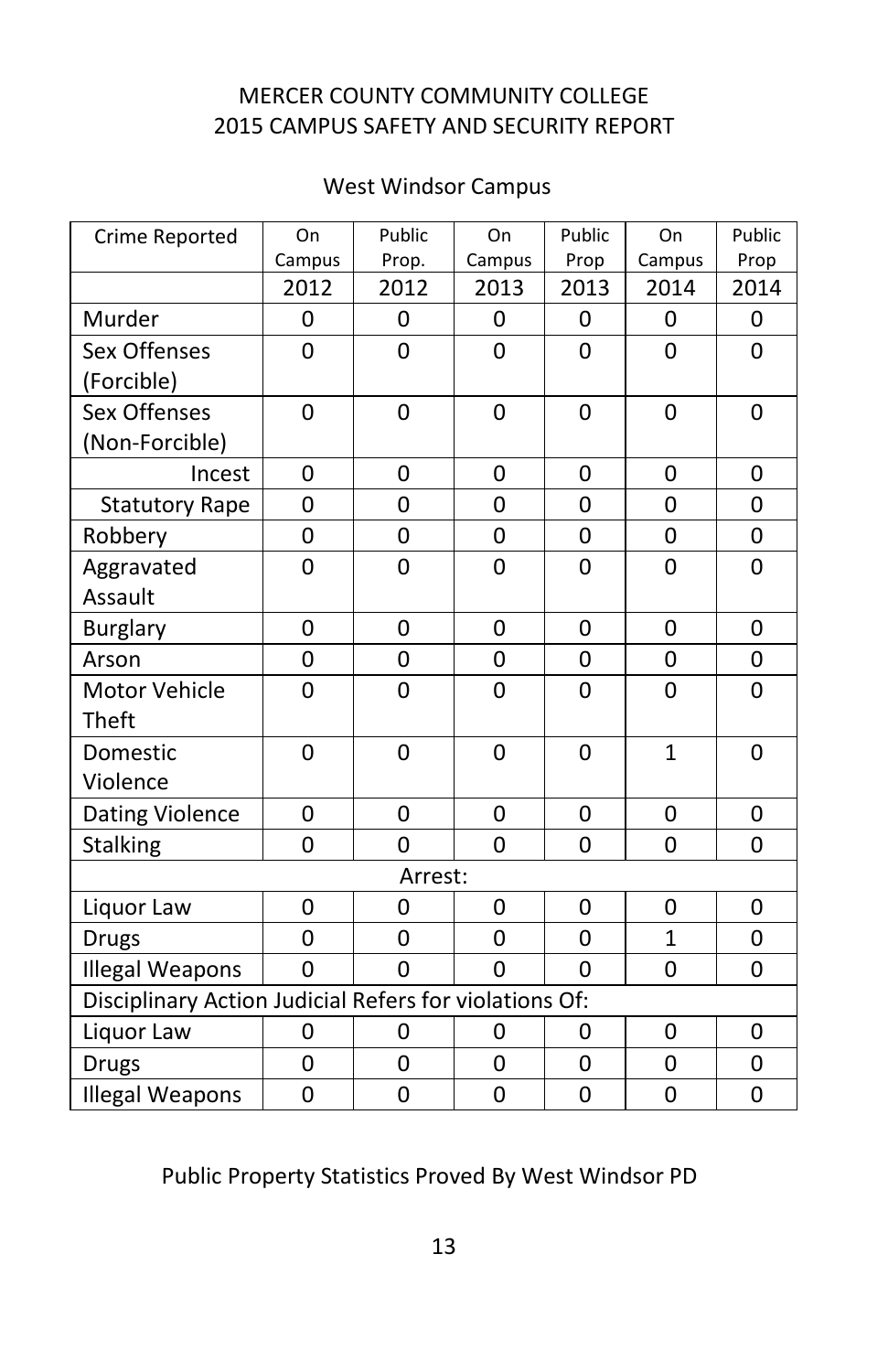## Trenton Campus

| Crime Reported                                         | On             | Public         | On             | Public         | On             | Public         |  |  |  |
|--------------------------------------------------------|----------------|----------------|----------------|----------------|----------------|----------------|--|--|--|
|                                                        | Campus         | Prop           | Campus         | Prop           | Campus         | Prop           |  |  |  |
|                                                        | 2012           | 2012           | 2013           | 2013           | 2014           | 2014           |  |  |  |
| Murder                                                 | 0              | 0              | 0              | 0              | $\mathbf 0$    | 0              |  |  |  |
| Sex Offenses                                           | 0              | 0              | 0              | 0              | 0              | 0              |  |  |  |
| (Forcible)                                             |                |                |                |                |                |                |  |  |  |
| Sex Offenses                                           | $\overline{0}$ | 0              | 0              | 0              | $\mathbf 0$    | $\mathbf 0$    |  |  |  |
| (Non-Forcible)                                         |                |                |                |                |                |                |  |  |  |
| Incest                                                 | 0              | 0              | 0              | 0              | $\mathbf 0$    | 0              |  |  |  |
| <b>Statutory Rape</b>                                  | 0              | 0              | 0              | 0              | 0              | $\mathbf 0$    |  |  |  |
| Robbery                                                | 0              | $\overline{2}$ | $\overline{0}$ | 3              | $\overline{0}$ | 4              |  |  |  |
| Aggravated                                             | $\overline{0}$ | $\overline{0}$ | $\overline{0}$ | $\overline{1}$ | $\mathbf 0$    | $\overline{1}$ |  |  |  |
| Assault                                                |                |                |                |                |                |                |  |  |  |
| <b>Burglary</b>                                        | 0              | 0              | $\overline{1}$ | 0              | 0              | 0              |  |  |  |
| Arson                                                  | $\overline{0}$ | $\overline{0}$ | $\overline{0}$ | $\overline{0}$ | $\overline{0}$ | $\mathbf 0$    |  |  |  |
| Motor Vehicle                                          | 0              | 0              | 0              | 0              | $\overline{0}$ | $\mathbf 0$    |  |  |  |
| Theft                                                  |                |                |                |                |                |                |  |  |  |
| Domestic                                               | 0              | 0              | 0              | $\mathbf{1}$   | 0              | 0              |  |  |  |
| Violence                                               |                |                |                |                |                |                |  |  |  |
| <b>Dating Violence</b>                                 | 0              | 0              | 0              | 0              | 0              | 0              |  |  |  |
| Stalking                                               | 0              | 0              | $\overline{0}$ | $\overline{0}$ | $\overline{0}$ | $\mathbf 0$    |  |  |  |
| Arrest:                                                |                |                |                |                |                |                |  |  |  |
| Liquor Law                                             | 0              | 0              | 0              | 0              | 0              | 0              |  |  |  |
| <b>Drugs</b>                                           | $\overline{0}$ | $\overline{0}$ | $\overline{0}$ | 10             | $\overline{0}$ | 3              |  |  |  |
| <b>Illegal Weapons</b>                                 | $\overline{0}$ | $\overline{1}$ | 0              | 0              | $\overline{0}$ | $\overline{1}$ |  |  |  |
| Disciplinary Action Judicial Refers for violations Of: |                |                |                |                |                |                |  |  |  |
| Liquor Law                                             | 0              | 0              | 0              | 0              | 0              | 0              |  |  |  |
| <b>Drugs</b>                                           | $\overline{0}$ | $\overline{0}$ | $\overline{0}$ | $\overline{0}$ | $\overline{0}$ | $\mathbf 0$    |  |  |  |
| <b>Illegal Weapons</b>                                 | 0              | 0              | 0              | 0              | 0              | 0              |  |  |  |

# Public Property Statistics Proved By Trenton PD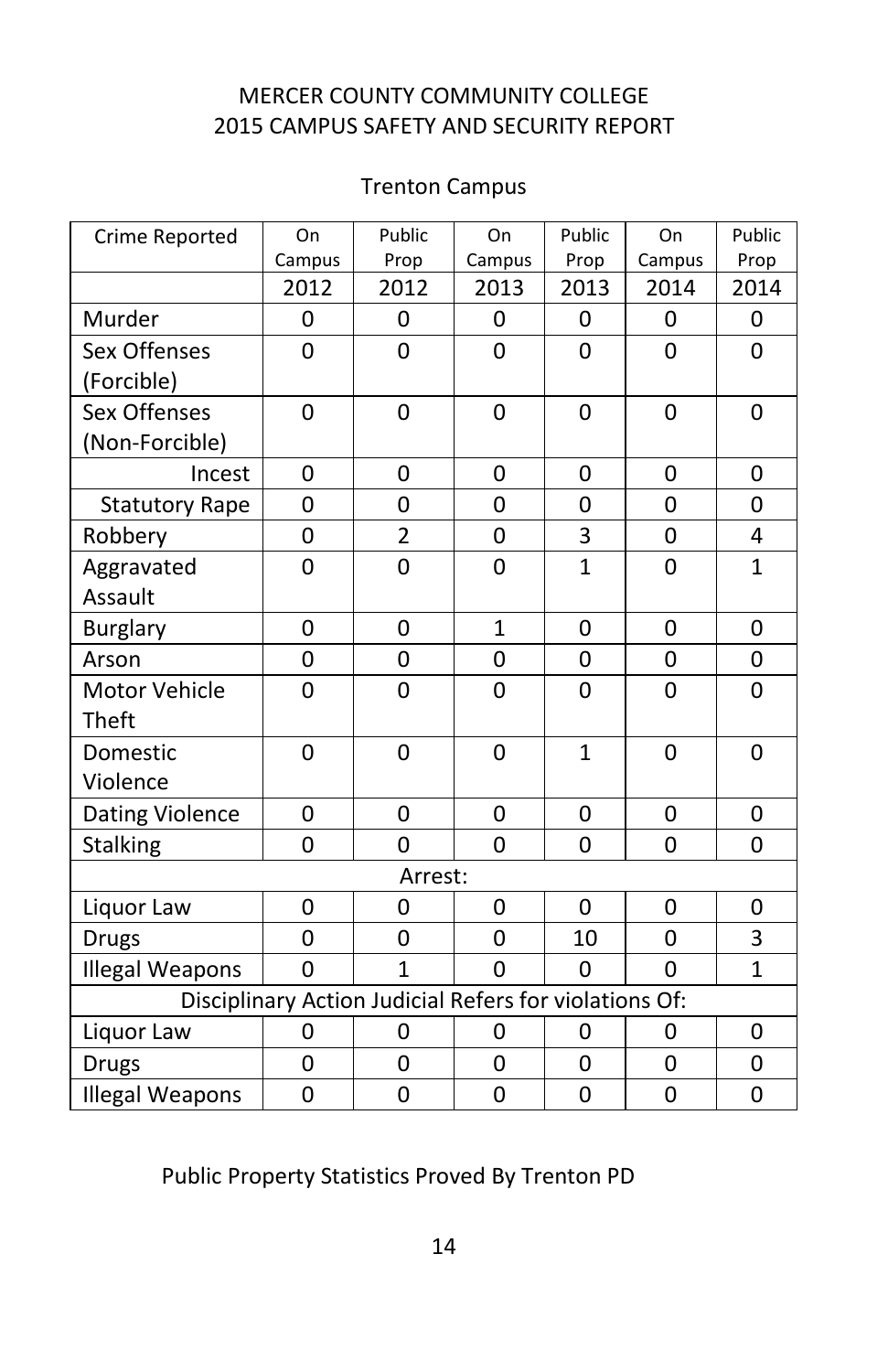## **Sex Offender Registration Statement**

In accordance to the "Campus Sex Crimes Prevention Act" of 2000, which amends the Jacob Wetterling Crimes Against Children and Sexually Violent Offender Campus Security Report 2012 Page 6 of 22 Registration Act, the Jeanne Clery Act and the Family Educational Rights and Privacy Act of 1974, Mercer County Community College, Office Of College Safety and

Security is providing a link to the New Jersey State Police Sex Offender Registry. The New Jersey State Police is responsible for maintaining this registry. Follow the link here to access the New Jersey State Police website.

## [http://www.nj.gov/njsp/info/reg\\_sexoffend.html>](http://www.nj.gov/njsp/info/reg_sexoffend.html)

This act requires institutions of higher education to issue a statement advising the campus community where law enforcement information provided by a State concerning registered sex offenders may be obtained. It also requires sex offenders already required to register in a State to provide notice of each institution of higher education in that State at which the person is employed, carries a vocation, or is a student.

In accordance with New Jersey law, individuals who have been convicted, adjudicated delinquent or found not guilty by reason of insanity for a sex offense must register under New Jersey's Megan's Law. The specific offenses for which registration is required can be found in New Jersey Code at 2C:7‐2. Consistent with this public safety purpose of Megan's Law, the Internet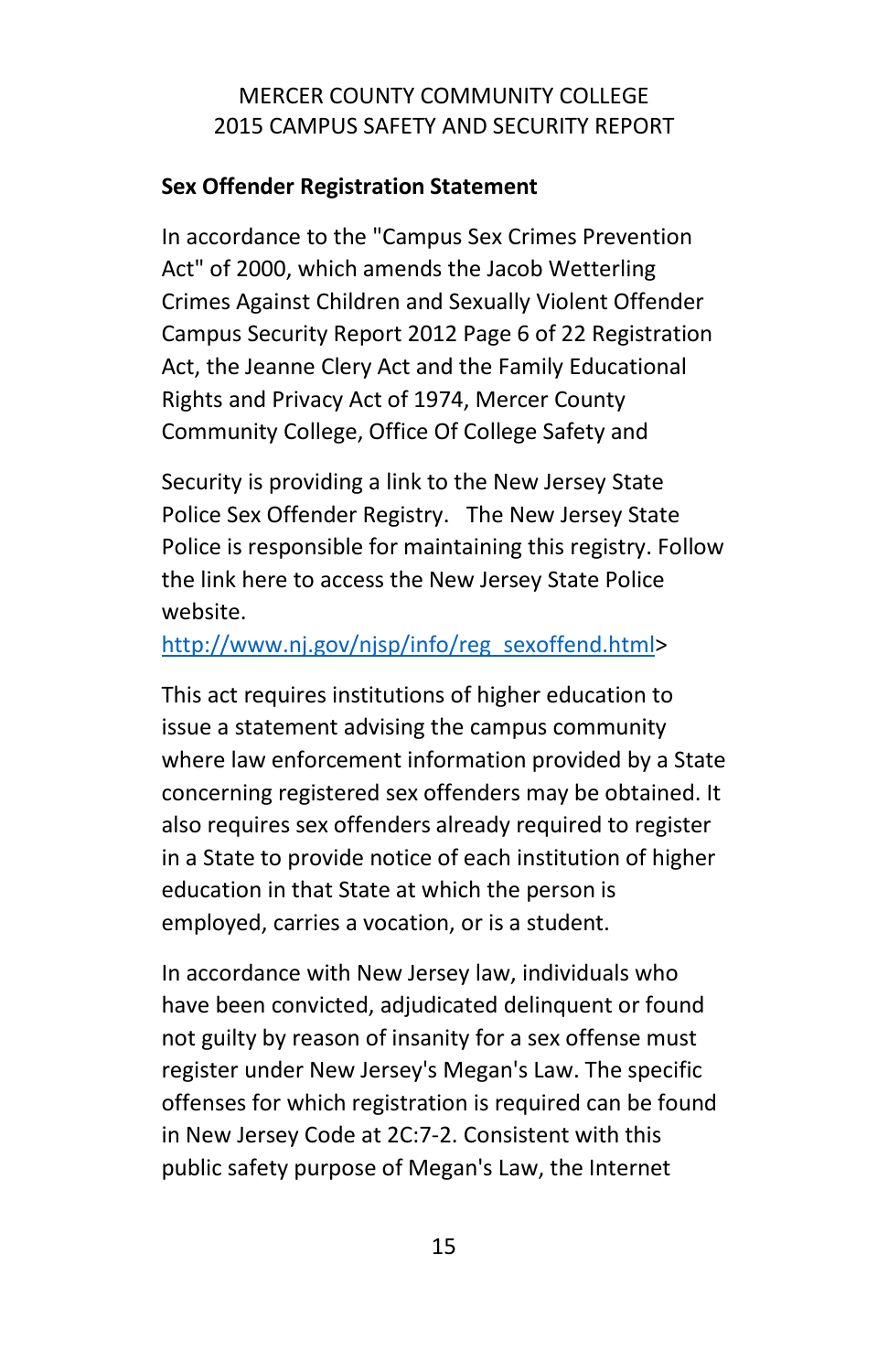registry law expressly prohibits the use of registry information for the purpose of applying for, obtaining, or denying health insurance, insurance, loans, credit, education, scholarships or fellowships, benefits privileges or services provided by any business establishment (unless for a purpose consistent with the enhancement of public safety), or housing or accommodations.

The law also makes it a crime, punishable by a term of imprisonment between three and five years and a fine of up to \$15,000, to use registry information to commit a criminal offense, and makes it a disorderly persons offense, punishable by a fine of up to \$1,000, to use registry information to commit any disorderly persons or petty disorderly persons offense. These charges would be in addition to any charges related to the underlying criminal act committed.

#### **Preventing and Responding to Sex Offenses Statement**

For those who are victims of a sexual assault at this institution, the first priority should be to get to a place of safety and then to obtain necessary medical treatment. The Office of College Safety and Security strongly advocates that a victim of sexual assault report the incident in a timely manner. Time is a critical factor for evidence collection and preservation. An assault should be reported directly to the appropriate local police department and/or the Office of College Safety and Security. The filing of a police report will not subject the victim to scrutiny or judgmental opinions. Filing a police report will: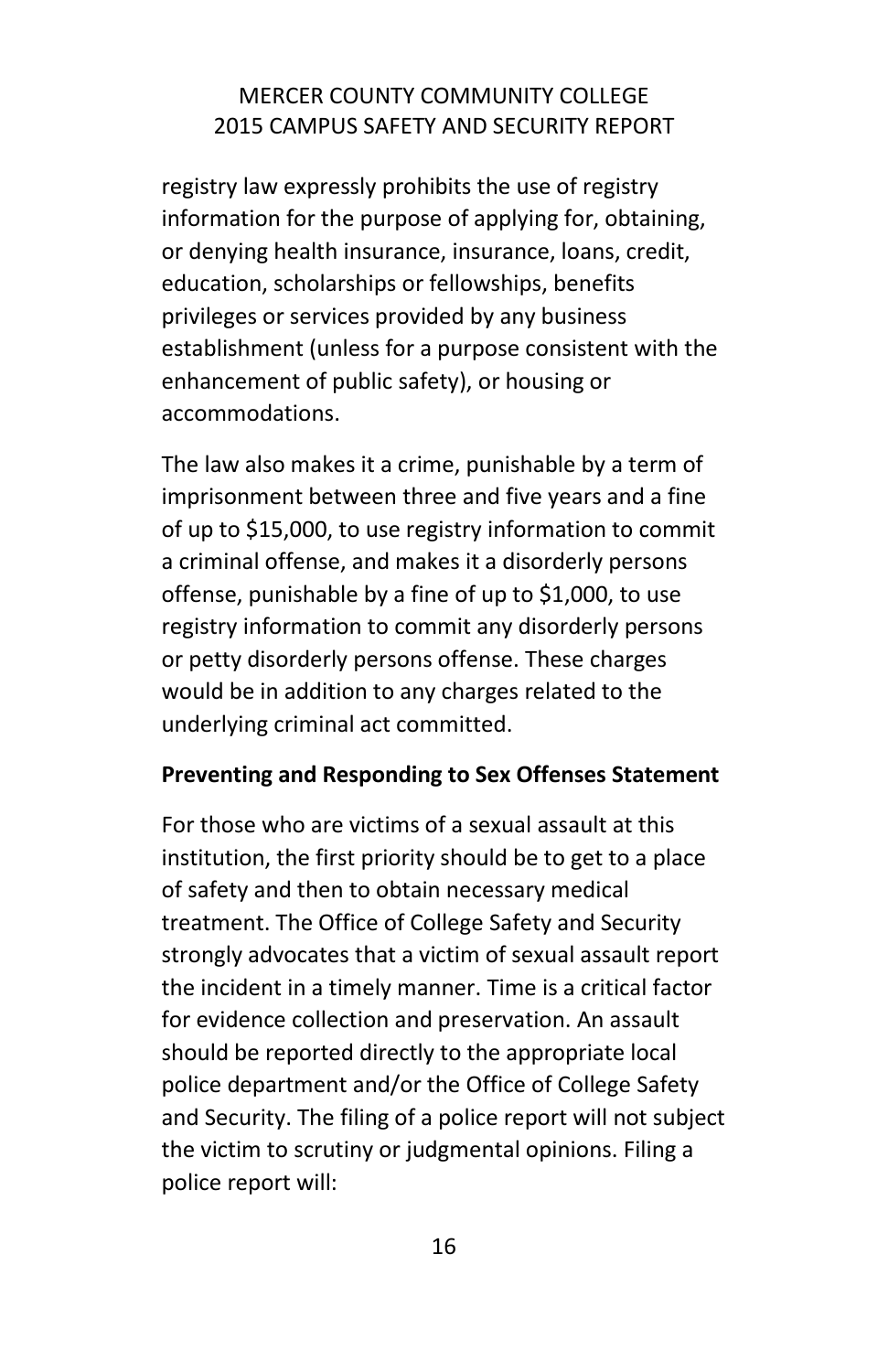Ensure that a victim of sexual assault receives the necessary medical treatment and tests, at no expense to the victim. Provide the opportunity for collection of evidence helpful in prosecution, which cannot be obtained later. (Ideally a victim of sexual assault should not wash, douche, use the toilet, or change clothing prior to a medical/legal exam.)

Assure the victim has access to free confidential counseling from counselors specifically trained in the area of sexual assault crisis intervention. When a sexual assault victim contacts the local police department, the Mercer County Prosecutors Office Sex Crimes Unit will be notified as well.

The victim of a sexual assault will receive assistance from both the local police department and Mercer County Prosecutors office with regard to the investigation and all criminal justice system proceedings.

Counseling options are available through the local police departments and the Mercer County Prosecutors Office of Victim Witness Advocacy. The Office of Victim Witness Advocacy provides crime victims and witnesses with services designed to help them cope with the aftermath of victimization and make their participation in the criminal justice process less difficult and burdensome. The unit strives to afford the highest quality of services to the greatest number of victims. One of the unit's most crucial responsibilities is keeping victims and witnesses advised of their current case status. This is accomplished through a series of letters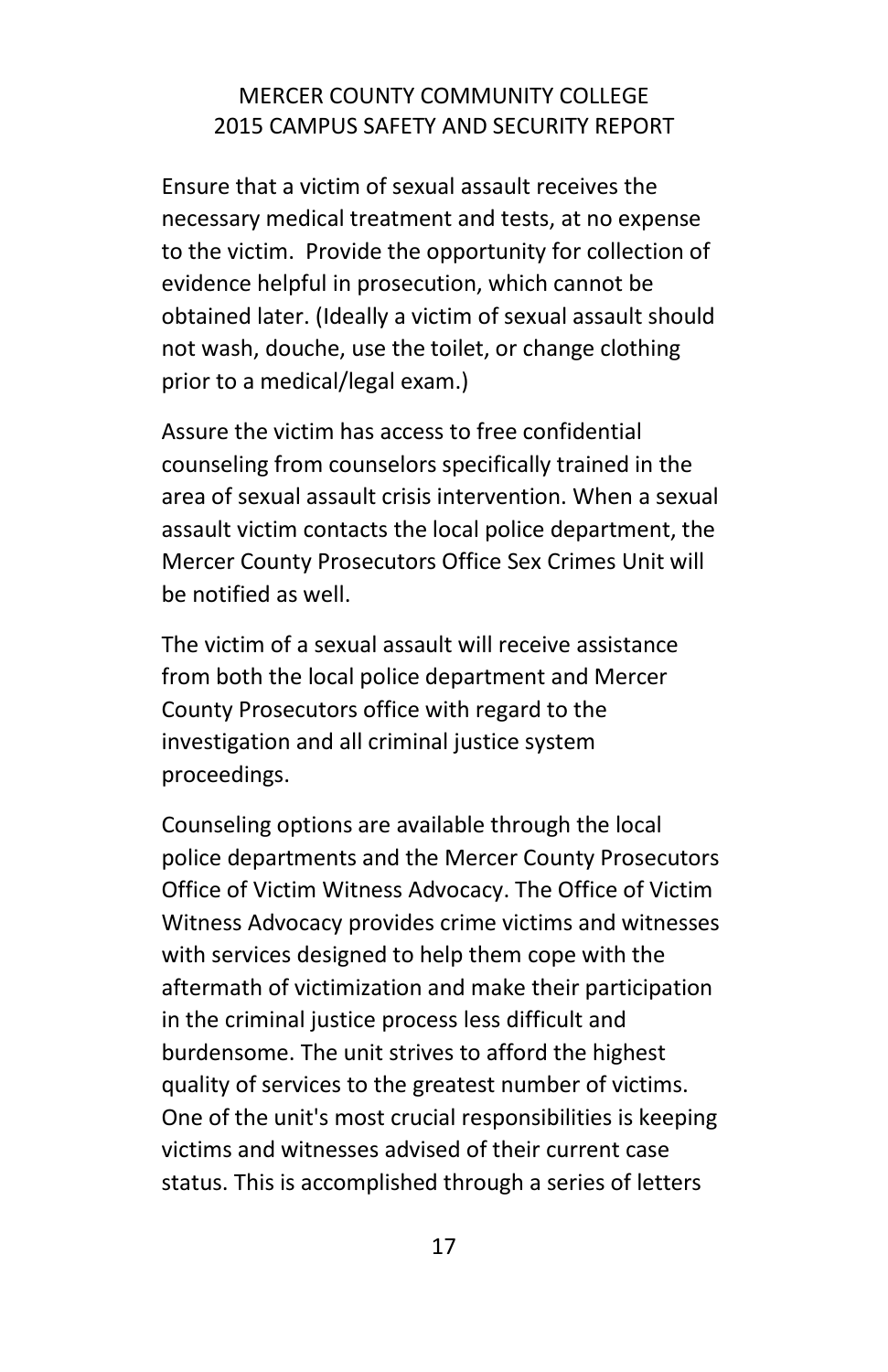mailed at each significant phase of the criminal prosecution.

Another essential role of the Victim Witness staff is to advocate for victims and promote their rights within the criminal justice system. The office provides emotional support, crisis intervention, referrals, court accompaniment and information to victims and witnesses. In addition to assisting with restitution requests, staff members help victims complete and file claims with the Victims of Crime Compensation Board. One of the most important and basic rights of victims during the criminal justice process is the right to participate. Advocates ensure that victims are afforded that right by providing guidance and support. In a related vein, the office also notifies victims of inmate releases on bail, parole eligibility and sentence expiration so that victims can take appropriate steps to object or prepare for the inmate's release.

In addition to these direct victim services, the office maintains strong partnerships with allied professionals, other victim service providers and leaders in the community to ensure that a comprehensive network of services and support is available. The unit has a trained staff of victim witness advocates and support personnel. Bilingual (English/Spanish) staff members are available. Student interns and/or volunteers occasionally provide part‐time assistance.

For more information, contact the Mercer County Prosecutor's Office of Victim Witness Advocacy at 609.989.6428.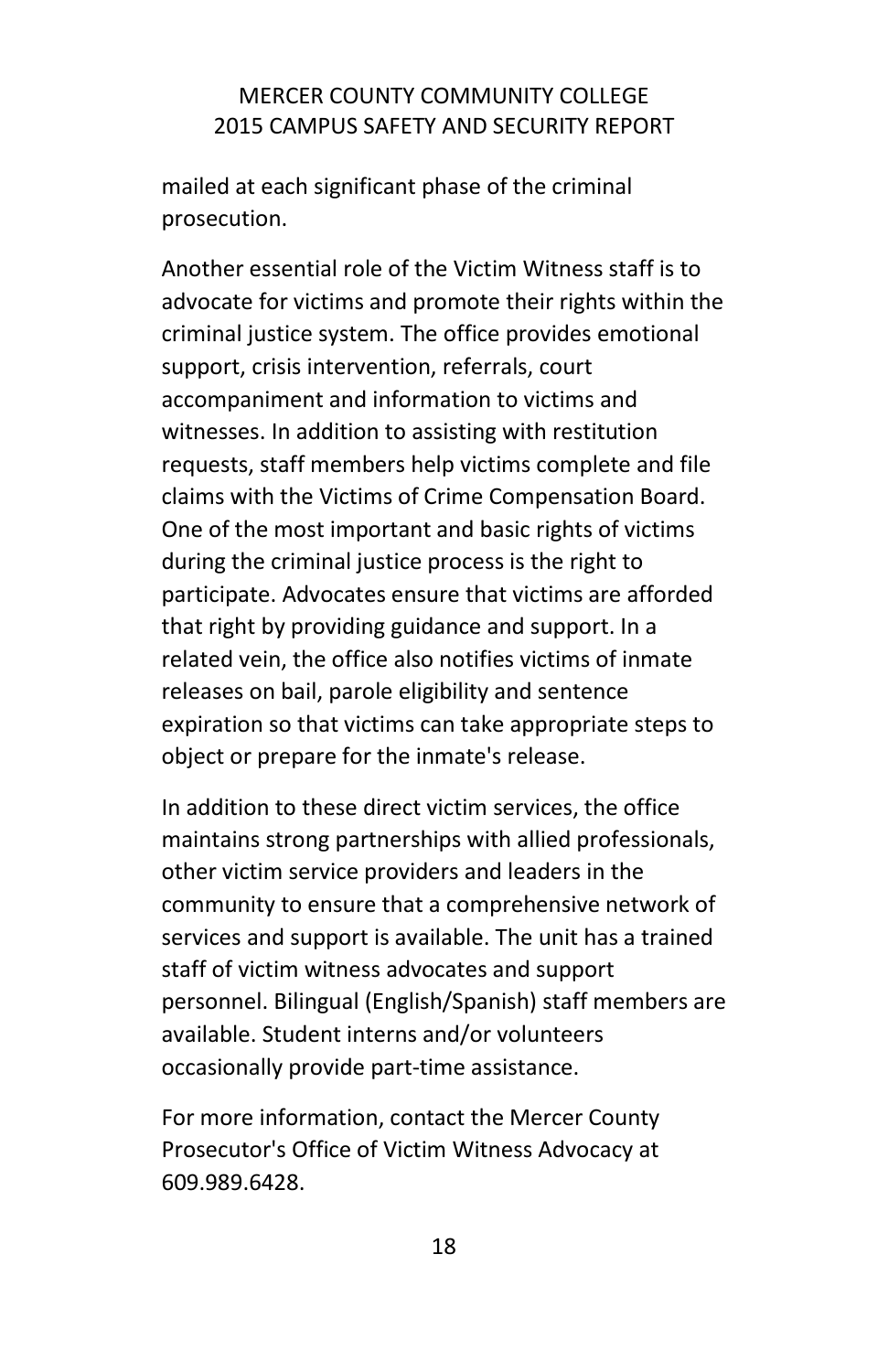Disciplinary proceedings, as well as guidelines for cases involving sexual misconduct/sexual harassment are detailed in the Student Handbook. The Handbook provides information regarding the judicial procedures. A student found guilty of violating the college's sexual misconduct/sexual harassment policy could be criminally prosecuted in the state courts and may be suspended or expelled from the college.

#### **Timely Warnings Statement**

In the event that a situation arises, either on or off campus, that, in the judgment of the director of College Safety and Security, constitutes an ongoing or continuing threat, a campus wide "timely warning" will be issued. Timely Warnings will be issued through M‐ Alert ‐ The College Emergency Alert Messaging System.

M‐Alert is the emergency messaging system implemented by Mercer County Community College. This system enables MCCC administrative, safety and security professionals to reach all students, faculty, and staff members with time‐sensitive messages via voice recording, e‐ mail, and text messaging. During unforeseen events, critical situations, or emergencies, the College may employ this system to broadcast pertinent information and provide details on appropriate response.

M‐Alert helps MCCC provide a safer environment, enhance emergency preparedness, and keep its students and employees better informed. In order to ensure that the M‐Alert system is effective, all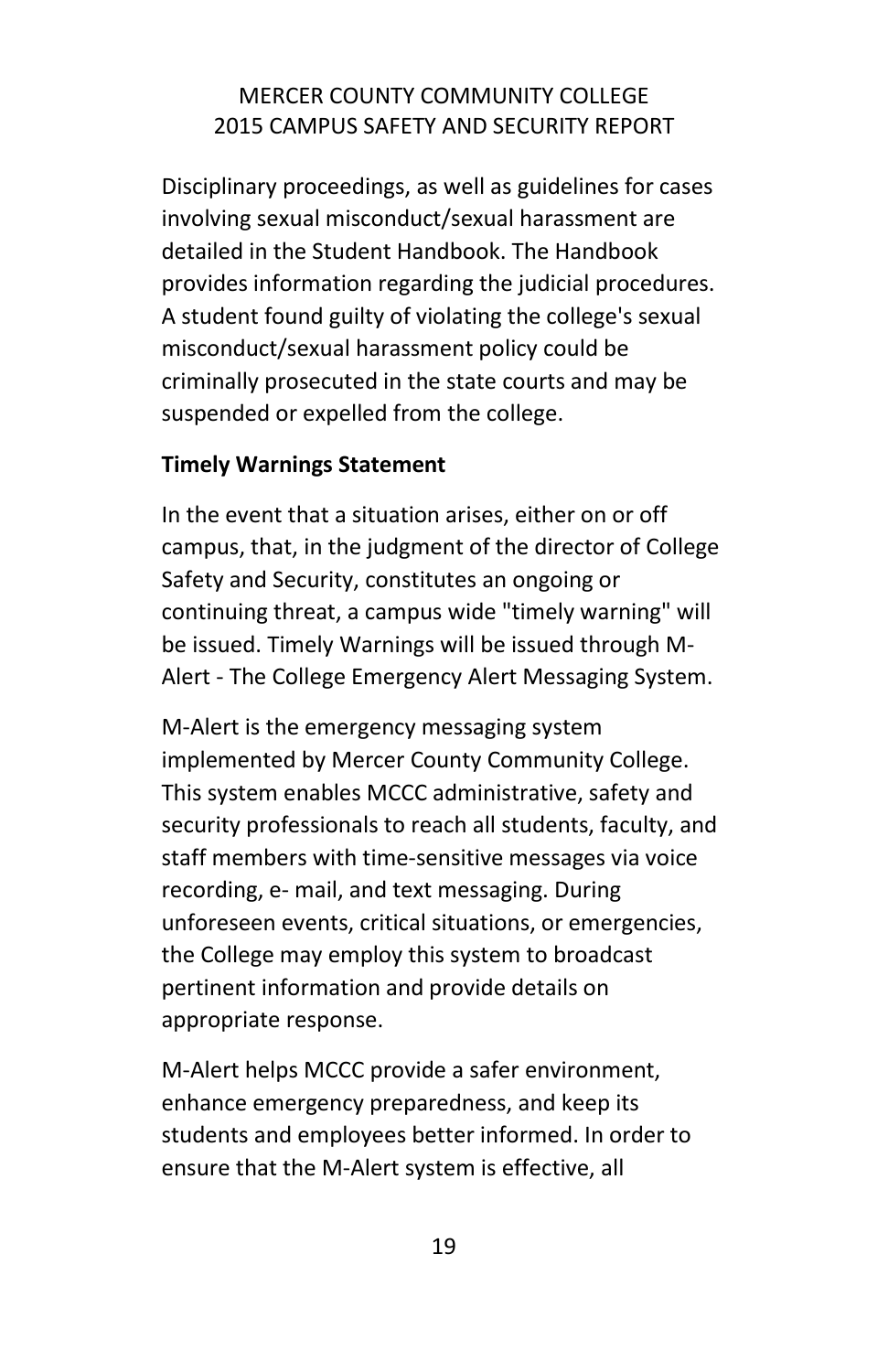employees and students must provide current contact information. **To update your contact information students need to contact Student Services at 609-570- 3228. Faculty and Staff should contact Human Resources at 609-570-3270.**

*NOTE:* **The information that you provide will be used only for MCCC communication with you and will not be shared with other entities and will be kept private and confidential.**

Accurate and timely information is essential in order for the Office of College Safety and Security to help everyone in the event of an emergency.

#### **Emergency Notifications Statement**

In the event of a confirmed significant emergency or dangerous situation involving an immediate threat to the health and/or safety of students or employees occurring on the campus, Mercer County Community College will immediately notify the campus community. An "immediate" threat as used here encompasses an imminent or impending threat. Some examples of significant emergencies or dangerous situations are but not limited to outbreak of meningitis, norovirus or other serious illness, approaching tornado, hurricane or other extreme weather conditions, earthquake, gas leak, terrorist incident, armed intruder, bomb threat, civil unrest or rioting and explosion.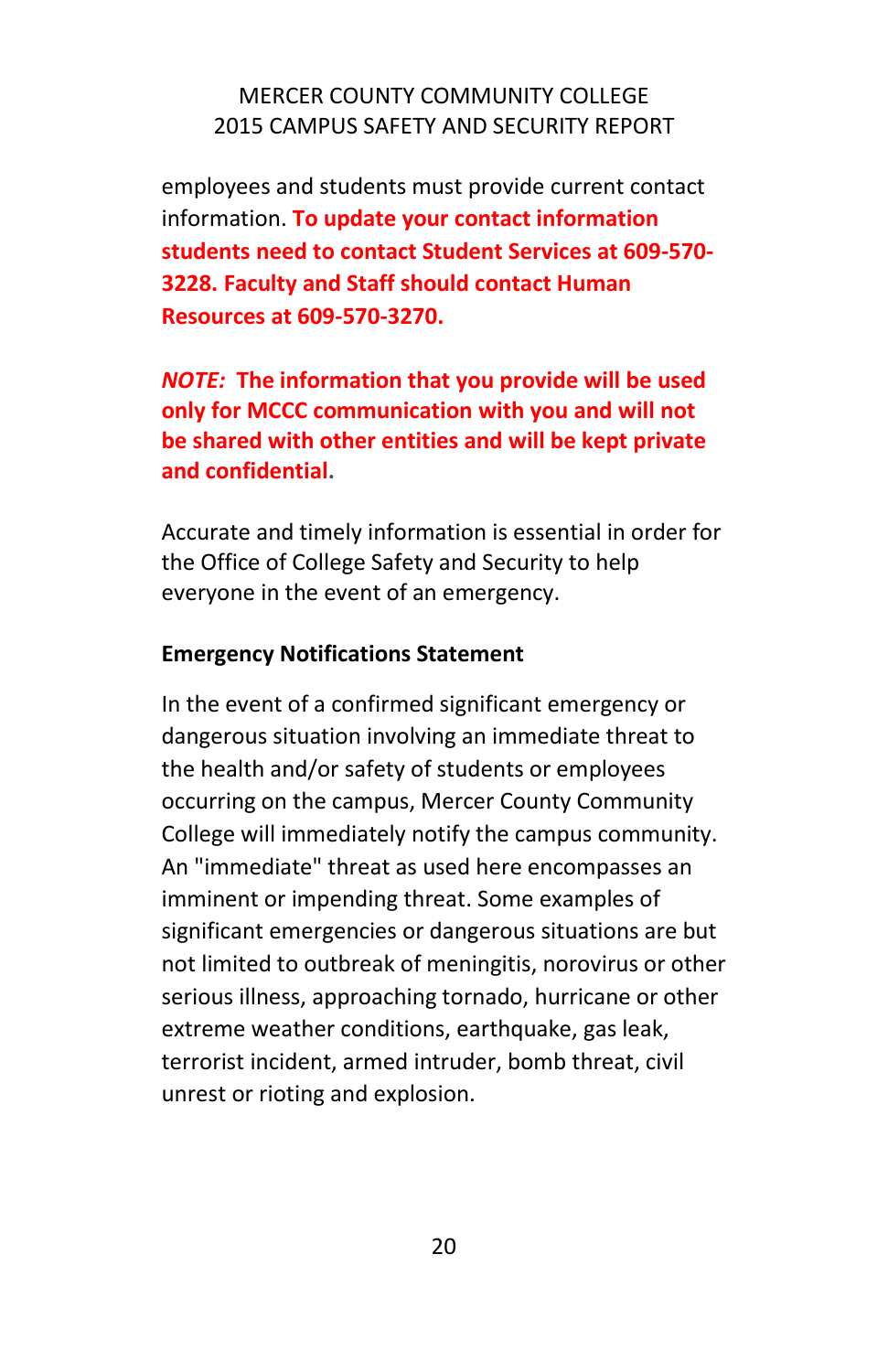The College President is responsible for the overall direction of the campus emergency response. The authority to declare a Campus State of Emergency rests with the President or the Vice President for Administration and Chief Business Officer. In the event that a situation arises, either on or off campus, a campus wide "emergency notification" will be issued. Emergency notifications will be issued through M‐Alert ‐ The College Emergency Alert Messaging System. During unforeseen events, critical situations, or emergencies, the College may employ this system to broadcast pertinent information and provide details on appropriate response.

## **MCCC Social Media**

Mercer County Community College's presence on various social media websites delivers constant contact with specific areas of the college as well as interaction with fellow students and others in the community.



### **Crime Prevention Tips**

Call 609-570- 3200 or 609-570- 3503 from any campus phone to report an emergency.

Value your safety as well as the safety of others.

Always be aware of your surroundings.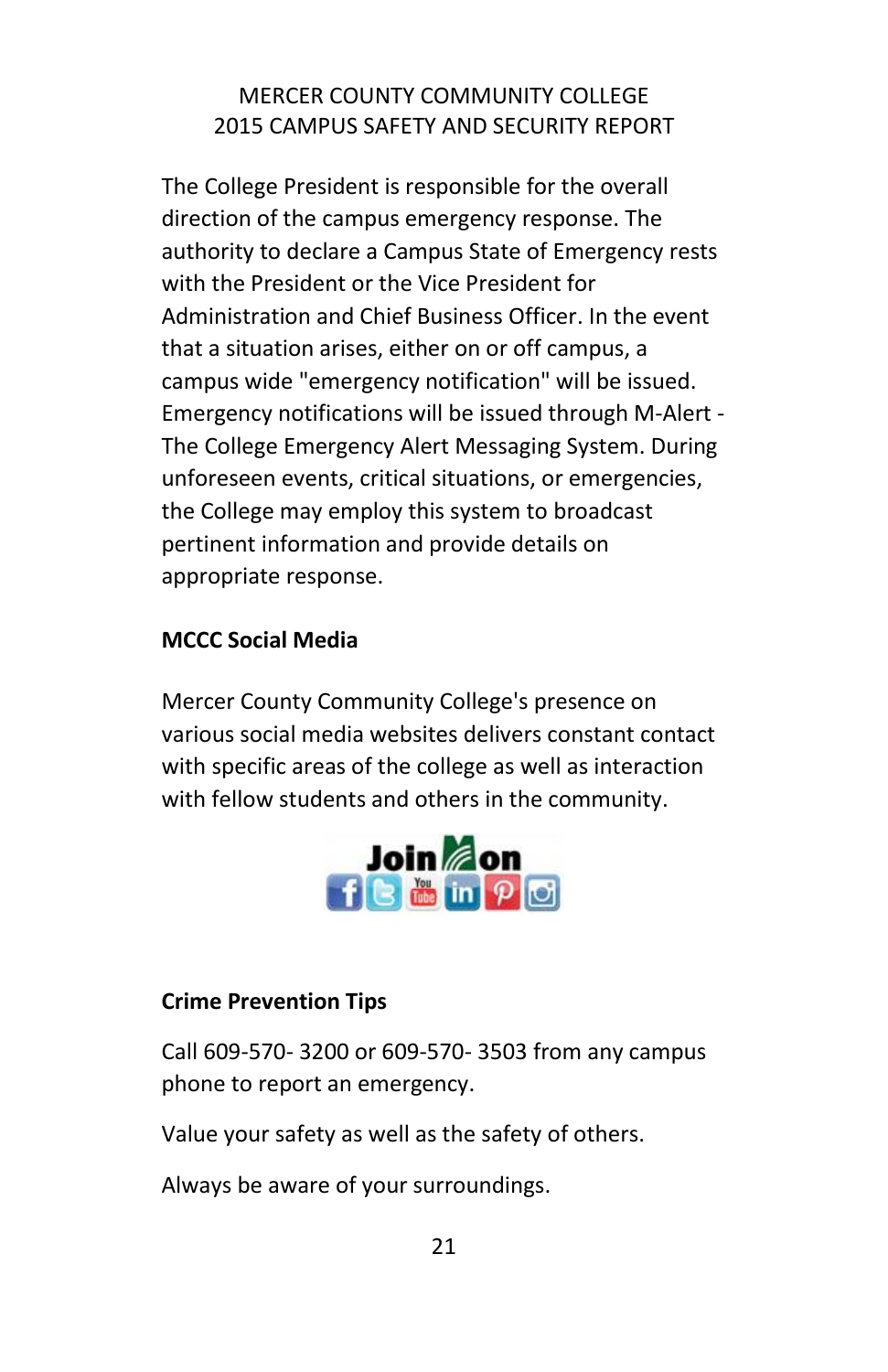Report all suspicious persons or activities, safety hazards or unsafe lighting to the Office of College Safety and Security at 609-570‐3503.

Don't walk alone. Get a friend to walk with you.

At night, always choose a well‐lit and well‐populated walking route.

Develop a relationship with your class mates; encourage checking in with each other.

Have your keys in hand before you get to your vehicle.

Never take shortcuts through poorly lit areas.

Keep your vehicle doors locked at all times with your windows up. Do not leave valuables such as electronics, clothing, loose change or other personal items in your car. If you need to leave anything in your vehicle, do not leave it in plain sight.

Never leave your book bag, purse, laptop or other valuables unattended.

The Office of College Safety and Security is committed to working with the Mercer County Community College community to investigate all criminal matters in a timely fashion. All members of the Office of Campus Safety know that for this to happen they must cooperate and work hand-in-hand with faculty, staff, and students of Mercer County Community College. By working together, the Office of College Safety and Security and the College community can create a safe and secure environment.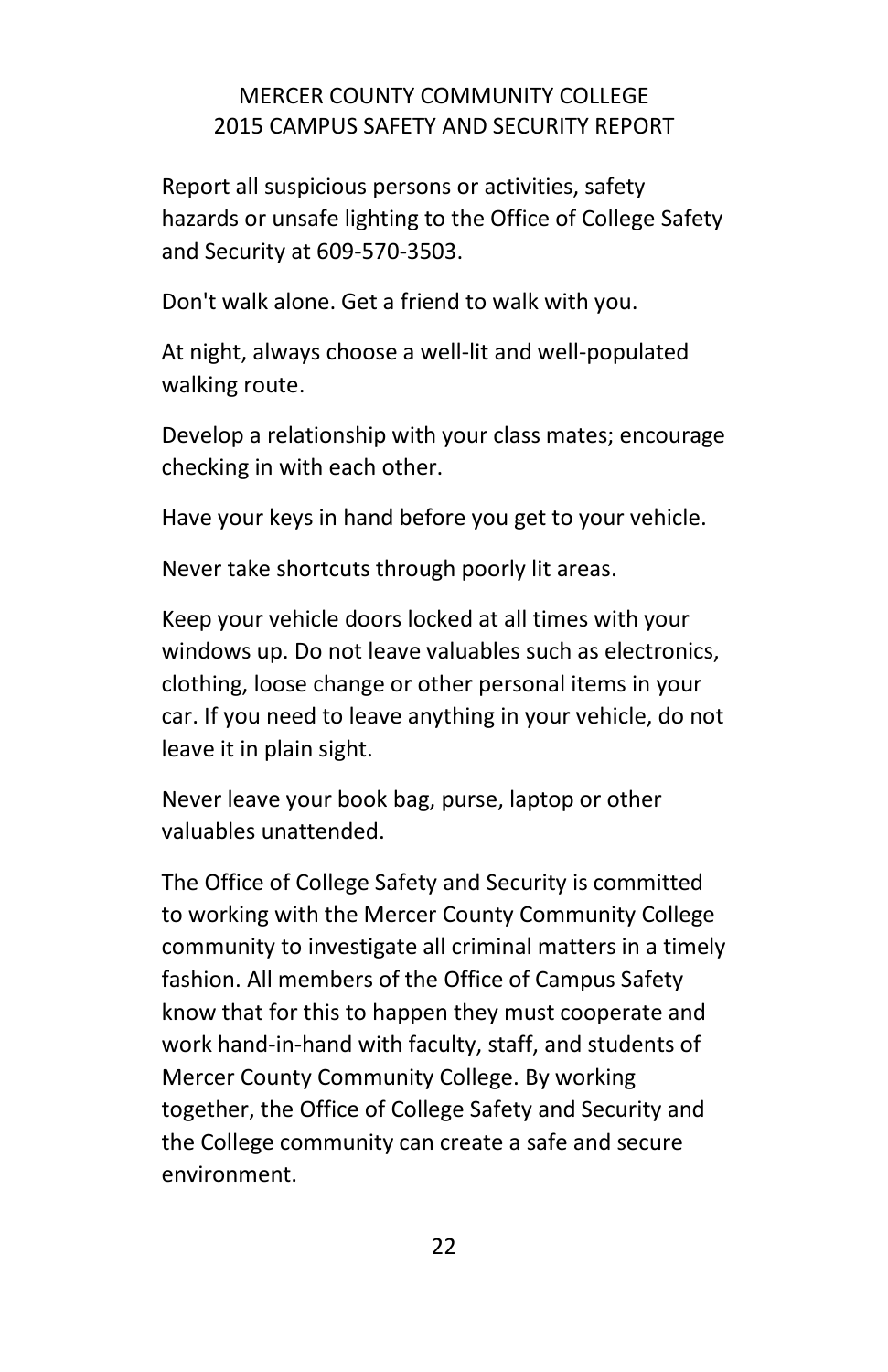# Who we are

## **College Safety and Security Office Information**

The Office of College Safety and Security reports directly to the Vice President for Administration and Chief Business Officer of the College. The Office of College Safety and Security works closely with all departments of the College to ensure that safety policy and procedures are uniformly executed and conveyed in a clear and consistent manner to all the College's students, faculty, and staff.

The main office is located within the Welcome Center/Student Center SC 101, 1200 Old Trenton Road, West Windsor, New Jersey. It is open 24 hours a day, 365 days a year. Uniformed Campus Safety officers, a supervisor, and a director provide around-the-clock patrol and services to the campus community. All Campus Safety officers are licensed in the State of NJ as unarmed private security officers. They have the same arrest powers as a private citizen as provided in the NJ Revised Statutes.

Contact Us

Office of College Safety and Security SC 101 1200 Old Trenton Road West Windsor, New Jersey

Phone: 609-570-3503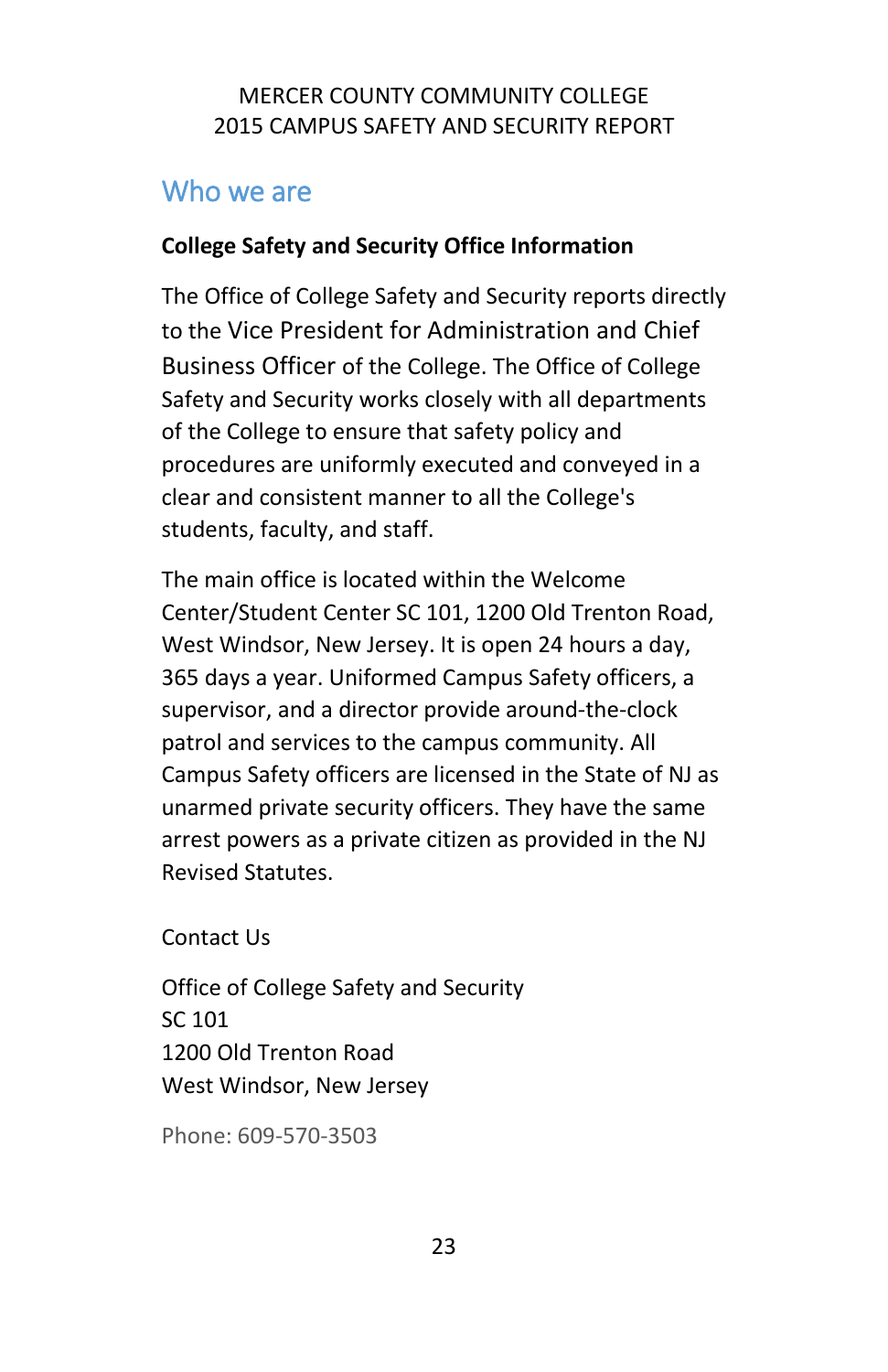| Overview of expectations with respect to physical   |  |
|-----------------------------------------------------|--|
|                                                     |  |
| Overview of expectations with respect to consensual |  |
|                                                     |  |
| Sexual Violence - Risk Reduction Tips31             |  |
|                                                     |  |
|                                                     |  |
| Non-consensual sexual contact37                     |  |
| Non-consensual sexual intercourse38                 |  |
|                                                     |  |
| Additional applicable definitions39                 |  |
|                                                     |  |
|                                                     |  |
|                                                     |  |
|                                                     |  |
|                                                     |  |
| Confidentiality, privacy and reporting 53           |  |
| Confidentiality and reporting of offenses           |  |
|                                                     |  |
|                                                     |  |
| Federal statistical reporting obligations  57       |  |
| Federal timely warning reporting obligations58      |  |
|                                                     |  |
|                                                     |  |
|                                                     |  |
| Amnesty for victims and witnesses                   |  |
|                                                     |  |
| Campus Sexual Assault Victim's Bill of Rights 61    |  |
| Sexual Misconduct-Common Questions and              |  |
|                                                     |  |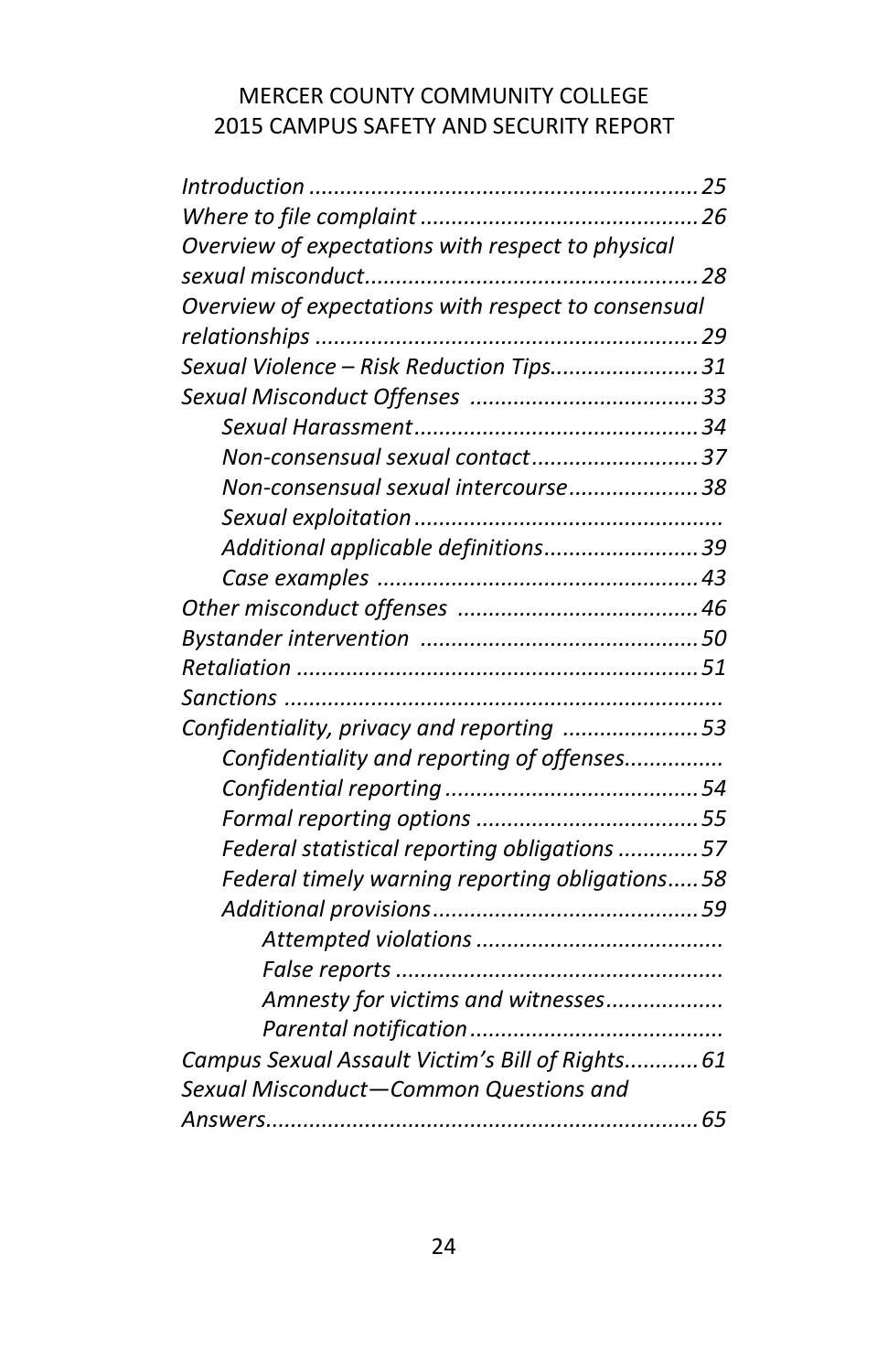## **SEX/GENDER HARASSMENT, DISCRIMINATION AND MISCONDUCT**

#### **INTRODUCTION**

Members of the college community, guests and visitors have the right to be free from all forms of sex/gender harassment, discrimination and misconduct, examples of which can include acts of sexual violence, sexual harassment, domestic violence, dating violence, and stalking. All members of the campus community are expected to conduct themselves in a manner that does not infringe upon the rights of others. The college believes in zero tolerance for sex/gender-based misconduct. Zero tolerance means that when an allegation of misconduct is brought to an appropriate administrator's attention, protective and other remedial measures will be used to reasonably ensure that such conduct ends, is not repeated, and the effects on the victim and community are remedied, including serious sanctions when a responding party is found to have violated this policy.

The college's sex/gender harassment, discrimination and misconduct policies are not meant to inhibit or prohibit educational content or discussions inside or outside of the classroom that include controversial or sensitive subject matters protected by academic freedom. Academic freedom extends to topics that are pedagogically appropriate and germane to the subject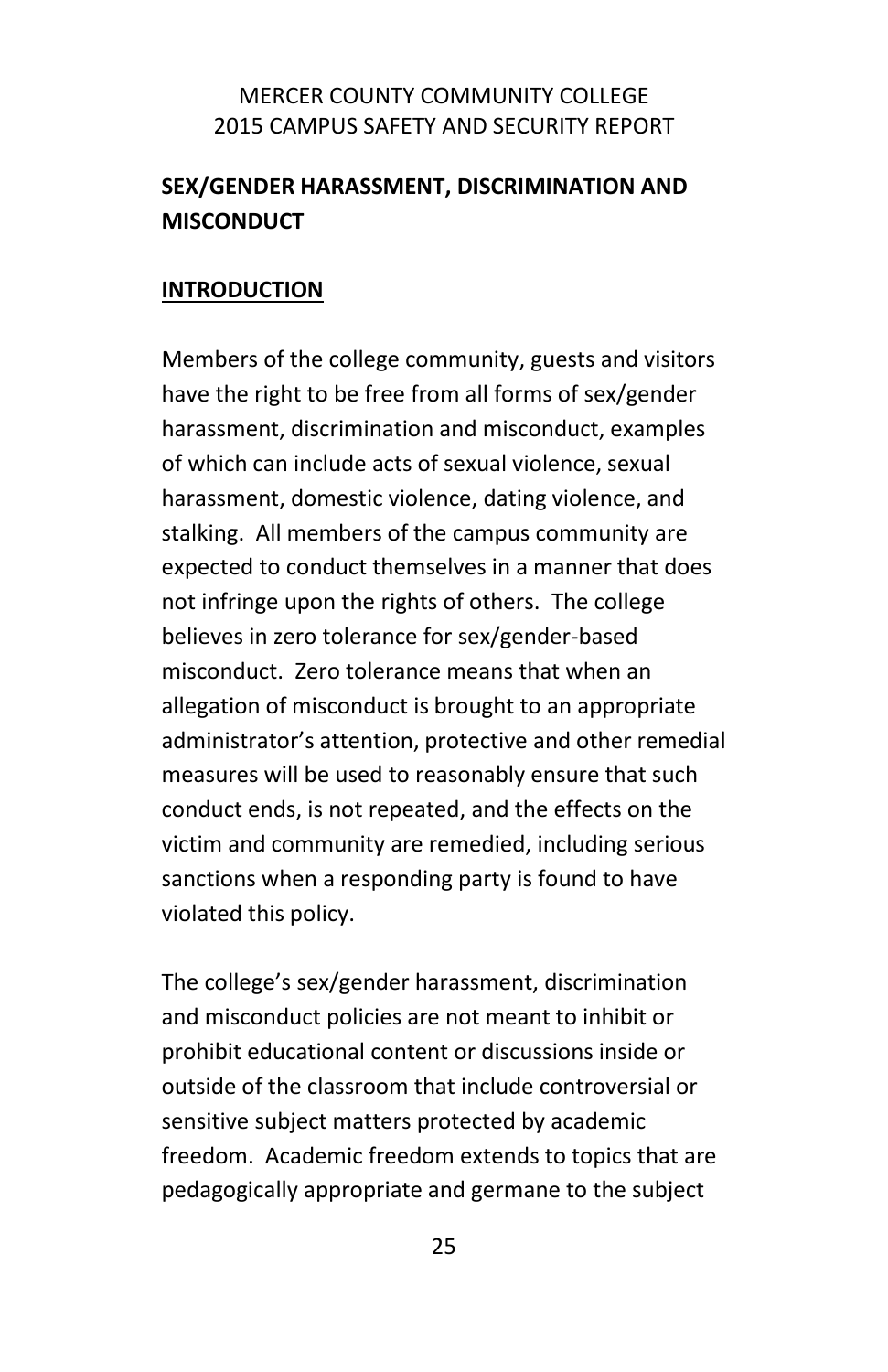matter of courses or that touch on academic exploration of matters of public concern.

The college uses the preponderance of the evidence (also known as "more likely than not") as a standard for proof of whether a violation occurred. In campus resolution proceedings, legal terms like "guilt, "innocence" and "burdens of proof" are not applicable, but the college never assumes a responding party is in violation of college policy. Campus resolution proceedings are conducted to take into account the totality of all evidence available, from all relevant sources.

## **TITLE IX COORDINATOR**

The college's Title IX Coordinator oversees compliance with all aspects of the sex/gender harassment, discrimination and misconduct policy. The Coordinator reports to the President of the College, and is housed in the Administrative Building office # AD 254A. Questions about this policy should be directed to the Title IX Coordinator. Anyone wishing to make a report relating to discrimination or harassment may do so by reporting the concern to the college Title IX Coordinator:

**José A. Fernández Exec. Dir. For Compliance and Human Resources and Title IX Coordinator 1200 Old Trenton Rd. – AD 254A**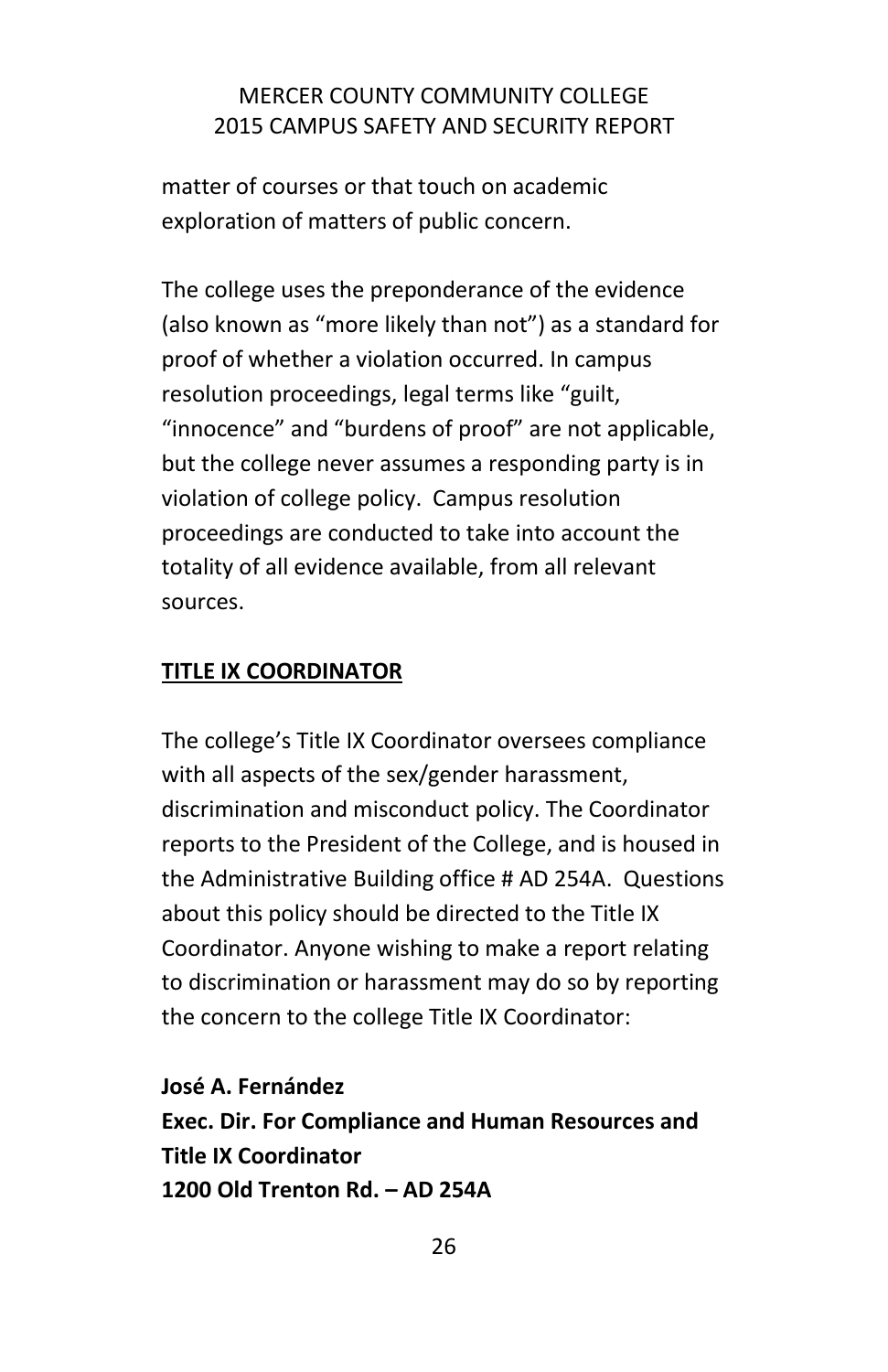**West Windsor, NJ 08550 Mail to: PO Box 17202, Trenton NJ 08690 Voice Phone: (609) 570-3635 Email: [fernandj@mccc.edu](mailto:fernandj@mccc.edu)**

Individuals experiencing harassment or discrimination also always have the right to file a formal grievance with government authorities:

Office for Civil Rights U.S. Department of Health and Human Services Jacob Javits Federal Building 26 Federal Plaza - Suite 3312 New York, NY 10278 Voice Phone (800) 368-1019 FAX (212) 264-3039 TDD (800) 537-7697 Email: [OCR@ed.gov](mailto:OCR@ed.gov) Web: [http://www.ed.gov/ocr](http://www2.ed.gov/about/offices/list/ocr/index.html)

U.S. Department of Justice Civil Rights Division 950 Pennsylvania Avenue, N.W. Educational Opportunities Section, PHB Washington, D.C. 20530 By e-mail to [education@usdoj.gov](mailto:education@usdoj.gov) By telephone at (202) 514-4092 or 1-877-292-3804 (tollfree) By facsimile at (202) 514-8337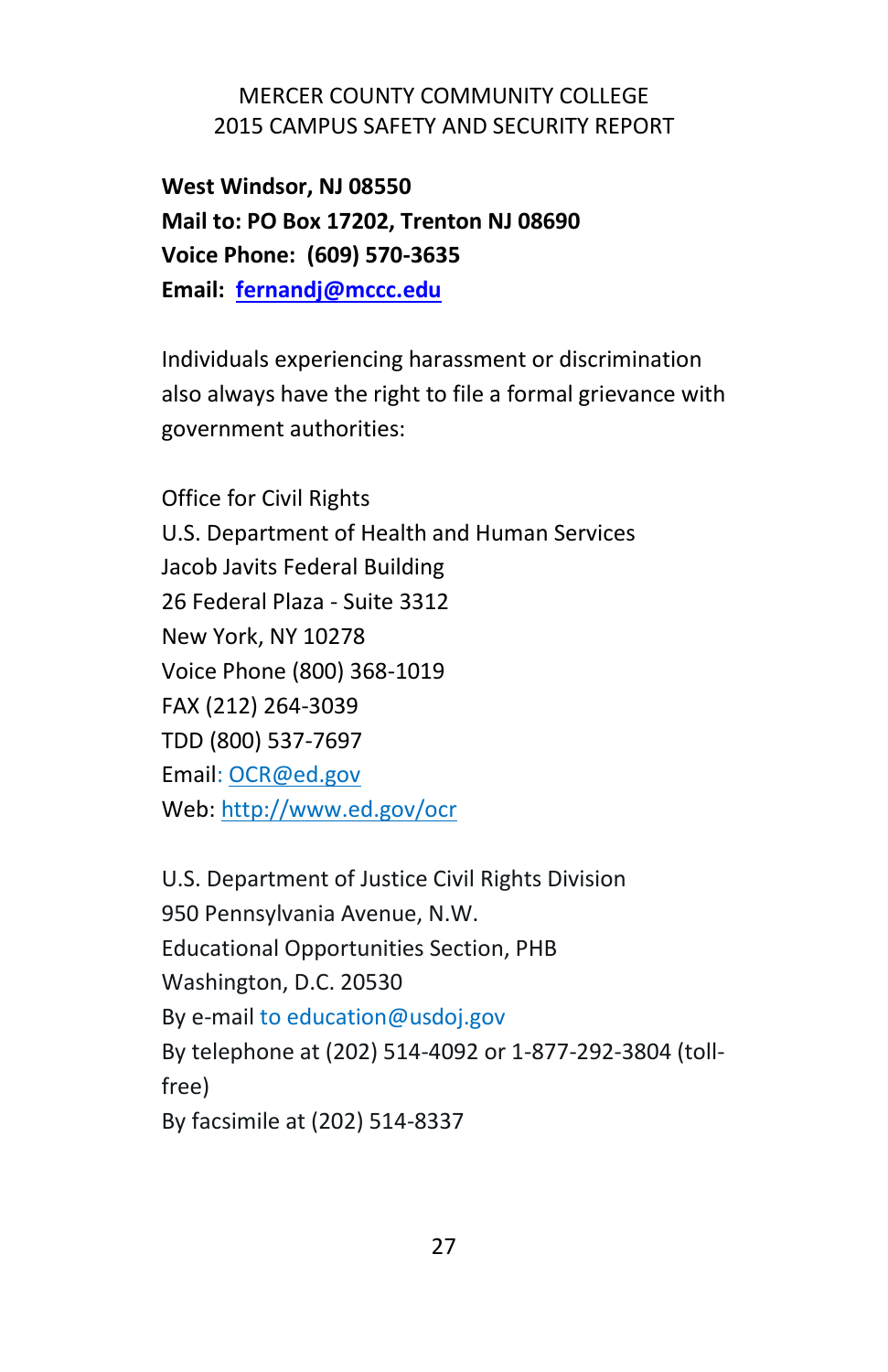In the event that an incident involves alleged misconduct by the Title IX Coordinator, reports should be made directly to:

**President Jianping Wang 1200 Old Trenton Rd. – AD 249 West Windsor, NJ 08550 Mail to: PO Box 17202, Trenton NJ 08690 Voice Phone: (609) 570-3613 Email: [wangj@mccc.edu](mailto:wangj@mccc.edu)**

# **OVERVIEW OF EXPECTATIONS WITH RESPECT TO PHYSICAL SEXUAL MISCONDUCT**

The expectations of our community regarding sexual misconduct can be summarized as follows: In order for individuals to engage in sexual activity of any type with each other, there must be clear, knowing and voluntary consent prior to and during sexual activity. Consent is sexual permission. Consent can be given by word or action, but non-verbal consent is not as clear as talking about what you want sexually and what you don't. Consent to some form of sexual activity cannot be automatically taken as consent to any other form of sexual activity. Previous consent does not imply consent to sexual activity in the future. Silence or passivity - without actions demonstrating permission -- cannot be assumed to show consent. Consent, once given, can be withdrawn at any time. There must be a clear indication that consent is being withdrawn.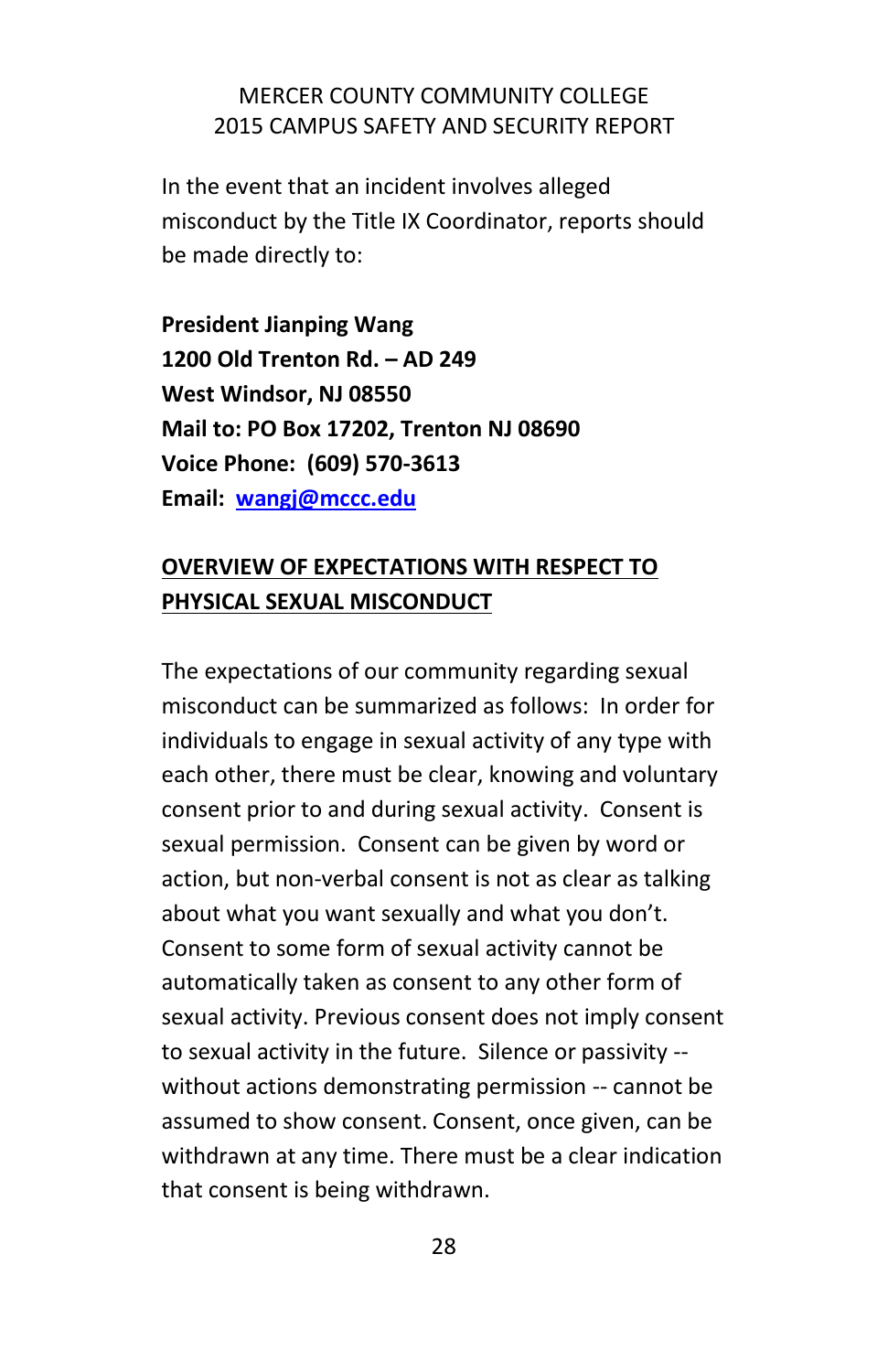Additionally, there is a difference between seduction and coercion. Coercing someone into sexual activity violates this policy in the same way as physically forcing someone into sex. Coercion happens when someone is pressured unreasonably for sex.

Because alcohol or other drug use can place the capacity to consent in question, sober sex is less likely to raise such questions. When alcohol or other drugs are being used, a person will be considered unable to give valid consent if they cannot fully understand the details of a sexual interaction (who, what, when, where, why, or how) because they lack the capacity to reasonably understand the situation. Individuals who consent to sex must be able to understand what they are doing. Under this policy, "No" always means "No," and "Yes" may not always mean "Yes." Anything but a clear, knowing and voluntary consent to any sexual activity is equivalent to a "no."

# **OVERVIEW OF EXPECTATIONS WITH RESPECT TO CONSENSUAL RELATIONSHIPS**

There are inherent risks in any romantic or sexual relationship between individuals in unequal positions (such as teacher and student, supervisor and employee). These relationships may be less consensual than perceived by the individual whose position confers power. The relationship also may be viewed in different ways by each of the parties, particularly in retrospect.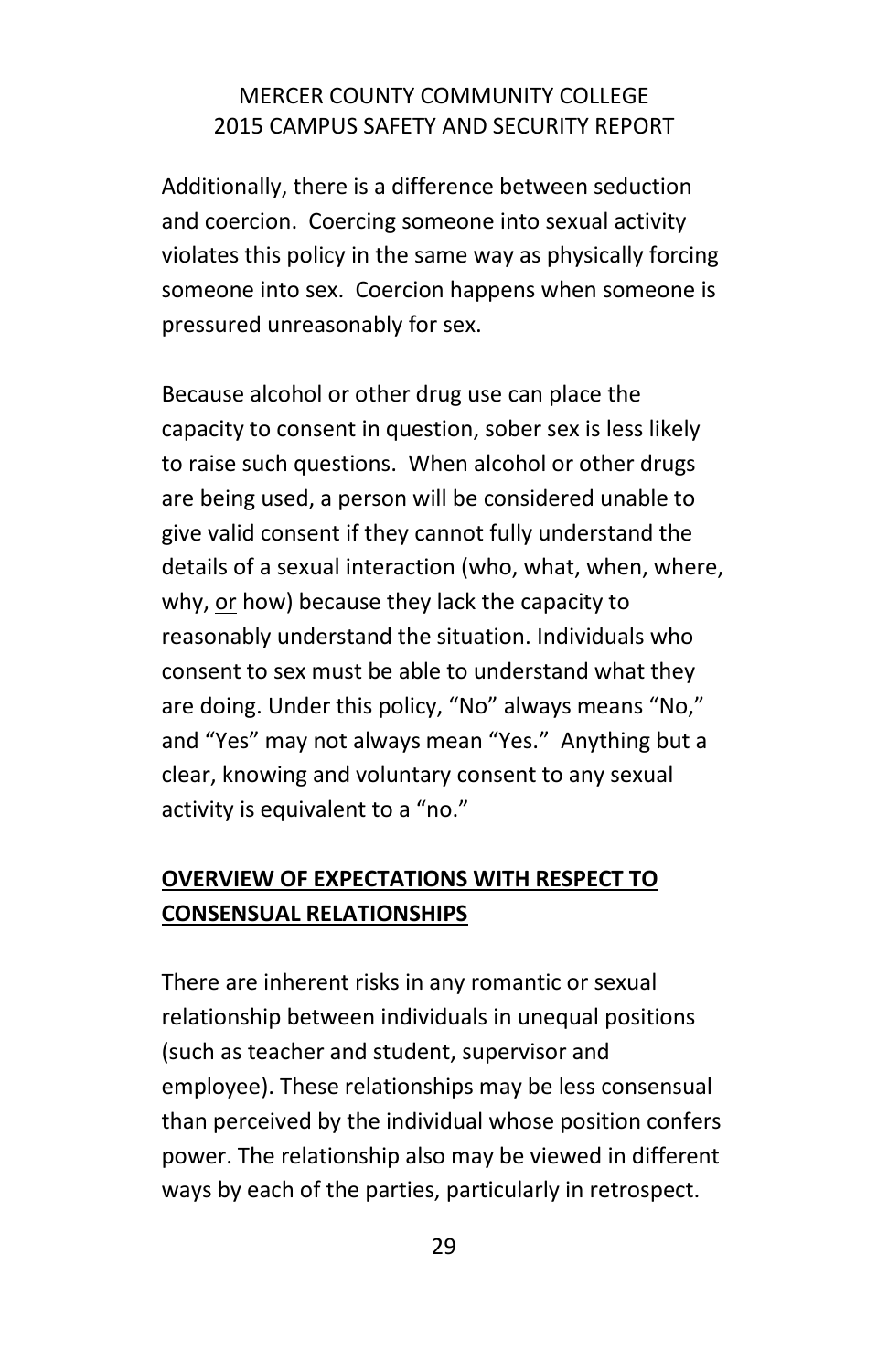Furthermore, circumstances may change, and conduct that was previously welcome may become unwelcome. Even when both parties have consented at the outset to a romantic or sexual involvement, this past consent may not remove grounds for a later charge of a violation of applicable sections of the faculty/staff handbooks. The college does not wish to interfere with private choices regarding personal relationships when these relationships do not interfere with the goals and policies of the college. For the personal protection of members of this community, relationships in which power differentials are inherent (faculty-student, staffstudent, administrator-student, supervisor-supervisee) are generally discouraged.

Consensual romantic or sexual relationships in which one party maintains a direct supervisory or evaluative role over the other party are unethical. Therefore, persons with direct supervisory or evaluative responsibilities who are involved in such relationships must bring those relationships to the timely attention of their supervisor, and will likely result in the necessity to remove the employee from the supervisory or evaluative responsibilities, or shift the student out of being supervised or evaluated by someone with whom they have established a consensual relationship. This includes Resident Advisors (RAs) and students over whom they have direct responsibility. While no relationships are prohibited by this policy, failure to self-report such relationships to a supervisor as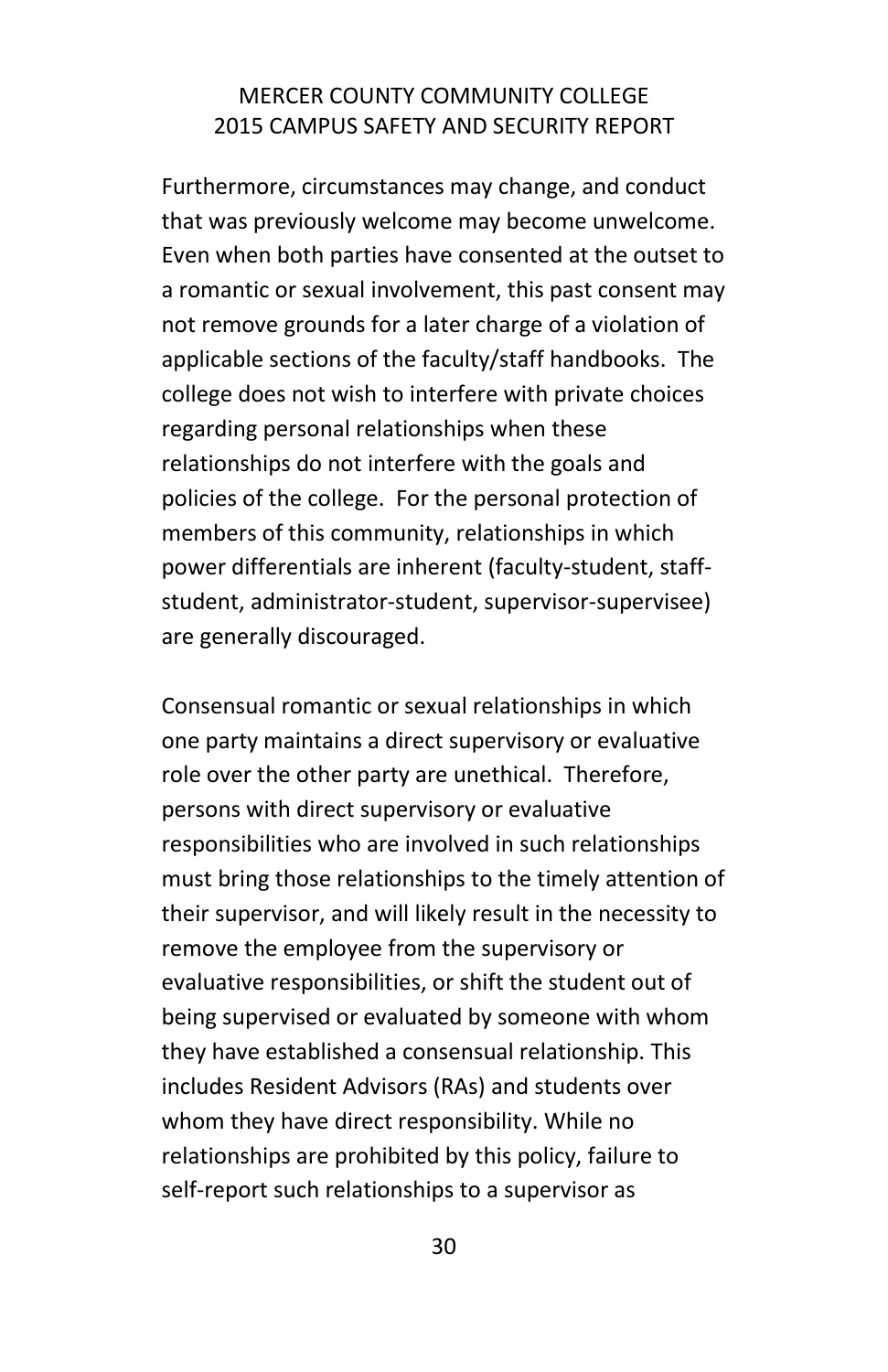required can result in disciplinary action for an employee.

## **SEXUAL VIOLENCE -- RISK REDUCTION TIPS**

Risk reduction tips can often take a victim-blaming tone, even unintentionally. Only those who commit sexual violence are responsible for those actions. We offer the tips below with no intention to victim-blame, with recognition that these suggestions may nevertheless help you to reduce your risk of experiencing a nonconsensual sexual act. Below, suggestions to avoid committing a non-consensual sexual act are also offered:

- If you have limits, make them known as early as possible.
- Tell a sexual aggressor "NO" clearly and firmly.
- Try to remove yourself from the physical presence of a sexual aggressor.
- Find someone nearby and ask for help.
- Take affirmative responsibility for your alcohol intake/drug use and acknowledge that alcohol/drugs lower your sexual inhibitions and may make you vulnerable to someone who views a drunk or high person as a sexual opportunity.
- Give thought to sharing your intimate content, pictures, images and videos with others, even those you may trust. If you do choose to share,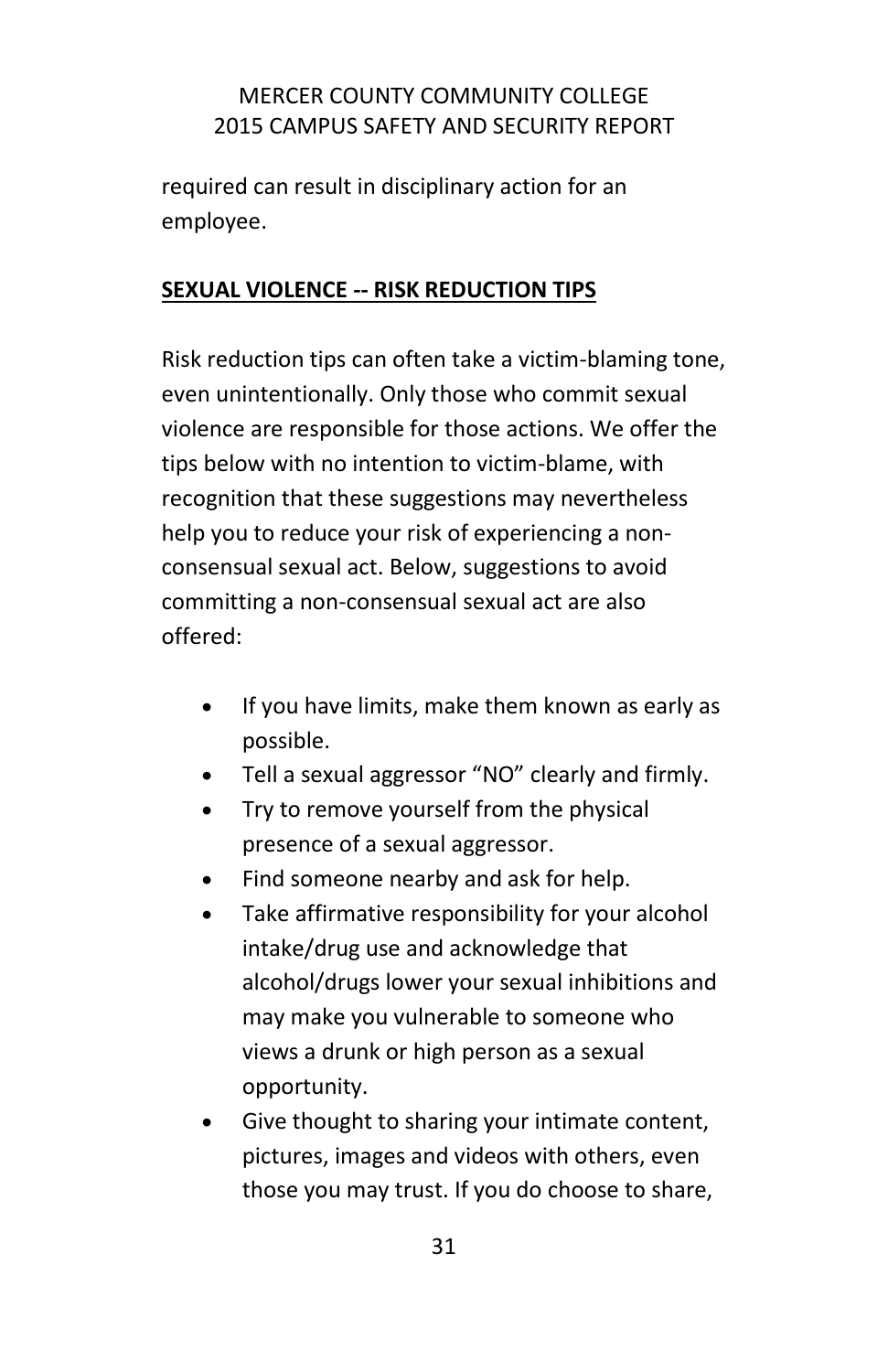clarify your expectations as to how or if those images may be used, shared or disseminated.

 Take care of your friends and ask that they take care of you. A real friend will challenge you if you are about to make a mistake. Respect them when they do.

If you find yourself in the position of being the initiator of sexual behavior, you owe sexual respect to your potential partner. These suggestions may help you to reduce your risk for being accused of sexual misconduct:

- Clearly communicate your intentions to your sexual partner and give them a chance to clearly relate their intentions to you.
- Understand and respect personal boundaries.
- DON'T MAKE ASSUMPTIONS about consent; about someone's sexual availability; about whether they are attracted to you; about how far you can go or about whether they are physically and/or mentally able to consent. Your partner's consent should be affirmative and continuous. If there are any questions or ambiguity then you DO NOT have consent.
- Mixed messages from your partner are a clear indication that you should stop, defuse any sexual tension and communicate better. You may be misreading them. They may not have figured out how far they want to go with you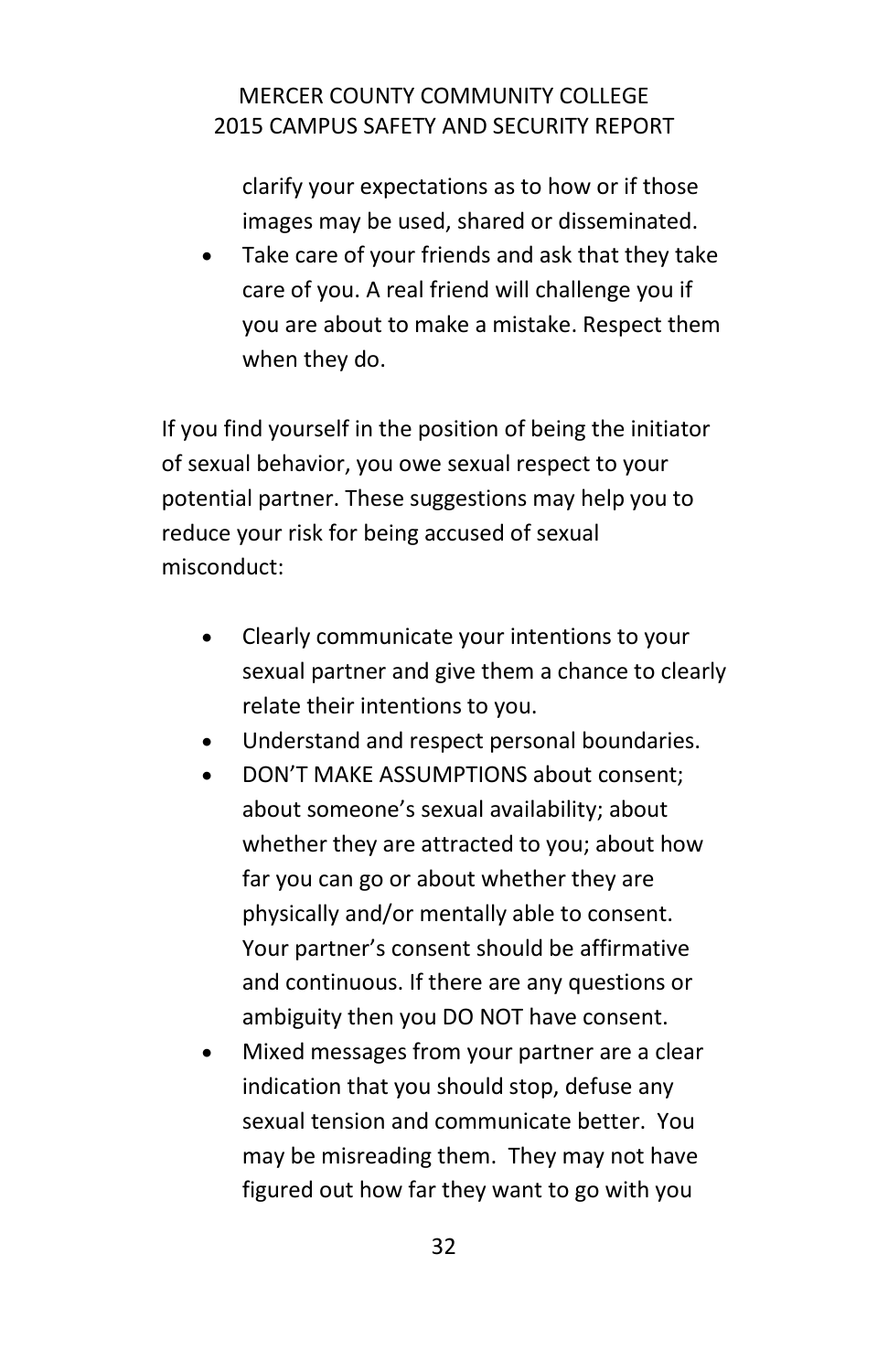yet. You must respect the timeline for sexual behaviors with which they are comfortable.

- Don't take advantage of someone's drunkenness or altered state, even if they willingly consumed alcohol or substances.
- Realize that your potential partner could feel intimidated or coerced by you. You may have a power advantage simply because of your gender or physical presence. Don't abuse that power.
- Don't share intimate content, pictures, images and videos that are shared with you.
- Understand that consent to some form of sexual behavior does not automatically imply consent to any other forms of sexual behavior.
- Silence, passivity, or non-responsiveness cannot be interpreted as an indication of consent. Read your potential partner carefully, paying attention to verbal and non-verbal communication and body language.

# **SEXUAL MISCONDUCT OFFENSES INCLUDE, BUT ARE NOT LIMITED TO:**

- **1. Sexual Harassment, [see OMB 965](https://mlink.mccc.edu/omb/OMB965.pdf)**
- **2. Non-Consensual Sexual Contact (or attempts to commit same)**
- **3. Non-Consensual Sexual Intercourse (or attempts to commit same)**
- **4. Sexual Exploitation**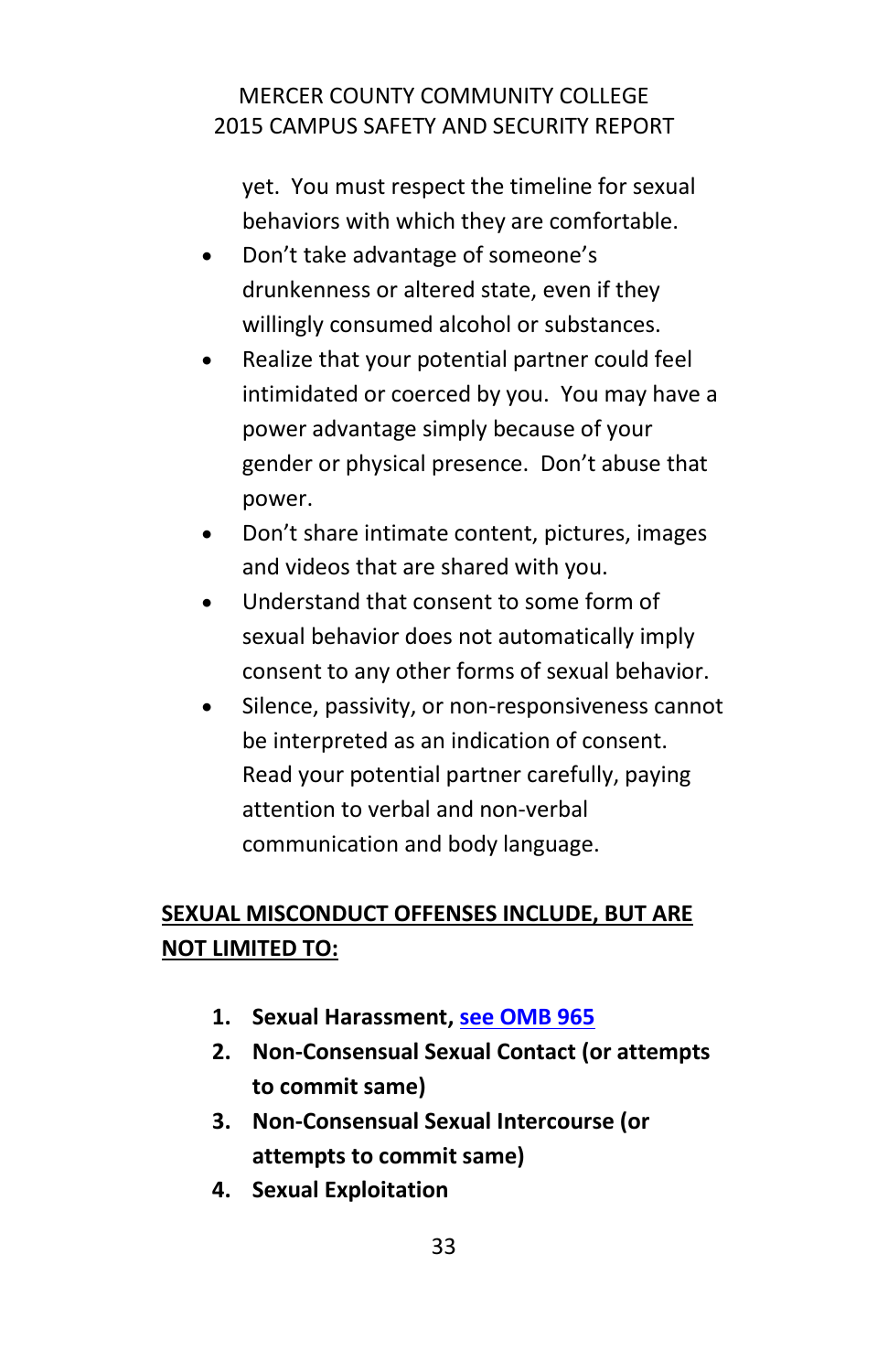### 1. SEXUAL HARASSMENT

Sexual harassment is:

- unwelcome.
- sexual, sex-based and/or gender-based verbal, written, online and/or physical conduct.

Anyone experiencing sexual harassment in any College program is encouraged to report it immediately to the Title IX Coordinator or a deputy. Remedies, education and/or training will be provided in response.

Sexual harassment may be disciplined when it takes the form of quid pro quo harassment, retaliatory harassment and/or creates a hostile environment.

A hostile environment is created when sexual harassment is:

- sufficiently severe, or
- persistent or pervasive, and
- objectively offensive that it:
	- o unreasonably interferes with, denies or limits someone's ability to participate in or benefit from the college's educational [and/or employment], social and/or residential program.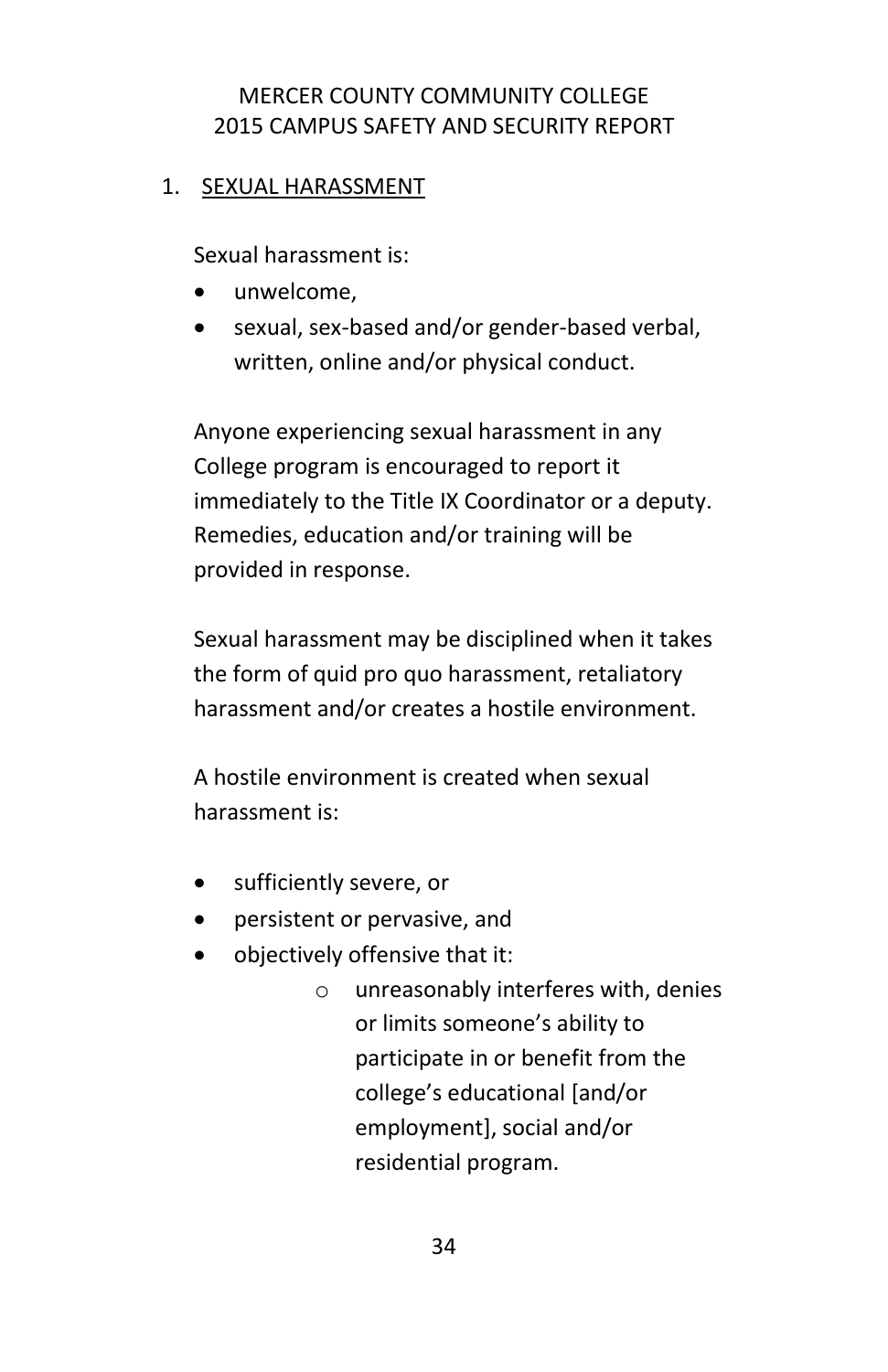Quid Pro Quo Harassment is:

- Unwelcome sexual advances, requests for sexual favors, and other verbal or physical conduct of a sexual nature
- By a person having power or authority over another constitutes sexual harassment when
- Submission to such sexual conduct is made either explicitly or implicitly a term or condition of rating or evaluating an individual's educational [or employment] progress, development, or performance.
- This includes when submission to such conduct would be a condition for access to receiving the benefits of any educational [or employment] program.

Examples include: an attempt to coerce an unwilling person into a sexual relationship; to repeatedly subject a person to egregious, unwelcome sexual attention; to punish a refusal to comply with a sexual based request; to condition a benefit on submitting to sexual advances; sexual violence; intimate partner violence, stalking.

Some examples of possible Sexual Harassment include: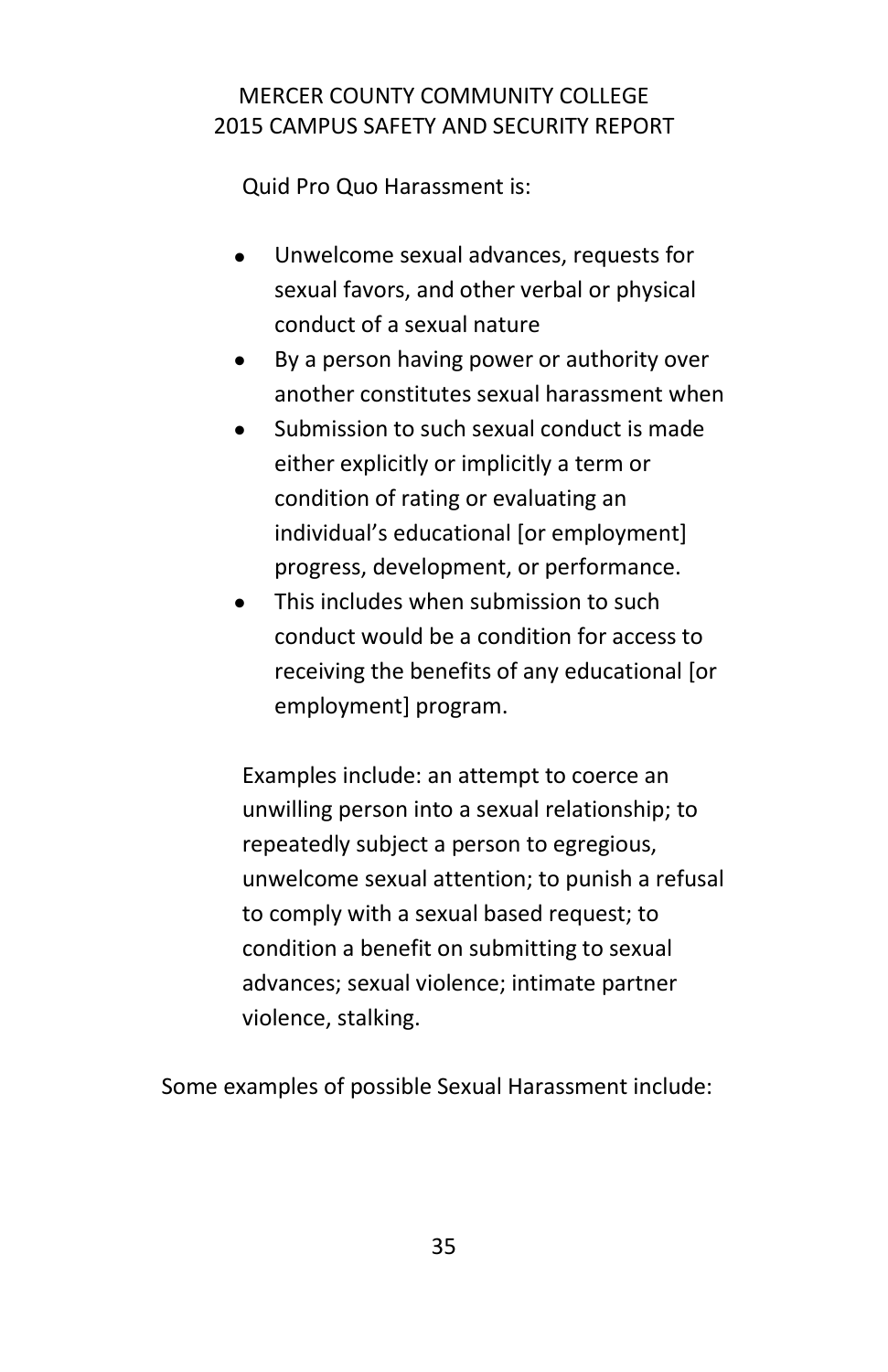- A professor insists that a student have sex with him/her in exchange for a good grade. This is harassment regardless of whether the student accedes to the request.
- A student repeatedly sends sexually oriented jokes around on an email list s/he created, even when asked to stop, causing one recipient to avoid the sender on campus and in the residence hall in which they both live.
- Explicit sexual pictures are displayed in a professor's office or on the exterior of a residence hall door
- Two supervisors frequently 'rate' several employees' bodies and sex appeal, commenting suggestively about their clothing and appearance.
- A professor engages students in her class in discussions about their past sexual experiences, yet the conversation is not in any way germane to the subject matter of the class. She probes for explicit details, and demands that students answer her, though they are clearly uncomfortable and hesitant.
- An ex-girlfriend widely spreads false stories about her sex life with her former boyfriend to the clear discomfort of the boyfriend, turning him into a social pariah on campus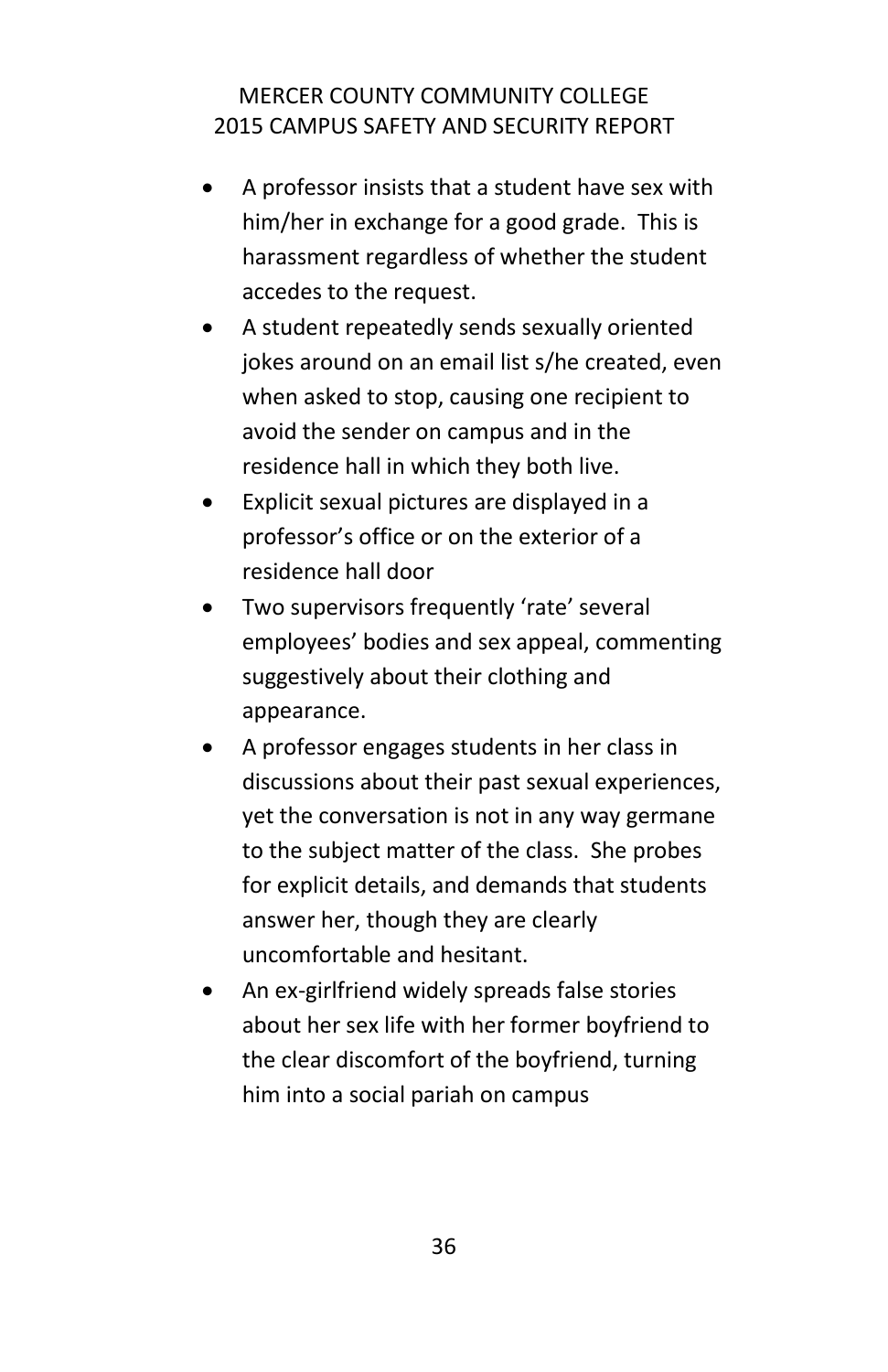- Male students take to calling a particular brunette student "Monica" because of her resemblance to Monica Lewinsky. Soon, everyone adopts this nickname for her, and she is the target of relentless remarks about cigars, the president, "sexual relations" and Weight Watchers.
- A student grabbed another student by the hair, then grabbed her breast and put his mouth on it. While this is sexual harassment, it is also a form of sexual violence.

# *2. NON-CONSENSUAL SEXUAL CONTACT*

Non-Consensual Sexual Contact is:

- any intentional sexual touching,
- however slight,
- with any object,
- **•** by a person upon another person,
- that is without consent and/or by force.

Sexual Contact includes:

- o Intentional contact with the breasts, buttock, groin, or genitals, or touching another with any of these body parts, or making another touch you or themselves with or on any of these body parts; or
- o Any other intentional bodily contact in a sexual manner.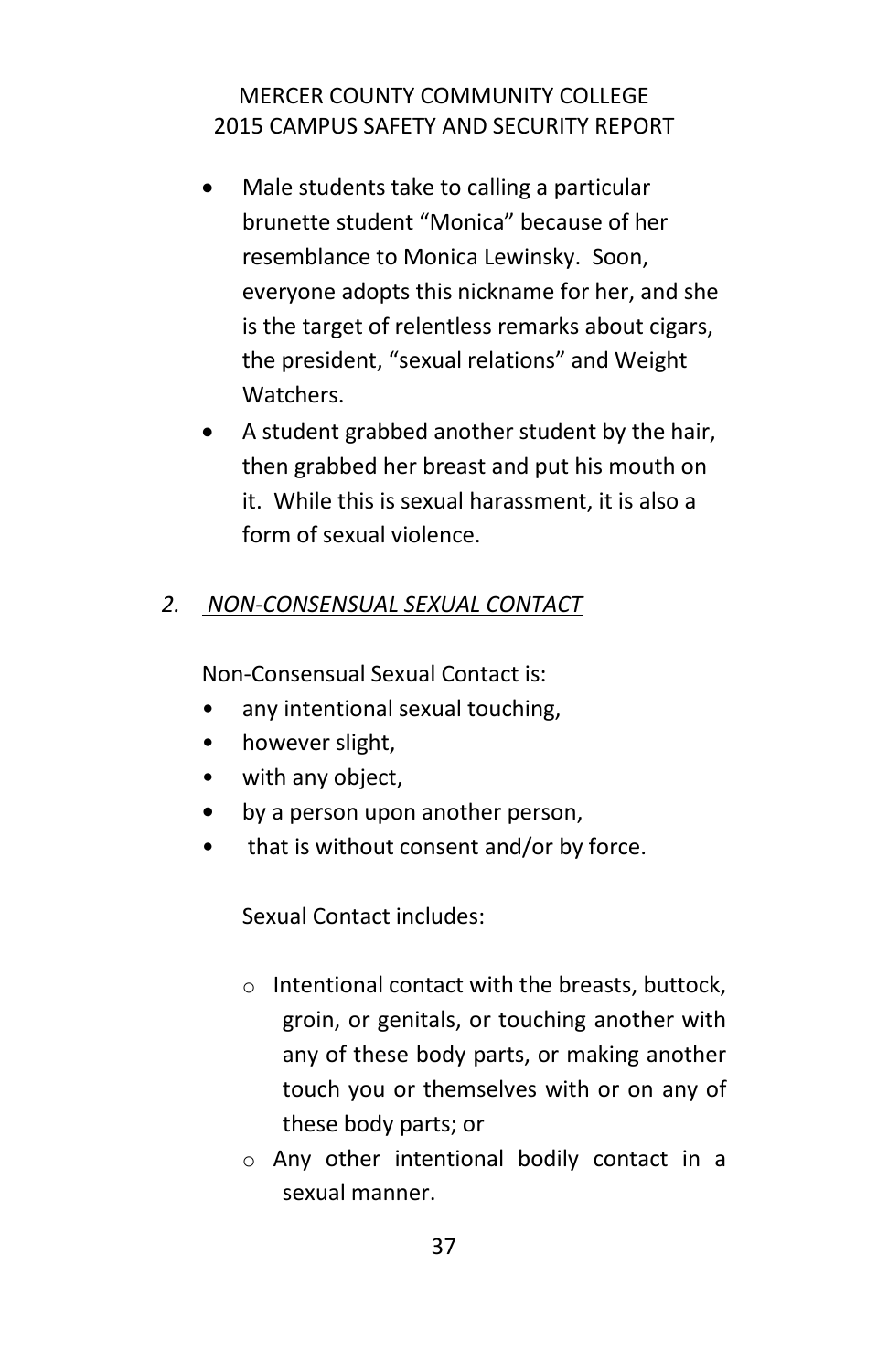#### *3. NON-CONSENSUAL SEXUAL INTERCOURSE*

Non-Consensual Sexual Intercourse is:

- any sexual intercourse
- however slight,
- with any object,
- by a person upon another person,
- that is without consent and/or by force.

Intercourse includes:

o vaginal or anal penetration by a penis, object, tongue or finger, and oral copulation (mouth to genital contact), no matter how slight the penetration or contact.

#### 4. SEXUAL EXPLOITATION

Occurs when one person takes non-consensual or abusive sexual advantage of another for his/her own advantage or benefit, or to benefit or advantage anyone other than the one being exploited, and that behavior does not otherwise constitute one of other sexual misconduct offenses. Examples of sexual exploitation include, but are not limited to:

- Invasion of sexual privacy;
- Prostituting another person;
- Non-consensual digital, video or audio recording of nudity or sexual activity;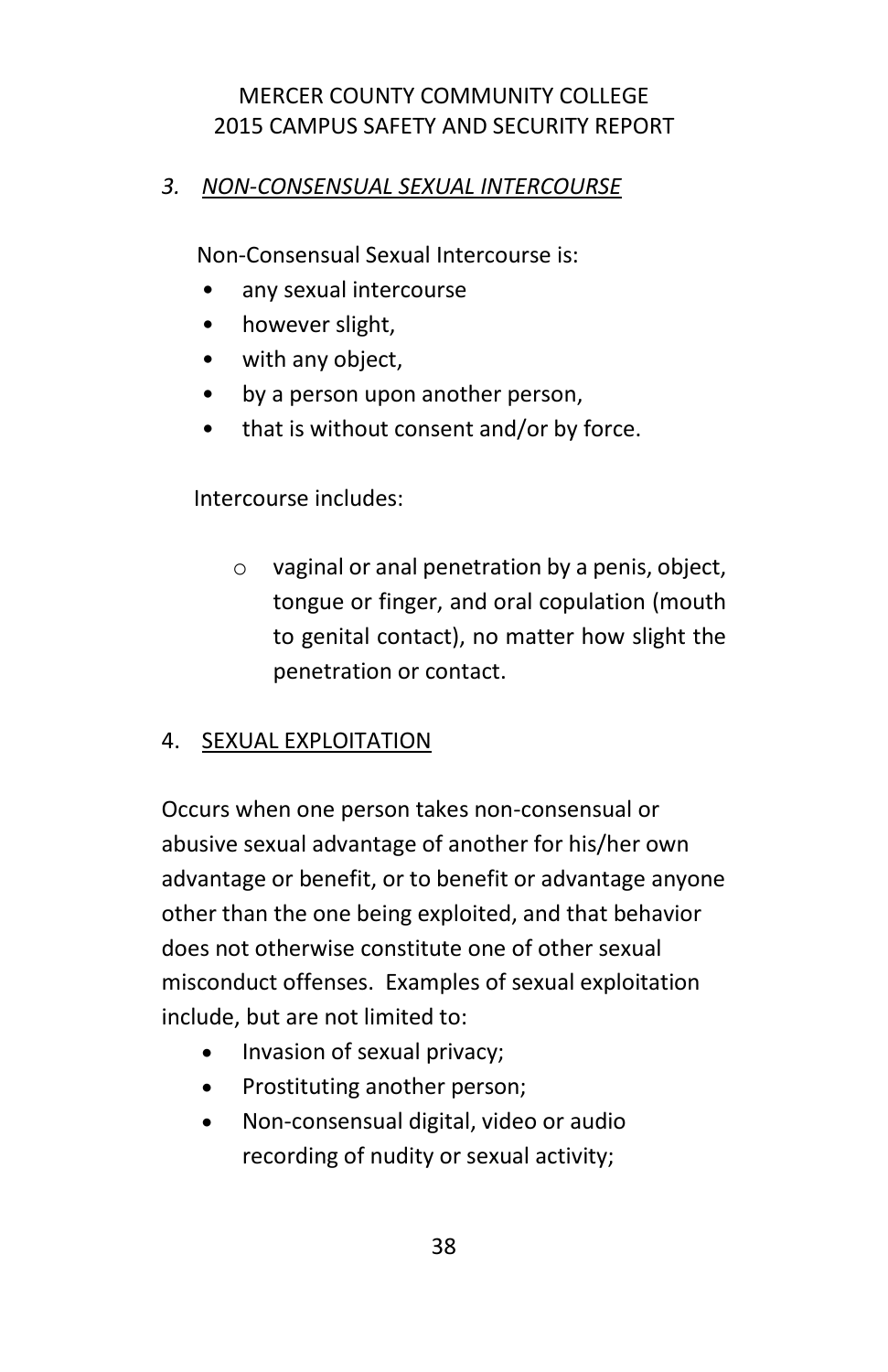- Unauthorized sharing or distribution of digital, video or audio recording of nudity or sexual activity;
- Engaging in voyeurism;
- Going beyond the boundaries of consent (such as letting your friend hide in the closet to watch you having consensual sex);
- Knowingly exposing someone to or transmitting an STI, STD or HIV to another person;
- Intentionally or recklessly exposing one's genitals in non-consensual circumstances; inducing another to expose their genitals;
- Sexually-based stalking and/or bullying may also be forms of sexual exploitation

#### ADDITIONAL APPLICABLE DEFINITIONS:

- Consent:
	- o Consent is
		- clear, and
		- **EXECUTE:** knowing, and
		- voluntary [or affirmative, conscious and voluntary],
		- **words or actions,**
		- **that give permission for specific** sexual activity.
	- o Consent is active, not passive.
	- o Silence, in and of itself, cannot be interpreted as consent.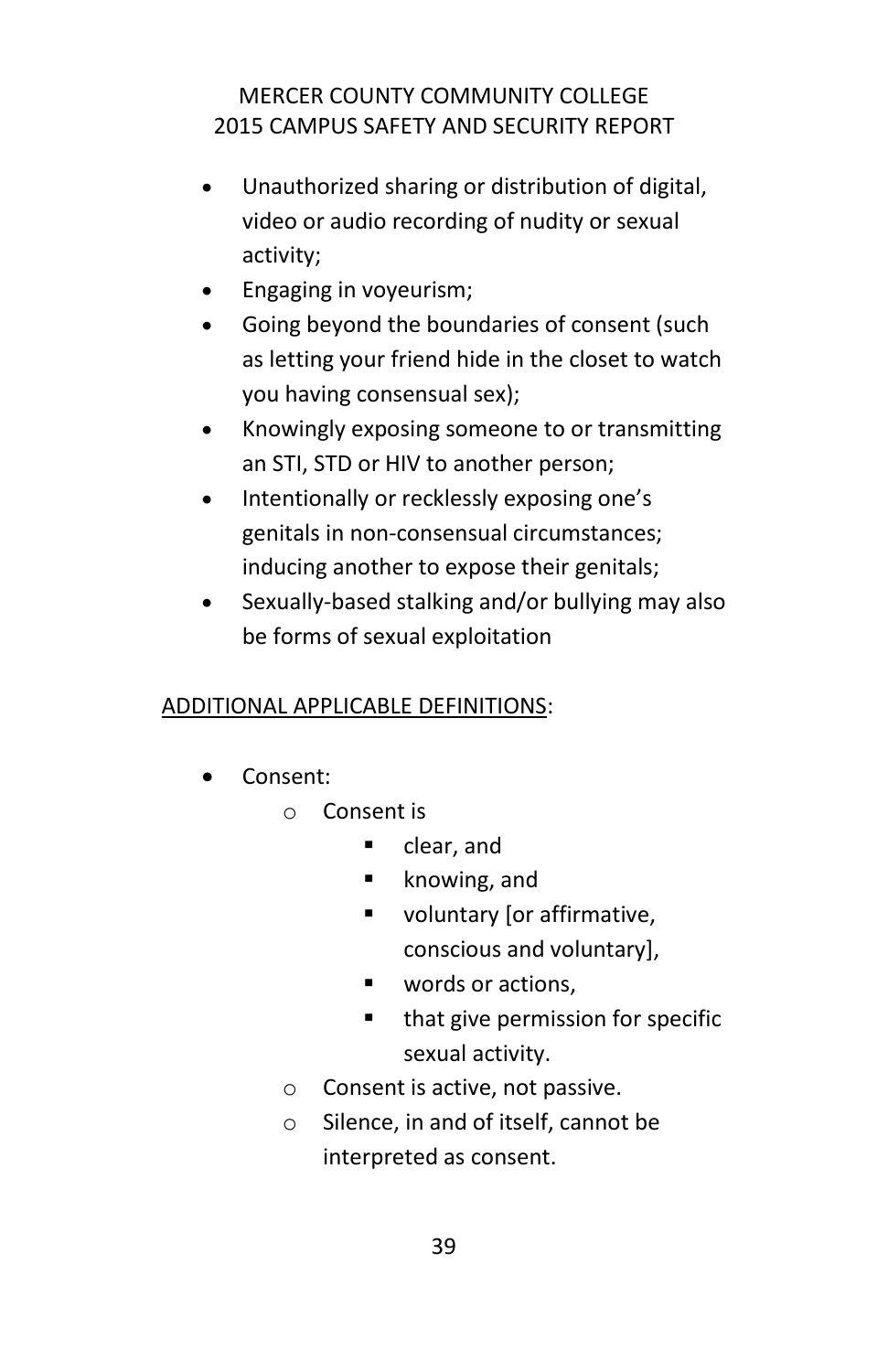- o Consent can be given by words or actions, as long as those words or actions create mutually understandable permission regarding willingness to engage in (and the conditions of) sexual activity.
- o Consent to any one form of sexual activity cannot automatically imply consent to any other forms of sexual activity.
- o Previous relationships or prior consent cannot imply consent to future sexual acts.
- o Consent can be withdrawn once given, as long as that withdrawal is clearly communicated.
- o In order to give consent, one must be of legal age.
- o Sexual activity with someone you know to be or should know to be incapacitated constitutes a violation of this policy.
	- **Incapacitation can occur** mentally or physically, from developmental disability, by alcohol or other drug use, or blackout.
	- **The question of what the** responding party should have known is objectively based on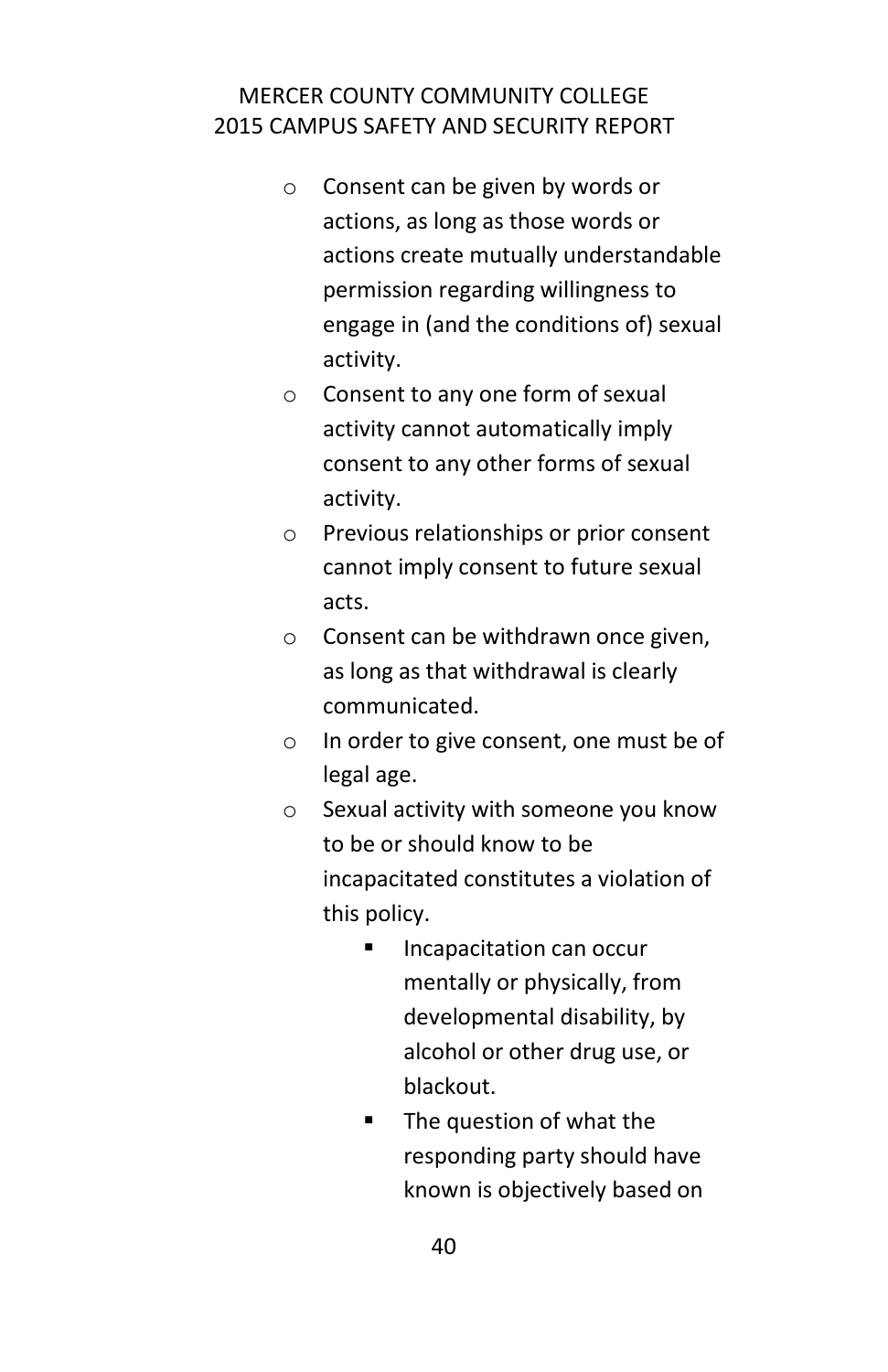what a reasonable person in the place of the responding party, sober and exercising good judgment, would have known about the condition of the reporting party.

- **Incapacitation is a state where** someone cannot make rational, reasonable decisions because they lack the capacity to give knowing consent (e.g., to understand the "who, what, when, where, why or how" of their sexual interaction).
- **This policy also covers a person** whose incapacity results from mental disability, sleep, unconsciousness, involuntary physical restraint, or from the taking of rape drugs. [Possession, use and/or distribution of any of these substances, including Rohypnol, Ketomine, GHB, Burundanga, etc. is prohibited, and administering one of these drugs to another student is a violation of this policy. More information on these drugs can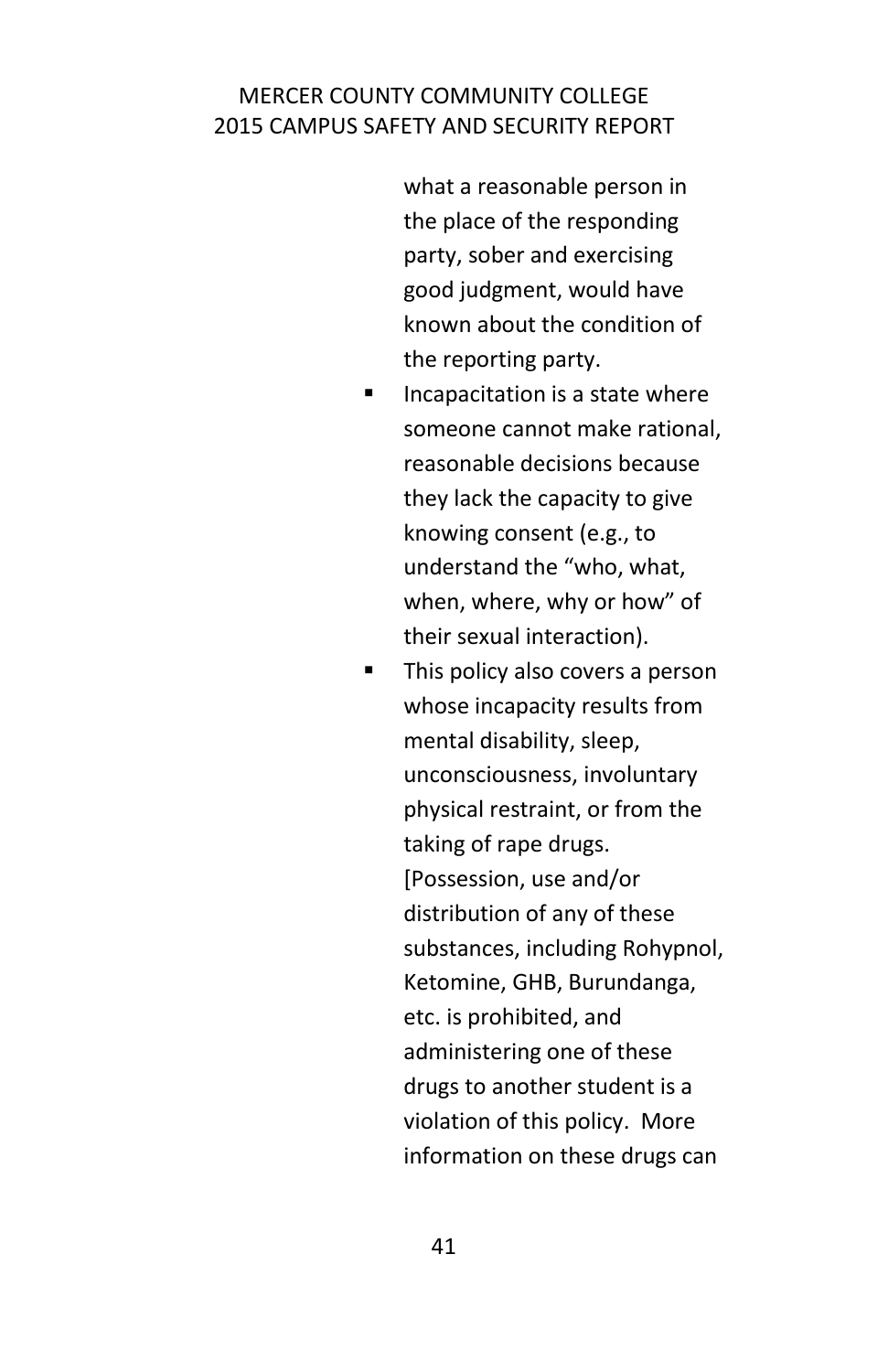be found at <http://www.911rape.org/>

- Force: Force is the use of physical violence and/or imposing on someone physically to gain sexual access. Force also includes threats, intimidation (implied threats) and coercion that overcomes free will or resistance or that produces consent ("Have sex with me or I'll hit you. Okay, don't hit me, I'll do what you want.").
	- o Coercion is unreasonable pressure for sexual activity. When someone makes clear to you that they do not want sex, that they want to stop, or that they do not want to go past a certain point of sexual interaction, continued pressure beyond that point can be coercive.
	- o NOTE: There is no requirement for a party to resist the sexual advance or request, but resistance is a clear demonstration of non-consent. The presence of force is not demonstrated by the absence of resistance. Sexual activity that is forced is by definition non-consensual, but non-consensual sexual activity is not by definition forced.

42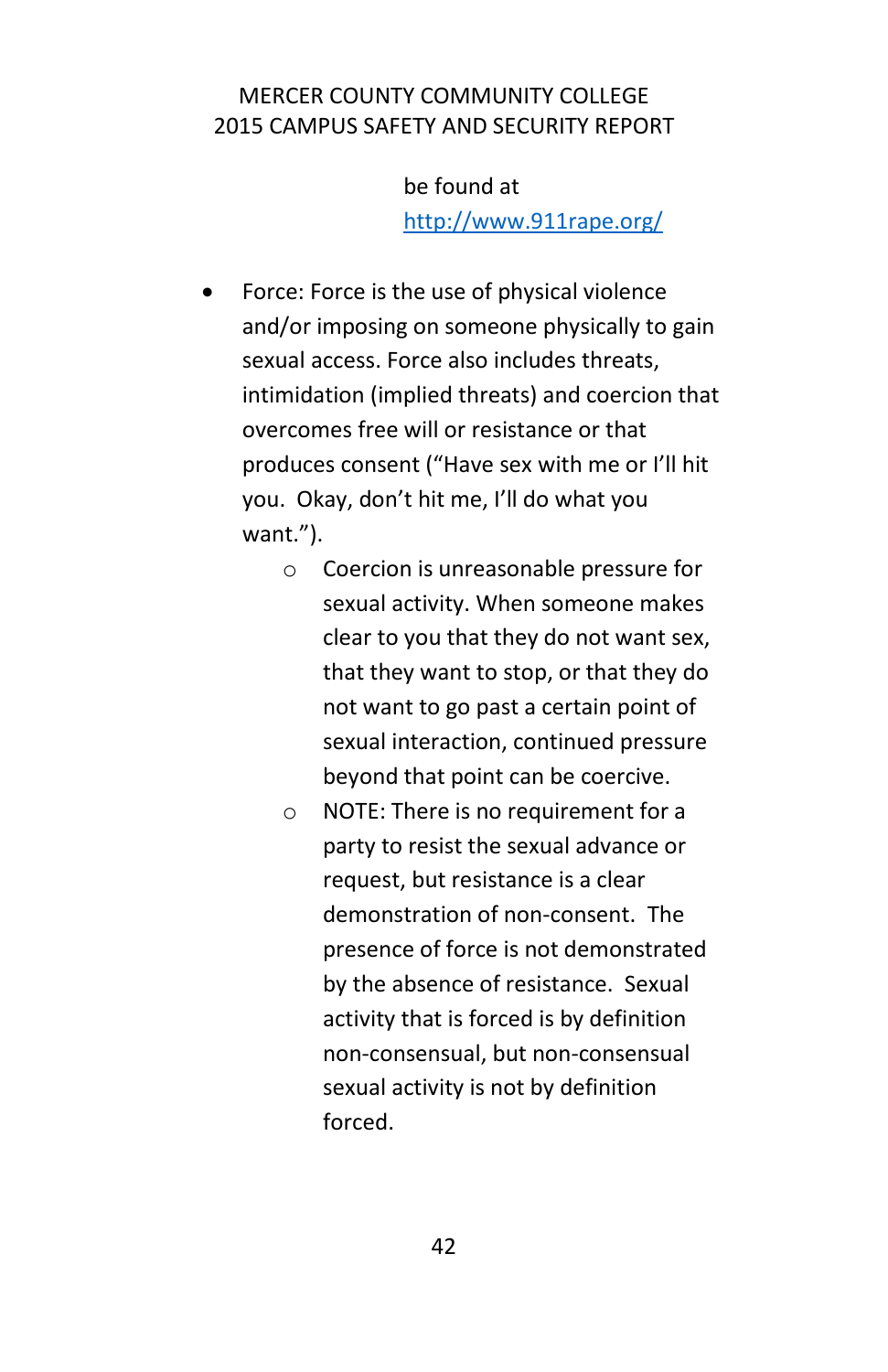- Use of alcohol or other drugs will never function to excuse any behavior that violates this policy.
- This policy is applicable regardless of the sexual orientation and/or gender identity of individuals engaging in sexual activity.

*For reference to the pertinent state statutes on sex offenses, please see [Chapter 14, Sexual Offenses,](http://www.womenslaw.org/statutes_detail.php?statute_id=5999)  [N.J.S.A. 2C:14-2 \(Sexual assault\)](http://www.womenslaw.org/statutes_detail.php?statute_id=5999)*

#### **Examples**

1. Amanda and Bill meet at a party. They spend the evening dancing and getting to know each other. Bill convinces Amanda to come up to his room. From 11:00 pm until 3:00 am, Bill uses every line he can think of to convince Amanda to have sex with him, but she adamantly refuses. He keeps at her, and begins to question her religious convictions, and accuses her of being "a prude." Finally, it seems to Bill that her resolve is weakening, and he convinces her to give him a "hand job" (hand to genital contact). Amanda would never had done it but for Bill's incessant advances. He feels that he successfully seduced her, and that she wanted to do it all along, but was playing shy and hard to get. Why else would she have come up to his room alone after the party? If she really didn't want it, she could have left. **Bill is responsible for violating the college Non-Consensual**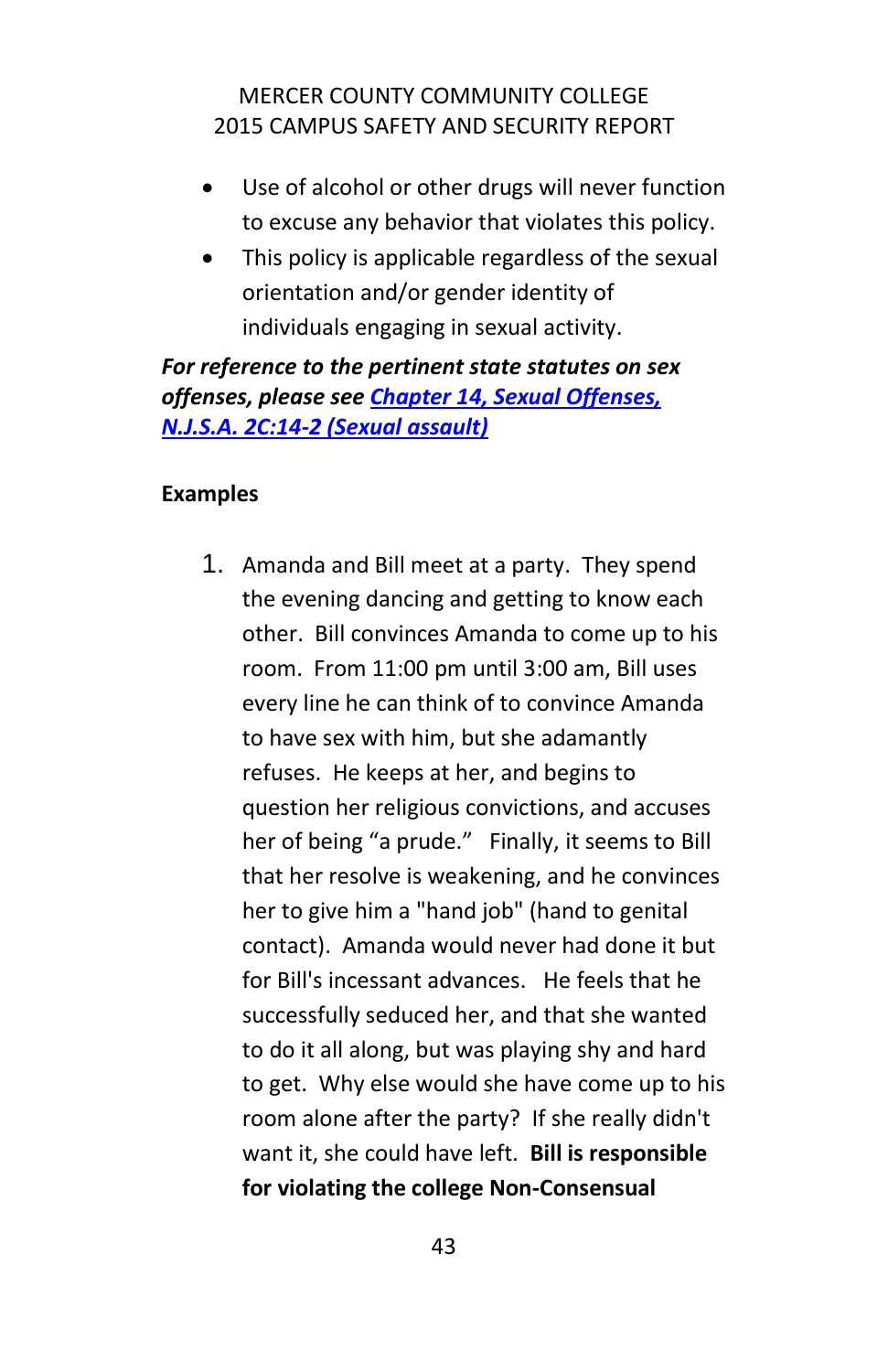**Sexual Contact policy. It is likely that campus decision-makers would find that the degree and duration of the pressure Bill applied to Amanda are unreasonable. Bill coerced Amanda into performing unwanted sexual touching upon him. Where sexual activity is coerced, it is forced. Consent is not valid when forced. Sex without consent is sexual misconduct.**

2. Jay is a junior at the college. Beth is a sophomore. Jay comes to Beth's residence hall room with some mutual friends to watch a movie. Jay and Beth, who have never met before, are attracted to each other. After the movie, everyone leaves, and Jay and Beth are alone. They hit it off, and are soon becoming more intimate. They start to make out. Jay verbally expresses his desire to have sex with Beth. Beth, who was abused by a baby-sitter when she was five, and has not had any sexual relations since, is shocked at how quickly things are progressing. As Jay takes her by the wrist over to the bed, lays her down, undresses her, and begins to have intercourse with her, Beth has a severe flashback to her childhood trauma. She wants to tell Jay to stop, but cannot. Beth is stiff and unresponsive during the intercourse. Is this a policy violation? **Jay would be held responsible in this scenario for Non Consensual**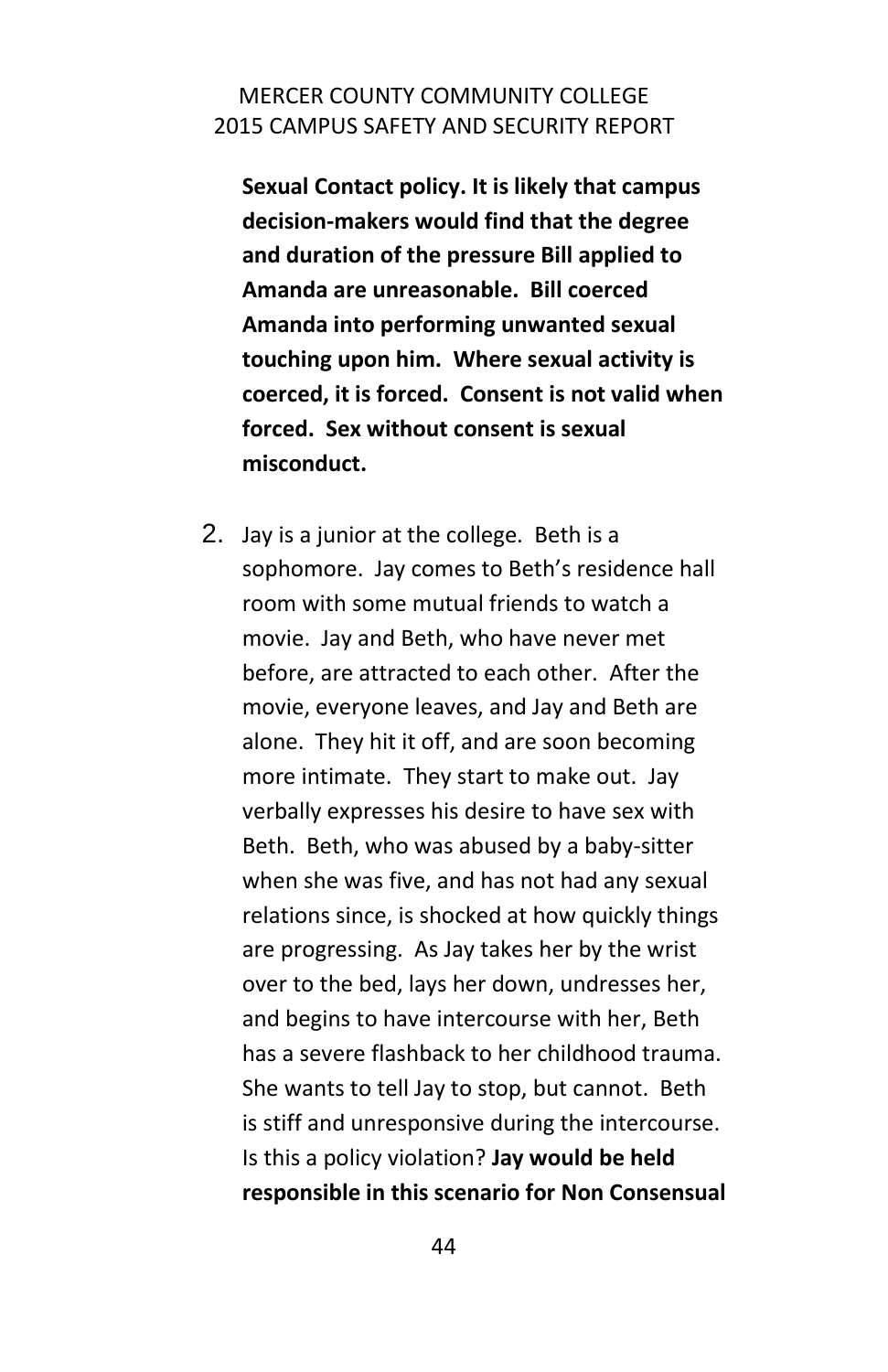**Sexual Intercourse. It is the duty of the sexual initiator, Jay, to make sure that he has mutually understandable consent to engage in sex. Though consent need not be verbal, it is the clearest form of consent. Here, Jay had no verbal or non-verbal mutually understandable indication from Beth that she consented to sexual intercourse. Of course, wherever possible, it is important to be as clear as possible as to whether or not sexual contact is desired, and to be aware that for psychological reasons, or because of alcohol or drug use, one's partner may not be in a position to provide as clear an indication as the policy requires. As the policy makes clear, consent must be actively, not passively, given.**

3. Kevin and John are at a party. Kevin is not sure how much John has been drinking, but he is pretty sure it's a lot. After the party, he walks John to his room, and John comes on to Kevin, initiating sexual activity. Kevin asks him if he is really up to this, and John says yes. Clothes go flying, and they end up in John's bed. Suddenly, John runs for the bathroom. When he returns, his face is pale, and Kevin thinks he may have thrown up. John gets back into bed, and they begin to have sexual intercourse. Kevin is having a good time, though he can't help but notice that John seems pretty groggy and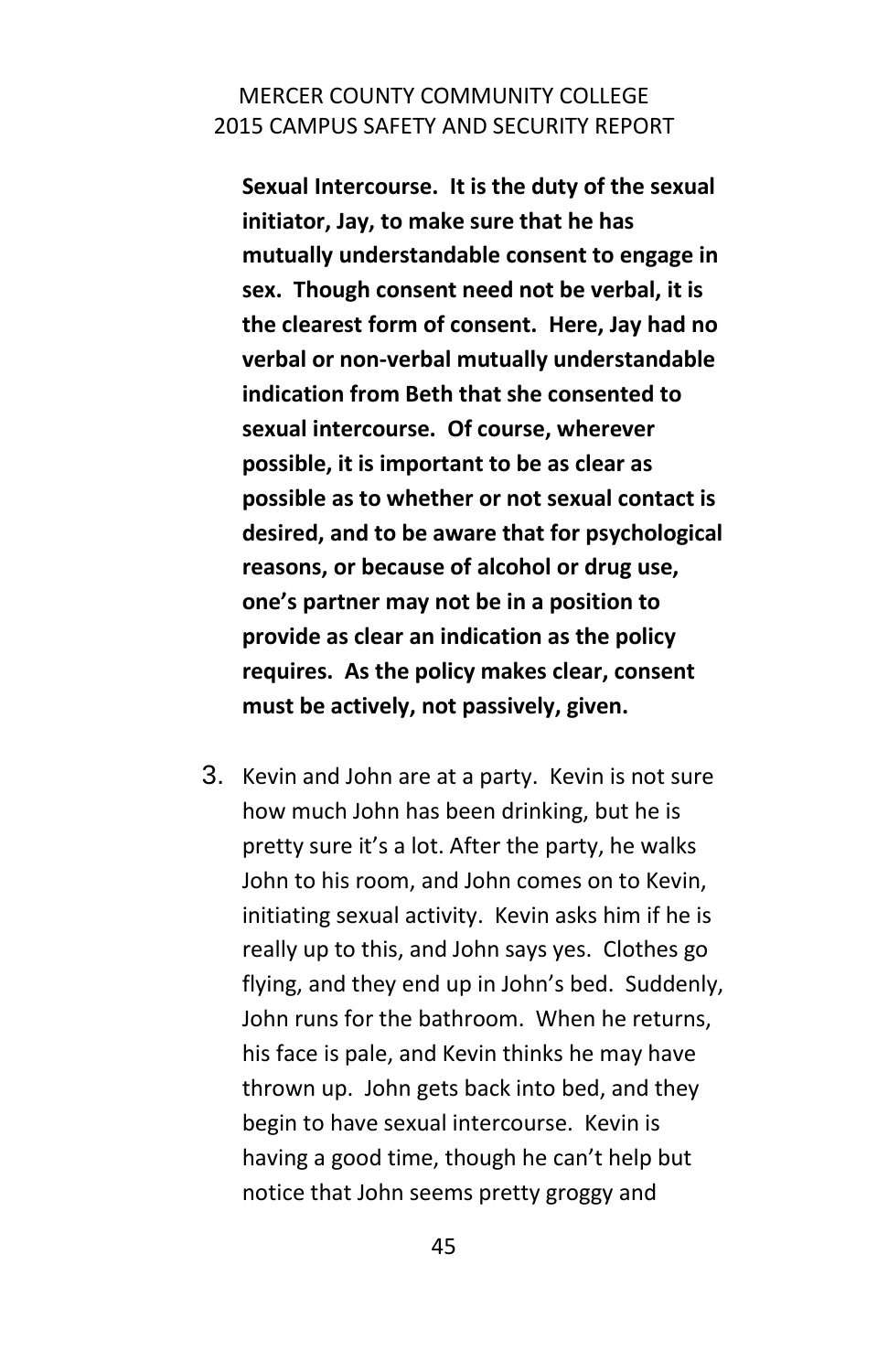passive, and he thinks John may have even passed out briefly during the sex, but he does not let that stop him. When Kevin runs into John the next day, he thanks him for the wild night. John remembers nothing, and decides to make a report to the Dean. **This is a violation of the Non-Consensual Sexual Intercourse Policy. Kevin should have known that John was incapable of making a rational, reasonable decision about sex. Even if John seemed to consent, Kevin was well aware that John had consumed a large amount of alcohol, and Kevin thought John was physically ill, and that he passed out during sex. Kevin should be held accountable for taking advantage of John in his condition. This is not the level of respectful conduct the college expects.**

## **OTHER MISCONDUCT OFFENSES**

- 1. Threatening or causing physical harm, extreme verbal abuse, or other conduct which threatens or endangers the health or safety of any person;
- 2. Discrimination, defined as actions that deprive other members of the community of educational or employment access, benefits or opportunities on the basis of sex or gender;
- 3. Intimidation, defined as implied threats or acts that cause an unreasonable fear of harm in another;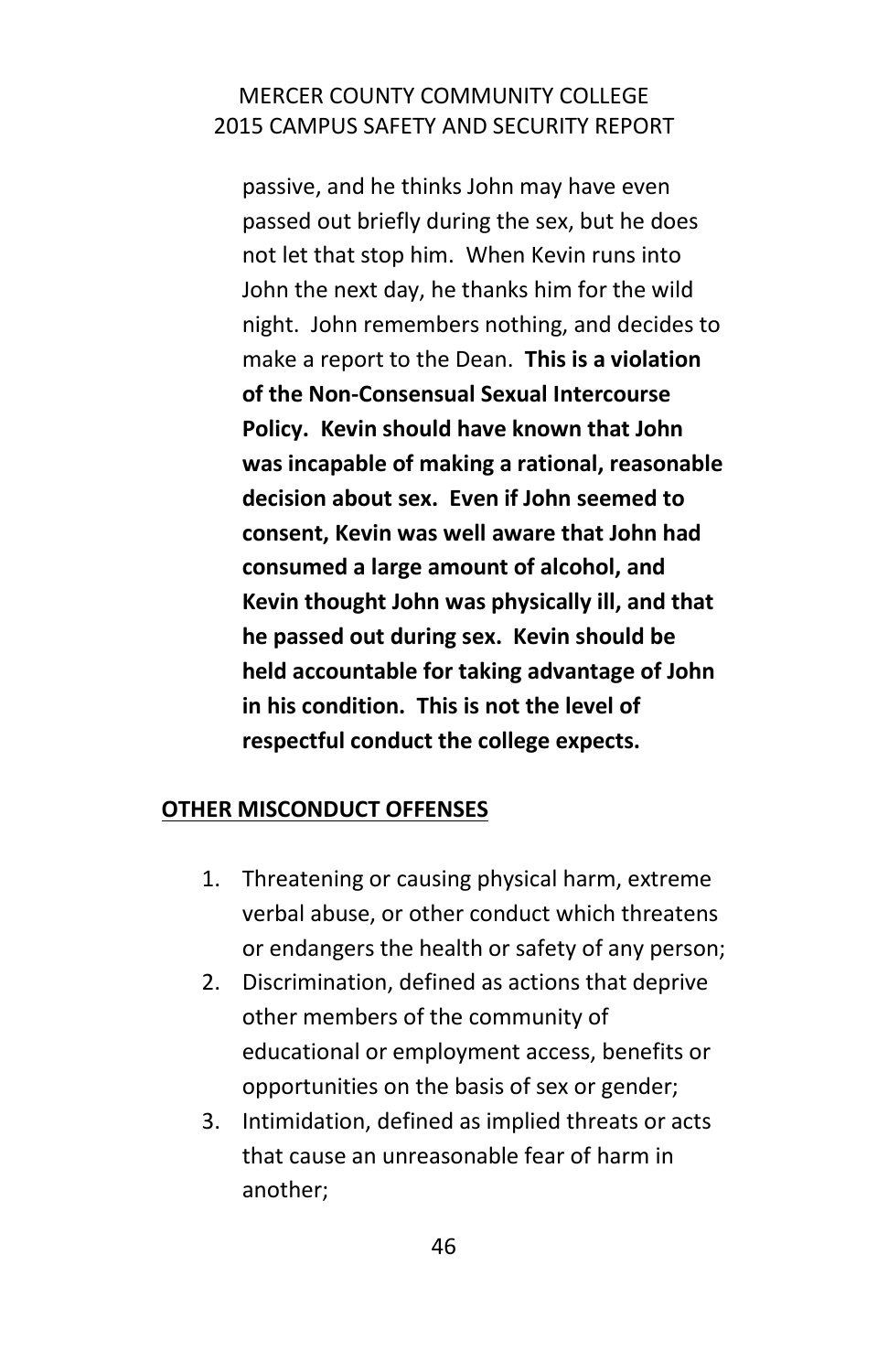- 4. Hazing, defined as acts likely to cause physical or psychological harm or social ostracism to any person within the college community, when related to the admission, initiation, pledging, joining, or any other group-affiliation activity (as defined further in the Hazing Policy);
- 5. Bullying, defined as
	- a. Repeated and/or severe
	- b. Aggressive behavior
	- c. Likely to intimidate or intentionally hurt, control or diminish another person, physically or mentally
	- d. That is not speech or conduct otherwise protected by the 1<sup>st</sup> Amendment.
- 6. Intimate Partner Violence, defined as violence or abuse between those in an intimate relationship to each other;
	- a. A boyfriend shoves his girlfriend into a wall upon seeing her talking to a male friend. This physical assault based in jealousy is a violation of the Intimate Partner Violence policy.
	- b. An ex-girlfriend shames her female partner, threatening to out her as a lesbian if she doesn't give the ex another chance. Psychological abuse is a form of Intimate Partner Violence.
	- c. A graduate student refuses to wear a condom and forces his girlfriend to take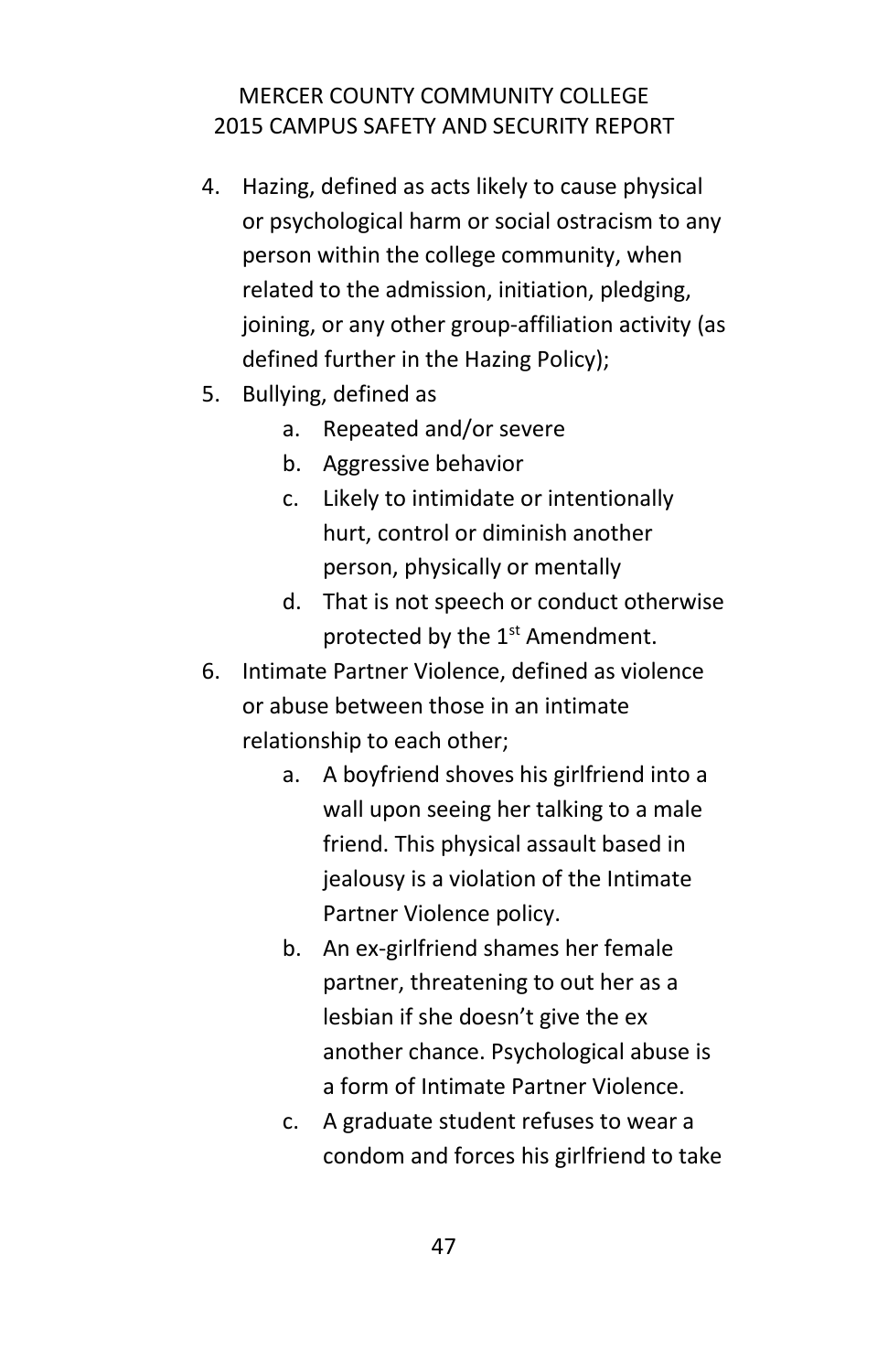hormonal birth control though it makes her ill, in order to prevent pregnancy.

- d. Married employees are witnessed in the parking garage, with one partner slapping and scratching the other in the midst of an argument.
- 7. Stalking
	- a. Stalking 1:
		- i. A course of conduct
		- ii. Directed at a specific person
		- iii. On the basis of actual or perceived membership in a protected class
		- iv. That is unwelcome, AND
		- v. Would cause a reasonable person to feel fear
	- b. Stalking 2:
		- i. Repetitive and Menacing
		- ii. Pursuit, following, harassing and/or interfering with the peace and/or safety of another
	- c. Examples of Stalking:
		- i. A student repeatedly shows up at another student's on-campus residence, always notifying the front desk attendant that they are there to see the resident. Upon a call to the resident, the student informs residence hall staff that this visitor is uninvited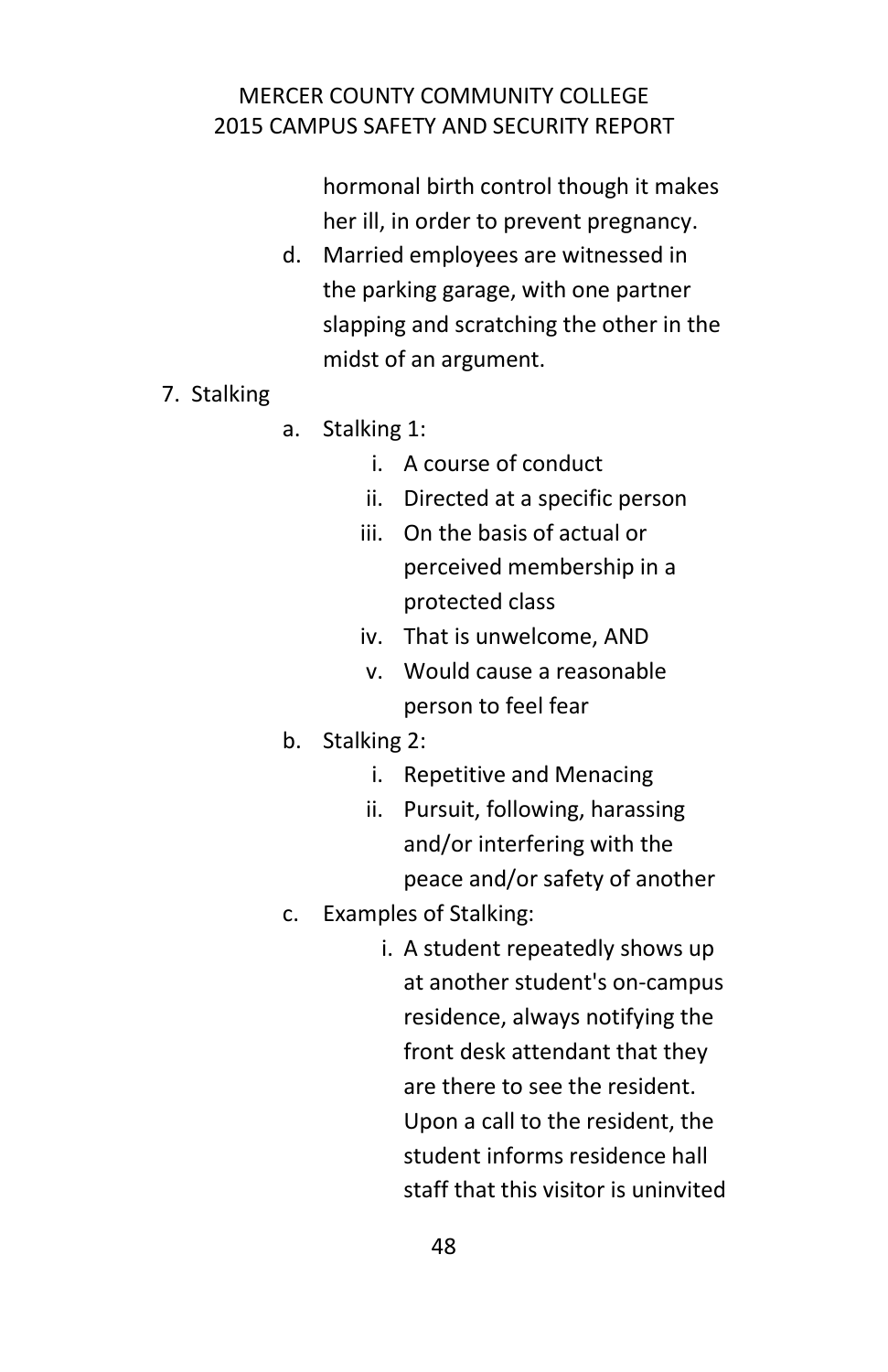and continuously attempts to see them, even so far as waiting for them outside of classes and showing up to their on-campus place of employment requesting that they go out on a date together. Stalking 1.

ii. A graduate student working as an on-campus tutor received flowers and gifts delivered to their office. After learning the gifts were from a student they recently tutored, the graduate student thanked the student and stated that it was not necessary and would appreciate the gift deliveries to stop. The student then started leaving notes of love and gratitude on the graduate assistant's car, both on-campus and at home. Asked again to stop, the student stated by email: "You can ask me to stop, but I'm not giving up. We are meant to be together, and I'll do anything necessary to make you have the feelings for me that I have for you." When the tutor did not respond, the student emailed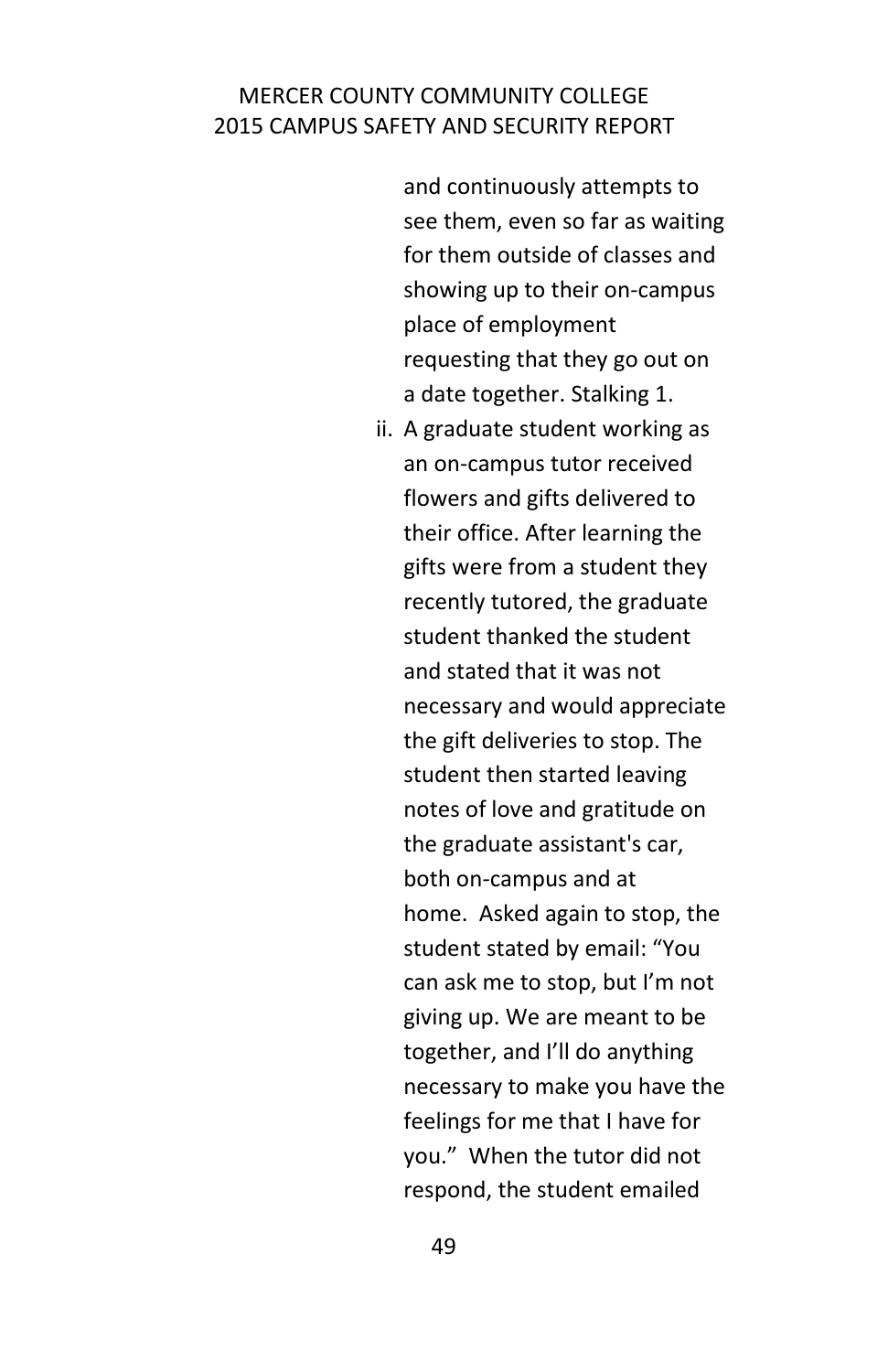again, "You cannot escape me. I will track you to the ends of the earth. We are meant to be together." Stalking 2.

Other College policies may fall within this section when a violation is motivated by the actual or perceived membership of the reporting party's sex or gender.

#### **BYSTANDER INTERVENTION**

Safe and positive options that may be carried out by an individual or individuals to prevent harm or intervene when there is a risk of dating violence, domestic violence, sexual assault, or stalking includes:

- Being aware of the event and understand that you need to help.
- Creating possible solutions.
- Taking your time and thinking your response through so that you do not escalate the situation. Is the situation an emergency requiring direct intervention, or can you discuss at a later time? Take a deep breath and stay calm. Enlist help if you can by publicly stating your intention to help. More often than not, people are as worried about the situation as you are, but aren't willing to be the first one to speak up.
- Intervening as soon as it is safe to do so. At the very least, speak up. A conversation will help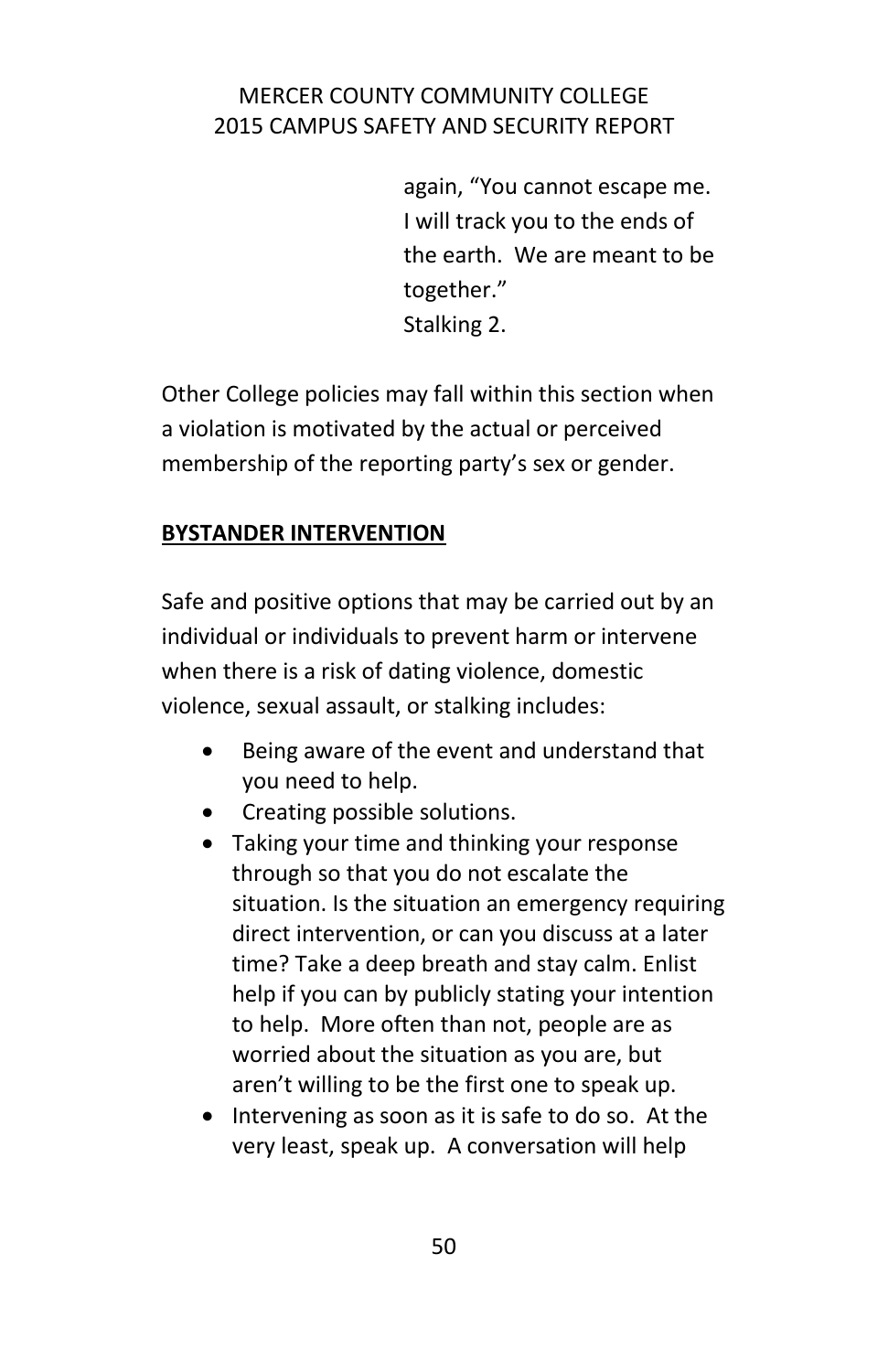determine if an ambiguous situation requires help.

# **O. Open dialogue/Observe options**

Key to creating an open dialogue is to remember your audience, the timing, location, tone and why you are having the conversation. Try to understand others' points of view.

# **N. Negotiate Solution/Negate further conflict**

Help negotiate a solution. Tell your friend what behavior is or is not acceptable, and know the appropriate next step if you feel the discussion failed to yield a desirable outcome.

## **RETALIATION**

Retaliation is defined as any adverse action taken against a person participating in a protected activity because of their participation in that protected activity (subject to limitations imposed by the 1<sup>st</sup> Amendment and/or Academic Freedom). Retaliation against an individual for an allegation, for supporting a reporting party or for assisting in providing information relevant to an allegation is a serious violation of college policy.

## **SANCTIONS**

The following sanctions may be imposed upon any member of the community found to have violated the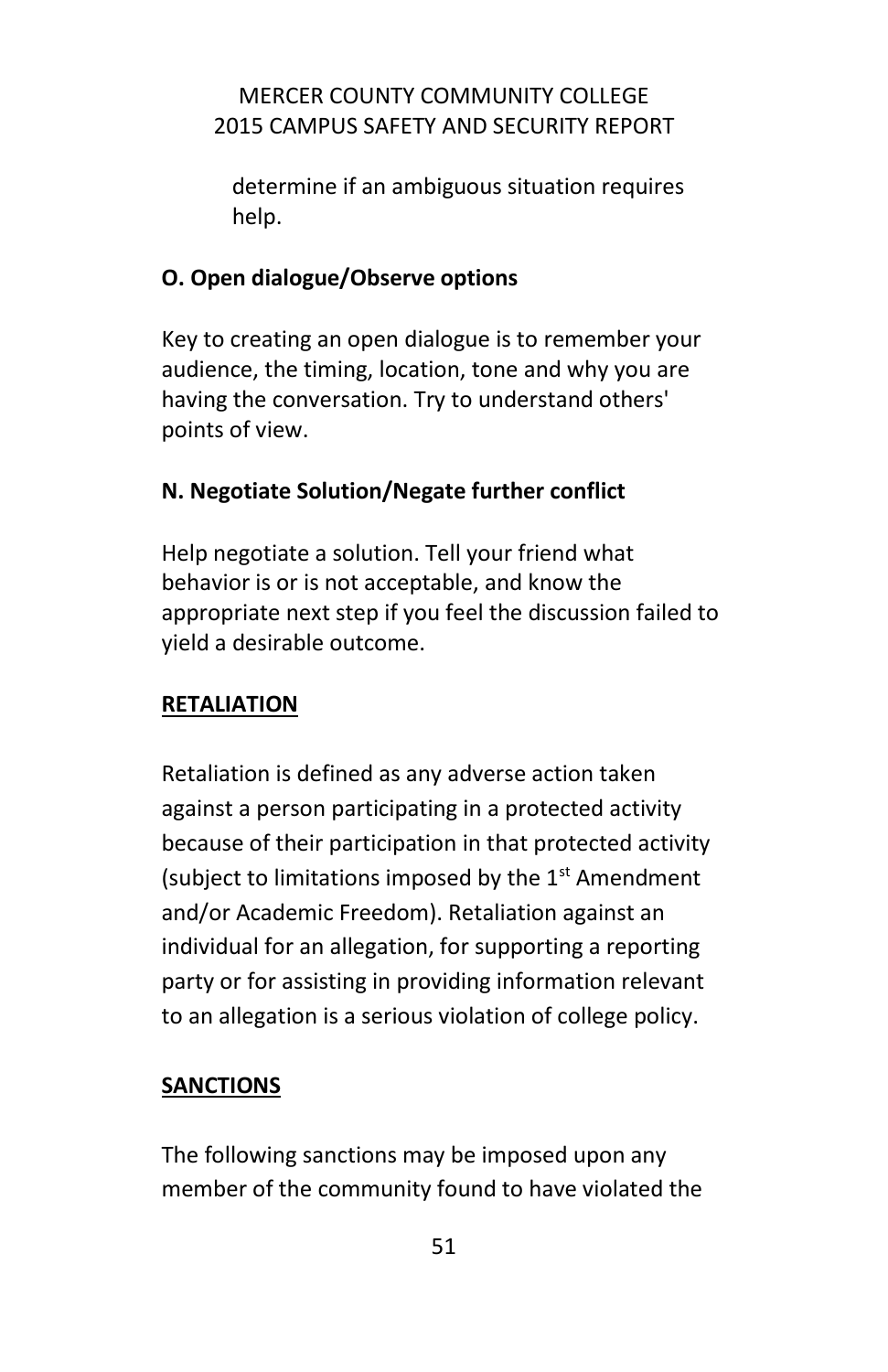Sex/Gender Harassment, Discrimination and Misconduct Policy. The following are the typical sanctions that may be imposed upon students or organizations singly or in combination:

# **Student Sanctions**

- Warning
- Suspension
- Expulsion

# **Employee Sanctions**

Employee sanctions may range from written or verbal warning to termination of employment and will be carried out in accordance with contractual agreement where applicable.

- Warning Written or Verbal
- Performance Improvement Plan
- Suspension without Pay
- Revocation of Tenure
- **•** Termination

## **Sanctioning for Sexual Misconduct**

 Any person found responsible for violating the Non-Consensual Sexual Contact policy (where no intercourse has occurred) will likely receive a sanction ranging from probation to expulsion, depending on the severity of the incident, and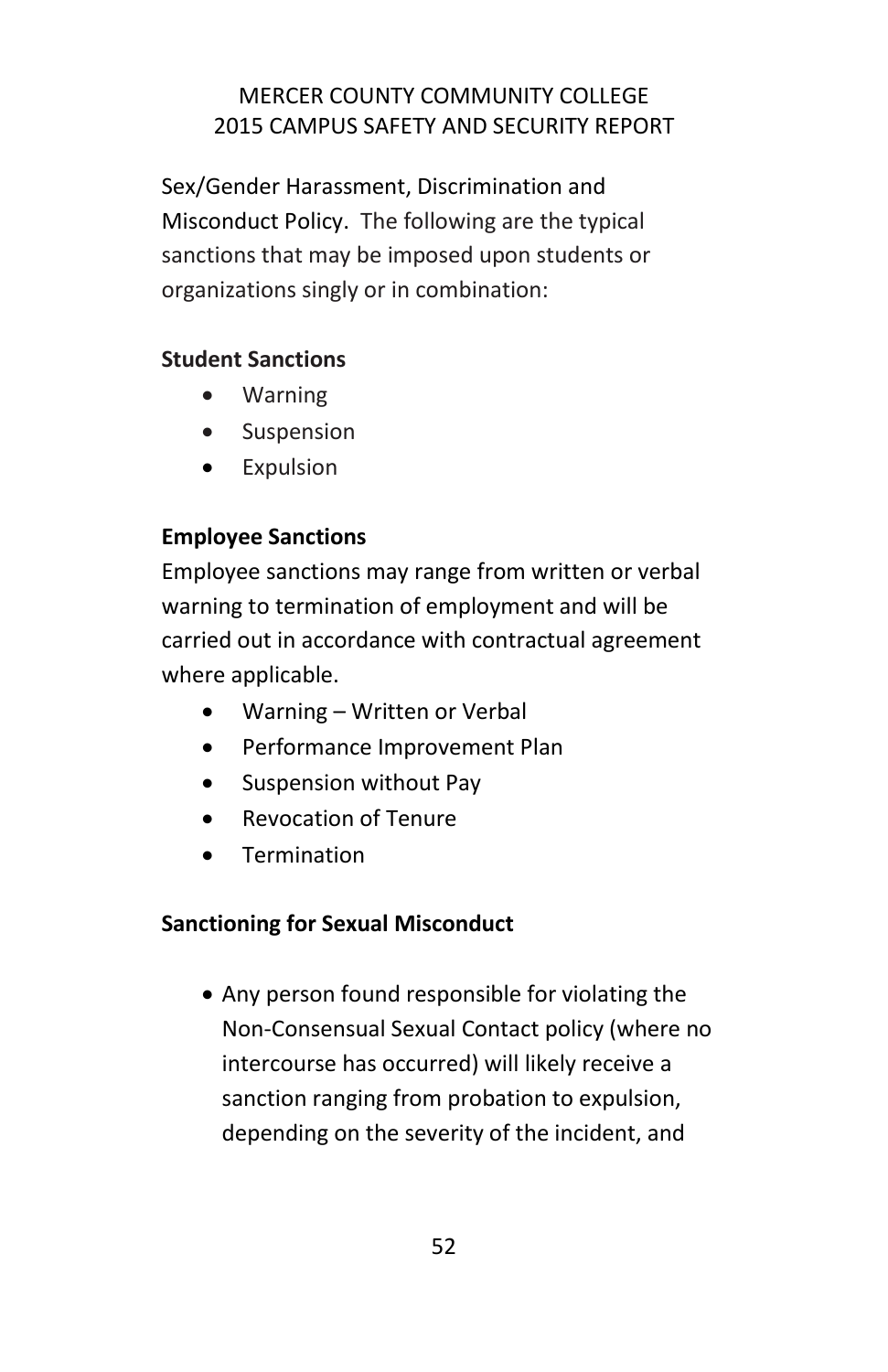taking into account any previous disciplinary violations.\*

- Any person found responsible for violating the Non-Consensual Sexual Intercourse policy will likely face a recommended sanction of suspension or expulsion (student) or suspension or termination (employee).\*
- Any person found responsible for violating the Sexual Exploitation or Sexual Harassment policies will likely receive a recommended sanction ranging from warning to expulsion or termination, depending on the severity of the incident, and taking into account any previous disciplinary violations.\*

\*The decision-making body reserves the right to broaden or lessen any range of recommended sanctions in the case of serious mitigating circumstances or egregiously offensive behavior. Neither the initial hearing officers nor any appeals body or officer will deviate from the range of recommended sanctions unless compelling justification exists to do so.

# **CONFIDENTIALITY, PRIVACY AND REPORTING Confidentiality and Reporting of Offenses**

All college employees (faculty, staff, administrators) are expected to immediately report actual or suspected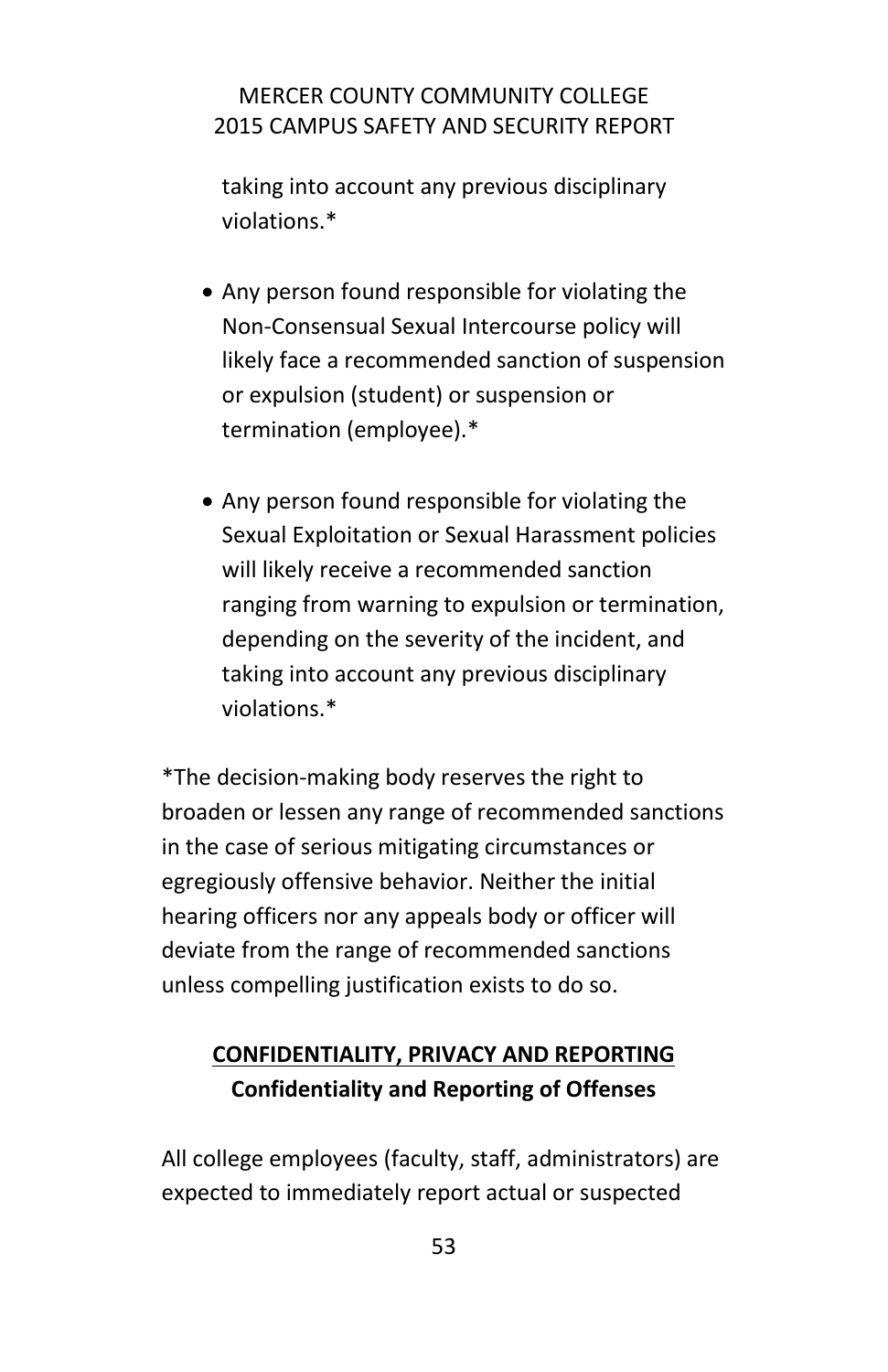discrimination or harassment to appropriate officials, though there are some limited exceptions. In order to make informed choices, it is important to be aware of confidentiality and mandatory reporting requirements when consulting campus resources. On campus, some resources may maintain confidentiality – meaning they are not required to report actual or suspected discrimination or harassment to appropriate college officials - thereby offering options and advice without any obligation to inform an outside agency or individual unless a victim has requested information to be shared. Other resources exist for a victim to report crimes and policy violations and these resources will take action when an incident is reported to them. The following describes the two reporting options at college:

## **Confidential Reporting**

If a reporting party would like the details of an incident to be kept confidential, the reporting party may speak with:

- On-campus licensed professional counselors and staff
- On-campus members of the clergy/chaplains working within the scope of their licensure or ordination
- Athletic trainers (Is Lisa Camillone licensed? If so, the communication is privileged under state statute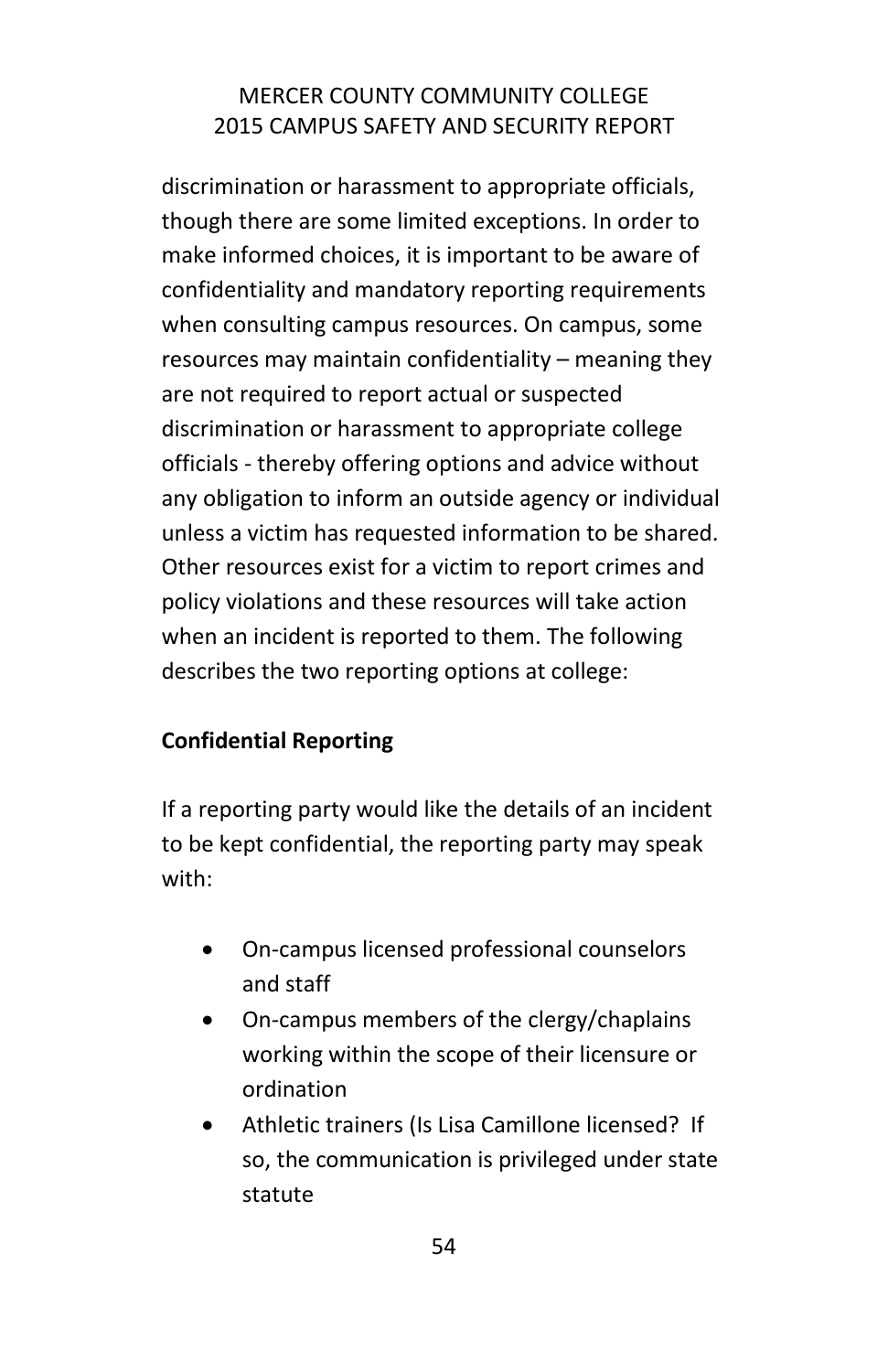- Off-campus:
	- o Licensed professional counselors
	- o Local rape crisis counselors
	- o Domestic violence resources,
	- o Local or state assistance agencies,
	- o Clergy/Chaplains

All of the above employees will maintain confidentiality except in extreme cases of immediate threat or danger, or abuse of a minor. Campus counselors and/or the Employee Assistance Program (Insert MEAS contact information) are available to help free of charge and can be seen on an emergency basis during normal business hours. These employees will submit timely yearly anonymous, aggregate statistical information every semester (Fall and Spring) for Clery Act purposes unless they believe it would be harmful to a specific client, patient or parishioner.

#### **Formal Reporting Options**

All college employees have a duty to report, unless they fall under the "Confidential Reporting" section above. Reporting parties may want to consider carefully whether they share personally identifiable details with non-confidential employees, as those details must be shared by the employee with the Title IX Coordinator and/or Deputy Coordinators. Employees must share all details of the reports they receive. Generally, climate surveys, classroom writing assignments, human subjects research, or events such as Take Back the Night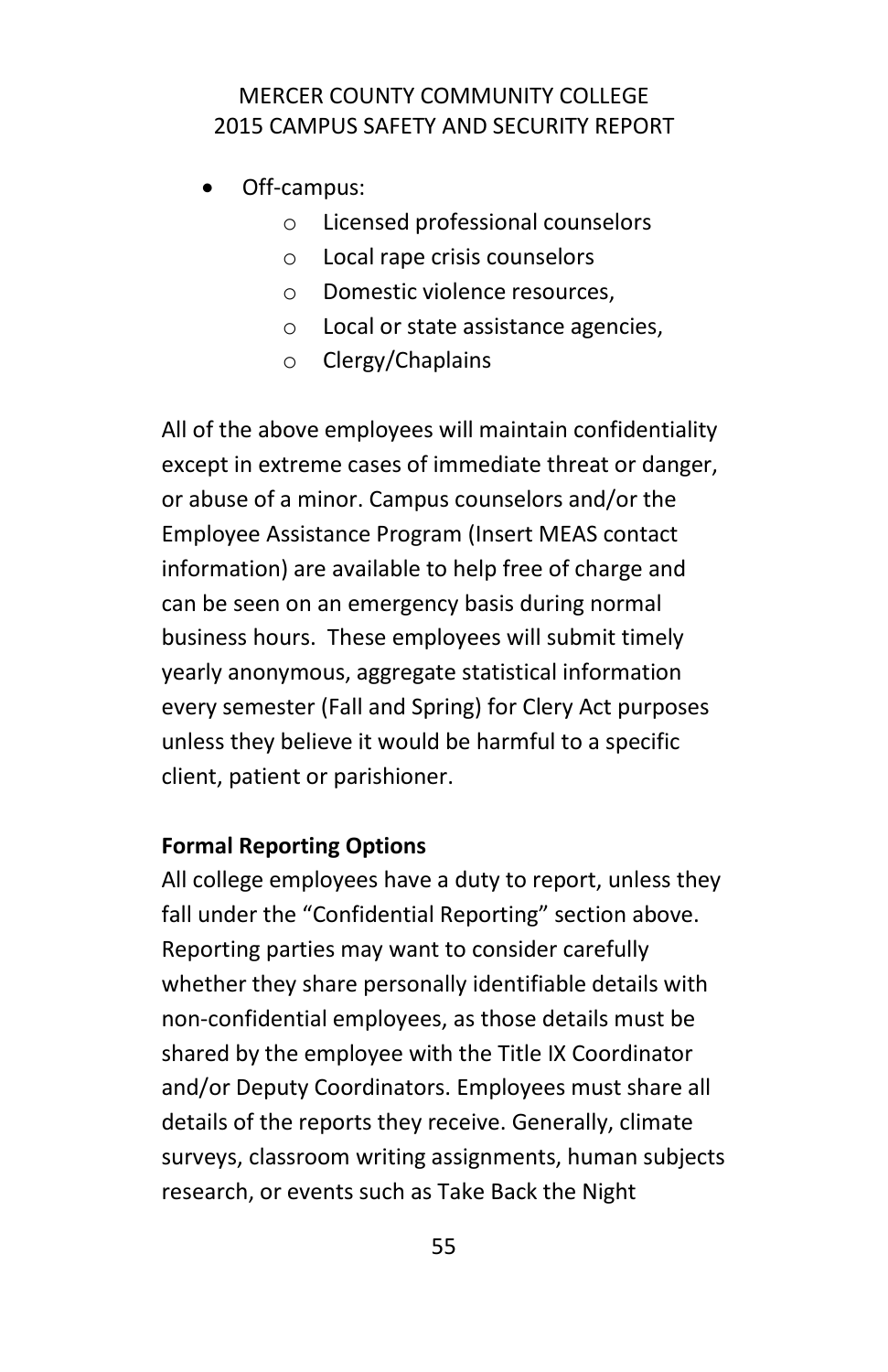marches or speak-outs do not provide notice that must be reported to the Coordinator by employees. Remedial actions may result without formal college action.

If a victim does not wish for their name to be shared, does not wish for an investigation to take place, or does not want a formal resolution to be pursued, the victim may make such a request to the Title IX Coordinator or Deputy Coordinators, who will evaluate that request in light of the duty to ensure the safety of the campus and comply with federal law. In cases indicating pattern, predation, threat, weapons and/or violence, the College will likely be unable to honor a request for confidentiality. In cases where the victim requests confidentiality and the circumstances allow the College to honor that request, the College will offer interim supports and remedies to the victim and the community, but will not otherwise pursue formal action. A reporting party has the right, and can expect, to have reports taken seriously by the College when formally reported, and to have those incidents investigated and properly resolved through these procedures.

Formal reporting still affords privacy to the reporter, and only a small group of officials who need to know will be told, including but not limited to the: President, VP of Academics, VP of Operations, Executive Dean for Student Affairs, and Campus Security. Information will be shared as necessary with investigators, witnesses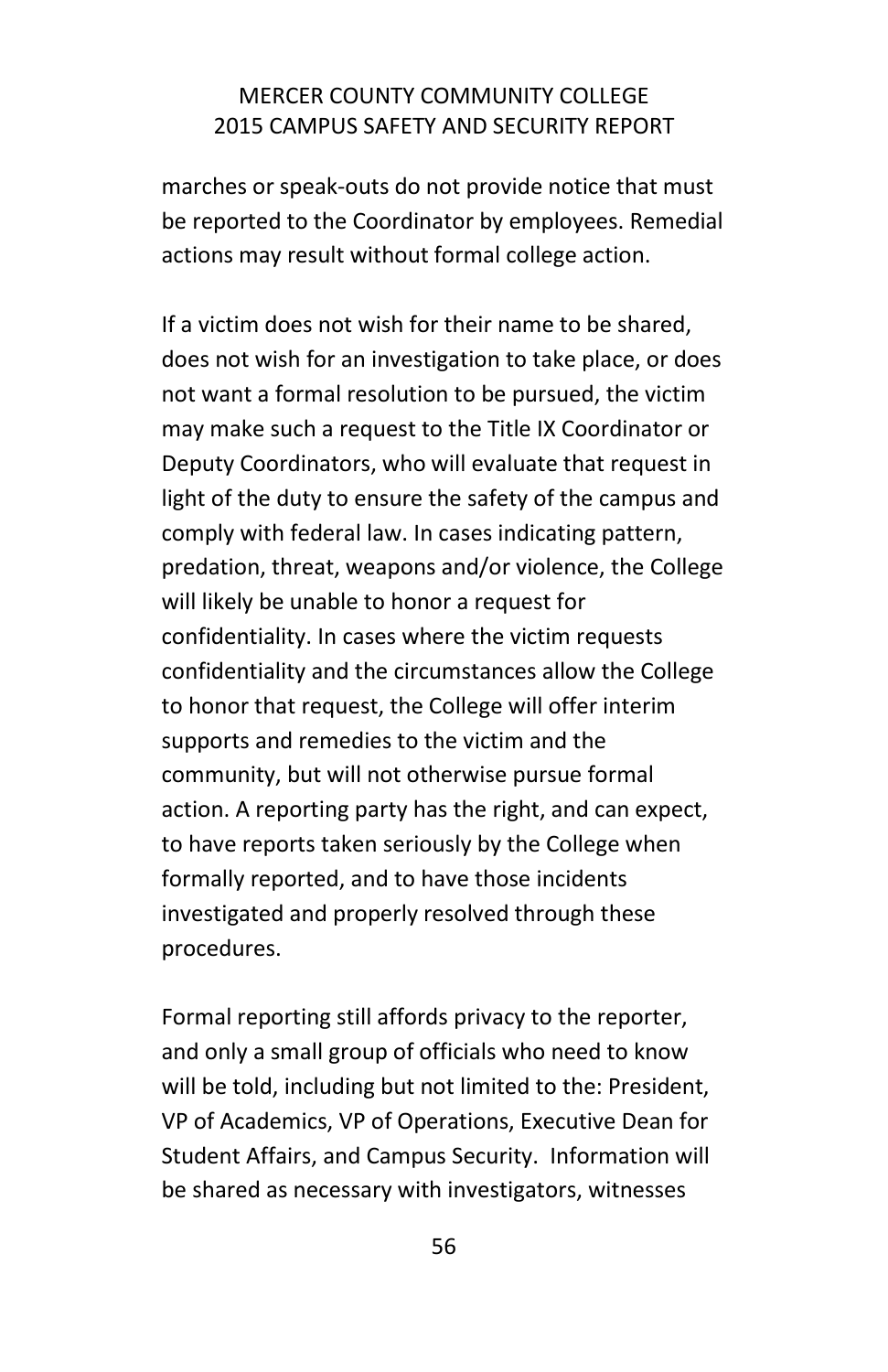and the responding party. The circle of people with this knowledge will be kept as tight as possible to preserve a reporting party's rights and privacy.

Reports to the Title IX Coordinator can be made via email, phone or in person at the contact information below:

**José A. Fernández 1200 Old Trenton Rd. – AD 254A West Windsor, NJ 08550 Mail to: PO Box 17202, Trenton NJ 08690 Voice Phone: (609) 570-3635 Email: [fernandj@mccc.edu](mailto:fernandj@mccc.edu)**

Failure of a non-confidential employee, as described in this section, to report an incident or incidents of sex or gender harassment or discrimination of which they become aware, is a violation of these procedures and can subject to disciplinary action for failure to comply.

# **Federal Statistical Reporting Obligations**

Certain campus officials – those deemed Campus Security Authorities - have a duty to report sexual assault, domestic violence, dating violence and stalking for federal statistical reporting purposes (Clery Act). All personally identifiable information is kept confidential, but statistical information must be passed along to campus law enforcement regarding the type of incident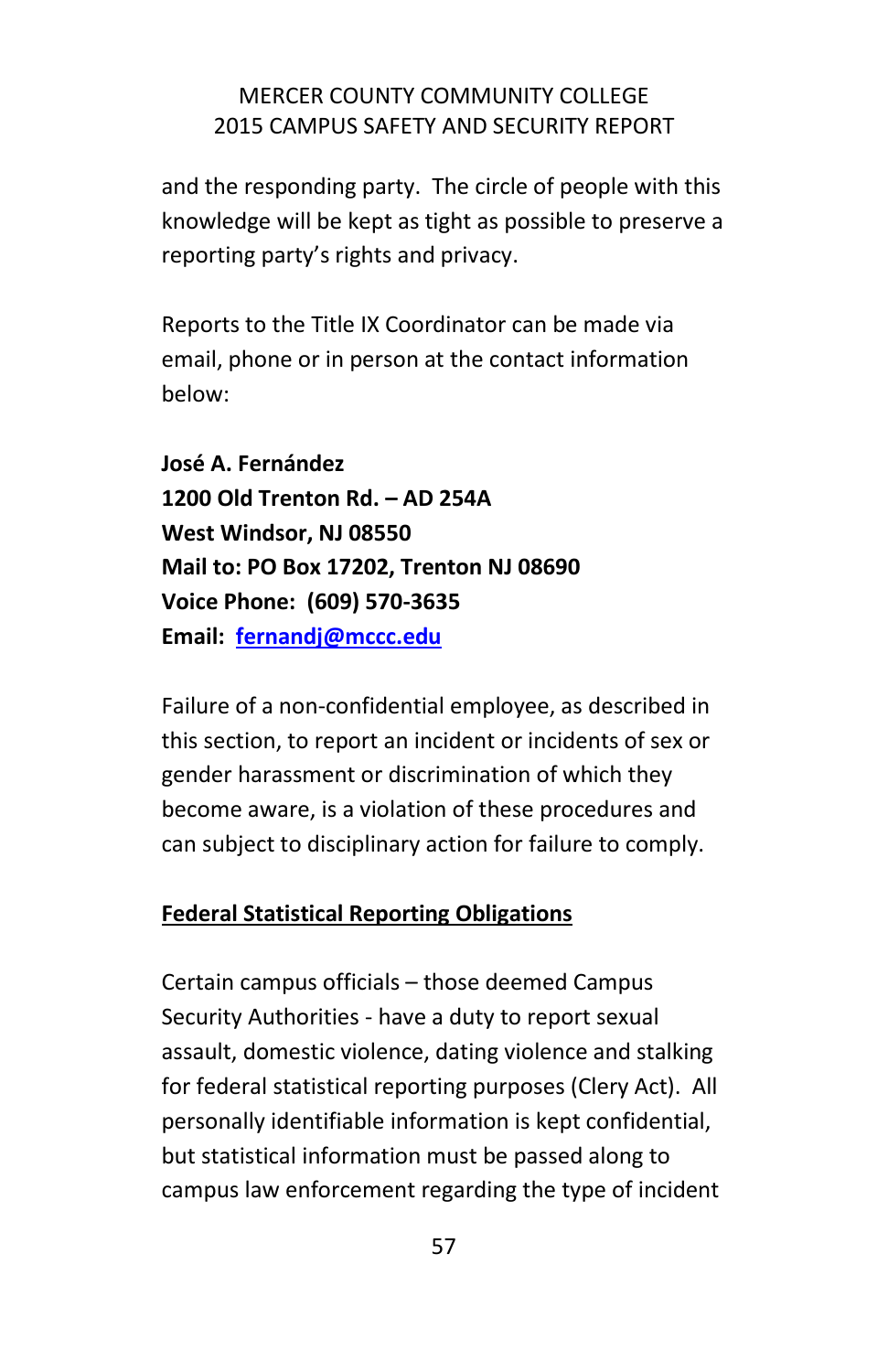and its general location (on or off-campus, in the surrounding area, but no addresses are given) for publication in the Annual Security Report. This report helps to provide the community with a clear picture of the extent and nature of campus crime, to ensure greater community safety. Mandated federal reporters include: student/conduct affairs, campus law enforcement, local police, coaches, athletic directors, residence life staff, student activities staff, human resources staff, advisors to student organizations and any other official with significant responsibility for student and campus activities. The information to be shared includes the date, the location of the incident (using Clery location categories) and the Clery crime category. This reporting protects the identity of the victim and may be done anonymously.

#### **Federal Timely Warning Reporting Obligations**

Victims of sexual misconduct should also be aware that college administrators must issue immediate timely warnings for incidents reported to them that are confirmed to pose a substantial threat of bodily harm or danger to members of the campus community. The college will ensure that a victim's name and other identifying information is not disclosed, while still providing enough information for community members to make safety decisions in light of the danger.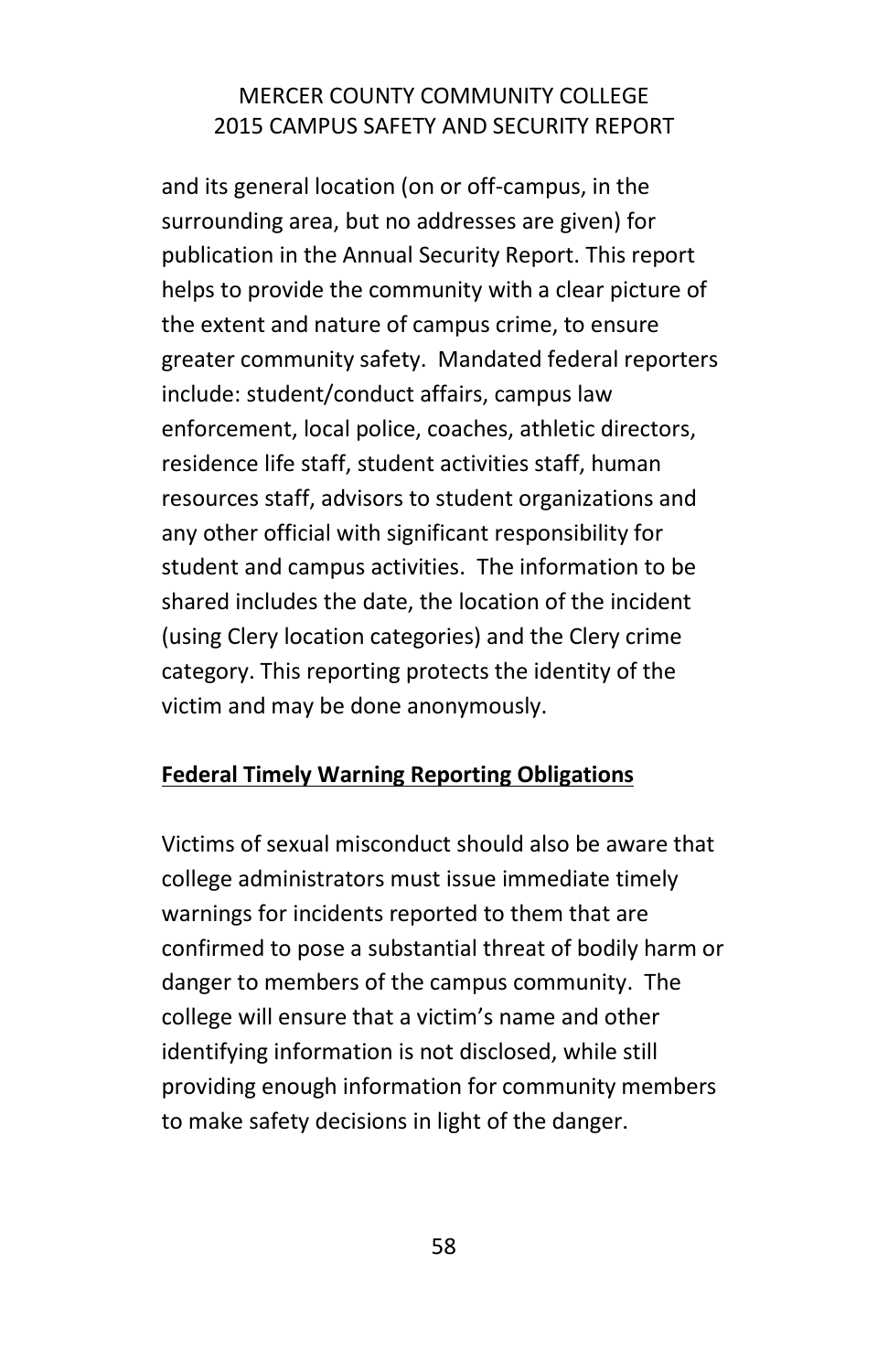#### **Additional Provisions**

a. Attempted violations

In most circumstances, college will treat attempts to commit any of the violations listed in the *Gender-Misconduct Policy* as if those attempts had been completed.

b. False Reports

College will not tolerate intentional false reporting of incidents. It is a violation of the [*Student Code of Conduct*] to make an intentionally false report of any policy violation, and it may also violate state criminal statutes and civil defamation laws.

c. Amnesty for Victims and Witnesses

The college community encourages the reporting of misconduct and crimes by victims and witnesses. Sometimes, victims or witnesses are hesitant to report to college officials or participate in resolution processes because they fear that they themselves may be accused of policy violations, such as underage drinking at the time of the incident. It is in the best interests of this community that as many victims as possible choose to report to college officials, and that witnesses come forward to share what they know. To encourage reporting, college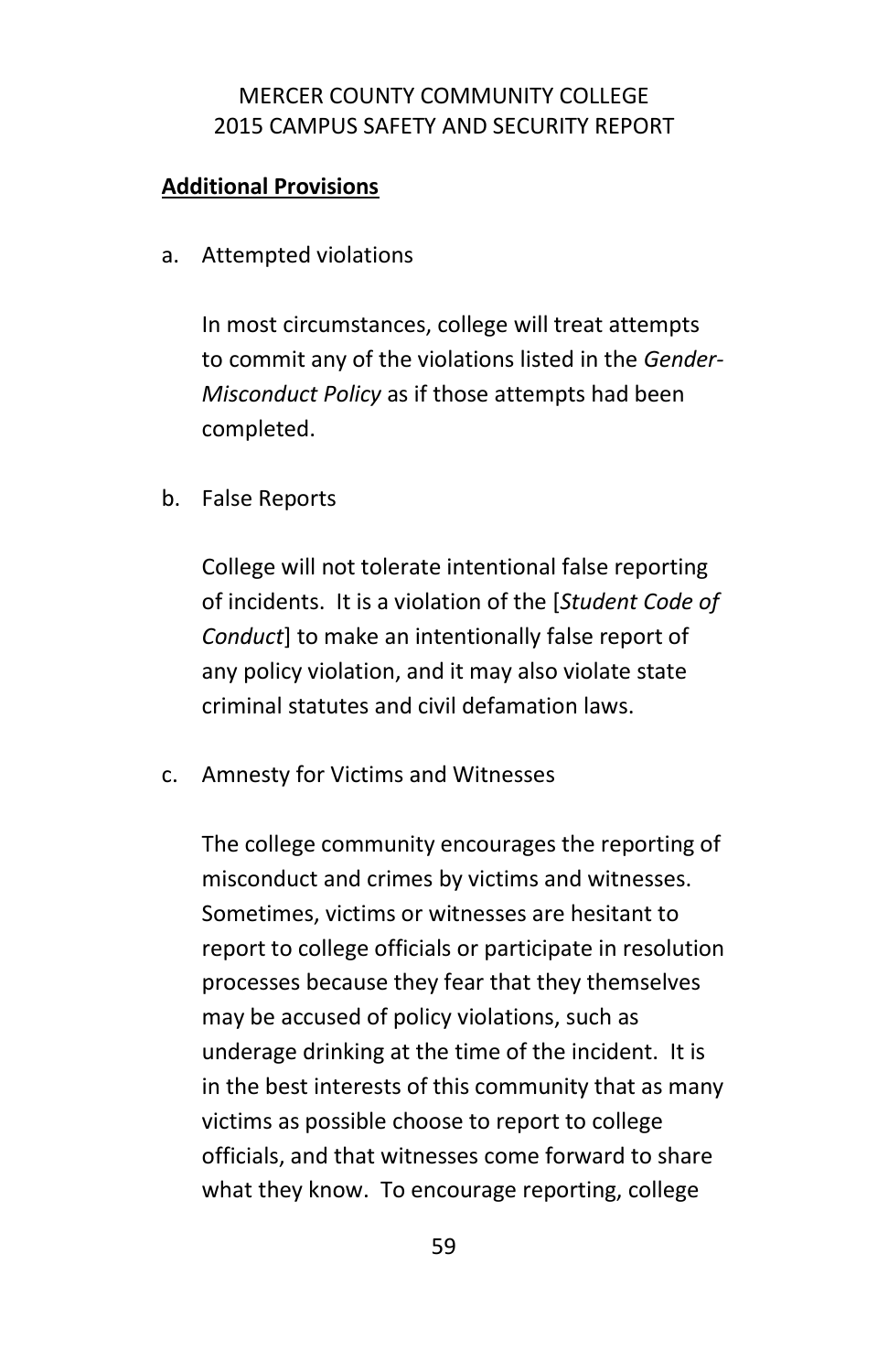pursues a policy of offering victims of misconduct and witnesses amnesty from minor policy violations related to the incident.

Sometimes, students are hesitant to offer assistance to others for fear that they may get themselves in trouble (for example, as student who has been drinking underage might hesitate to help take a sexual misconduct victim to the Campus Police). The college pursues a policy of amnesty for students who offer help to others in need. [While policy violations cannot be overlooked, the college will provide educational options, rather than punishment, to those who offer their assistance to others in need.

#### d. Parental Notification

The college reserves the right to notify parents/guardians of dependent students regarding any health or safety risk, change in student status or conduct situation, particularly alcohol and other drug violations. The college may also notify parents/guardians of non-dependent students who are under age 21 of alcohol and/or drug policy violations. Where a student is non-dependent, the college will contact parents/guardians to inform them of situations in which there is a significant and articulable health and/or safety risk. The college also reserves the right to designate which college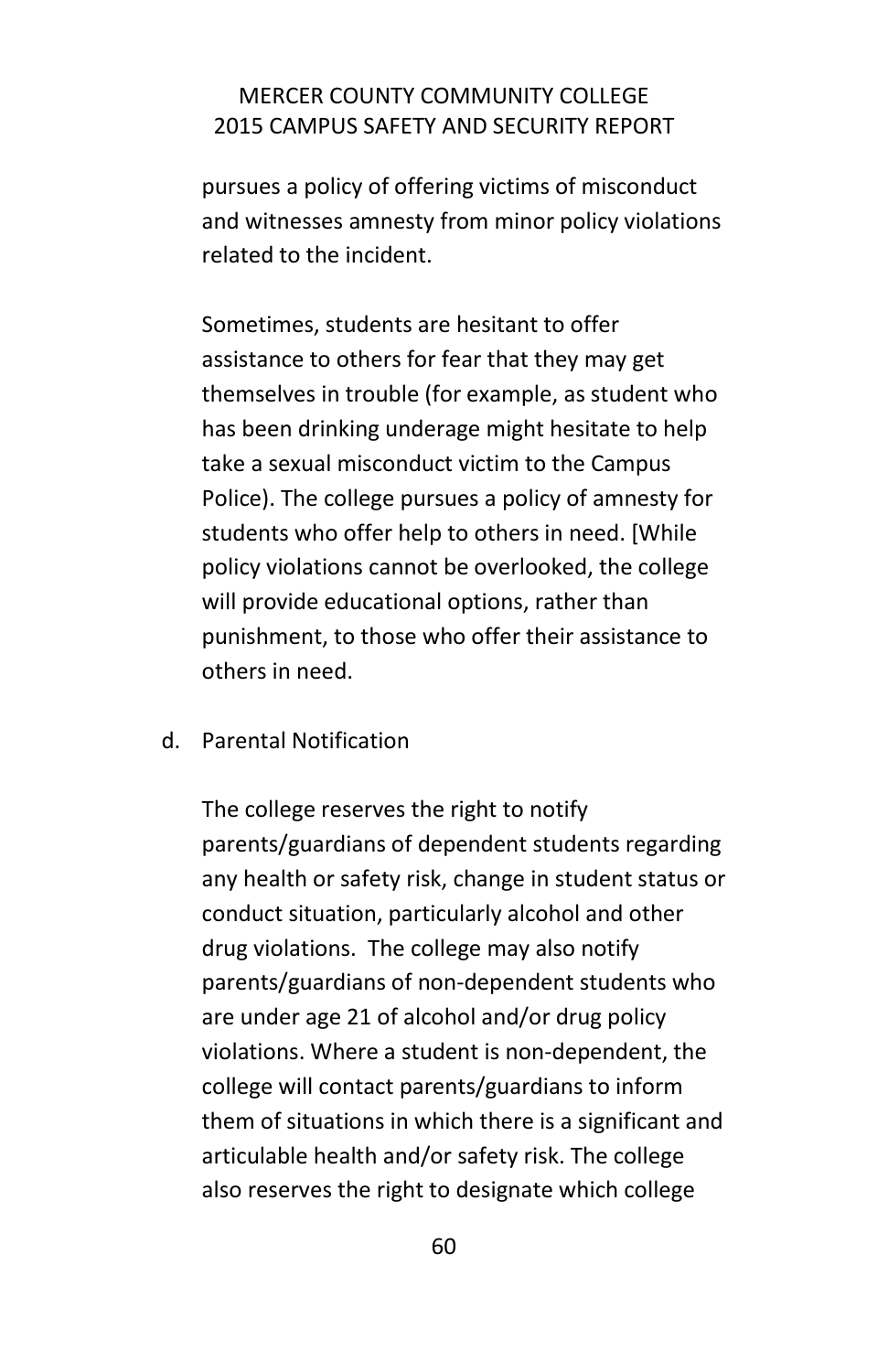officials have a need to know about individual conduct reports pursuant to the Family Educational Rights and Privacy Act.

# **CAMPUS SEXUAL ASSAULT VICTIM`S BILL OF RIGHTS INTRODUCTION**

A college or university in a free society must be devoted to the pursuit of truth and knowledge through reason and open communication among its members. Academic communities acknowledge the necessity of being intellectually stimulating where the diversity of ideas is valued. Its rules must be conceived for the purpose of furthering and protecting the rights of the university community in achieving these ends.

The boundaries of personal freedom are limited by applicable state and federal laws and institutional rules and regulations governing interpersonal behavior. In creating a community free from violence, sexual assault and non-consensual sexual contact, respect for the individual and human dignity are of paramount importance.

The state of New Jersey recognizes that the impact of violence on its victims and the surrounding community can be severe and long lasting. Thus, it has established this Bill of Rights to articulate requirements for policies, procedures and services designed to insure that the needs of victims are met and that the colleges and universities in New Jersey create and maintain communities that support human dignity.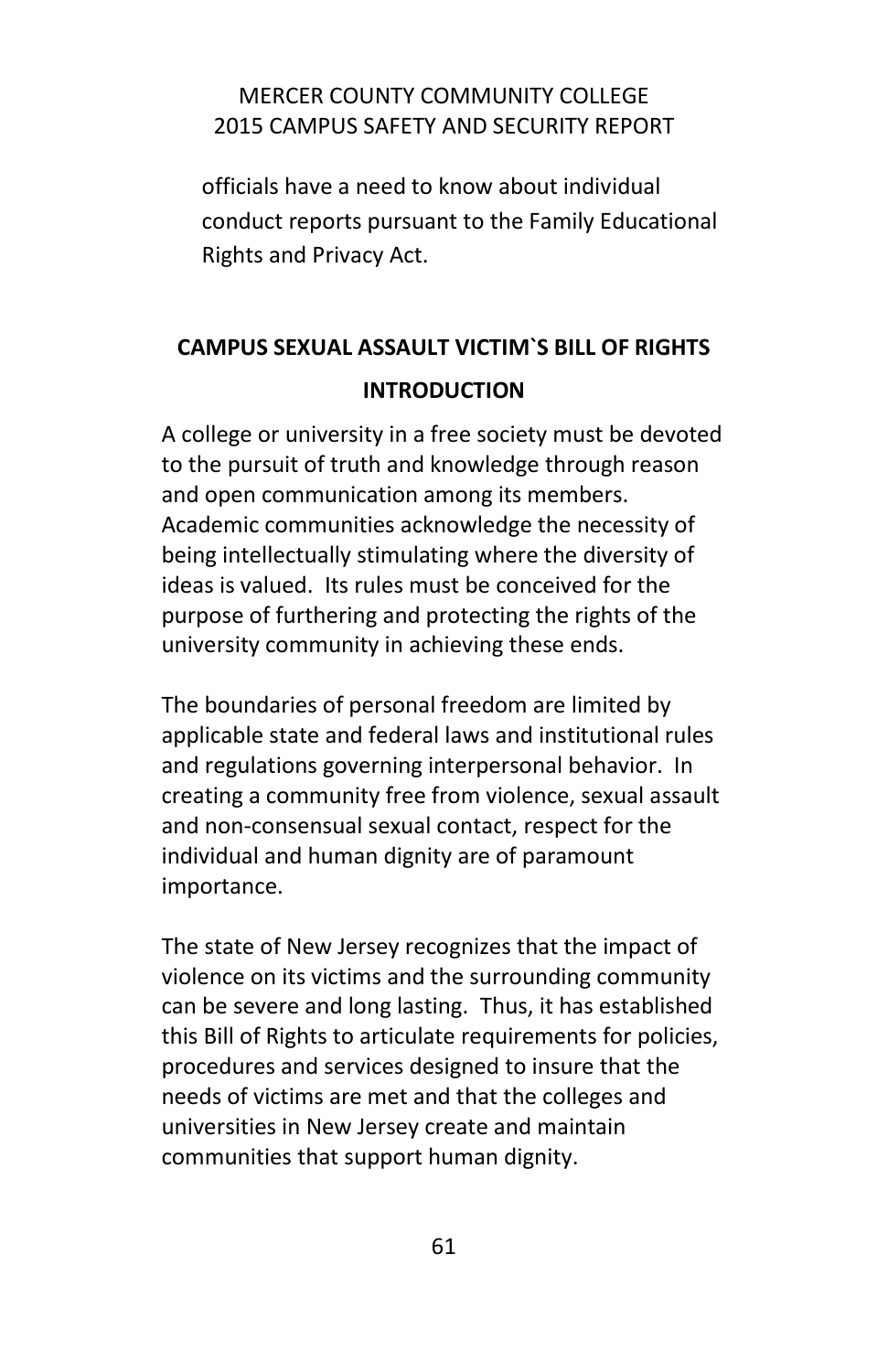#### **BILL OF RIGHTS**

The following rights shall be accorded to victims of sexual assault that occur:

- On the campus of any public or independent institution of higher education in the state of New Jersey, and
- where the victim or alleged perpetrator is a student at that institution and/or
- when the victim is a student involved in an off-campus assault.

#### **HUMAN DIGNITY RIGHTS:**

- to be free from any suggestion that victims must report the crimes to be assured of any other right guaranteed under this policy
- to have any allegations of sexual assault treated seriously; the right to be treated with dignity
- to be free from any suggestion that victims are responsible for the commission of crimes against them
- to be free from pressure from campus personnel to:
	- o report crimes if the victim does not wish to do so
	- o report crimes as lesser offenses than the victim perceives the crime to be
	- $\circ$  refrain from reporting crime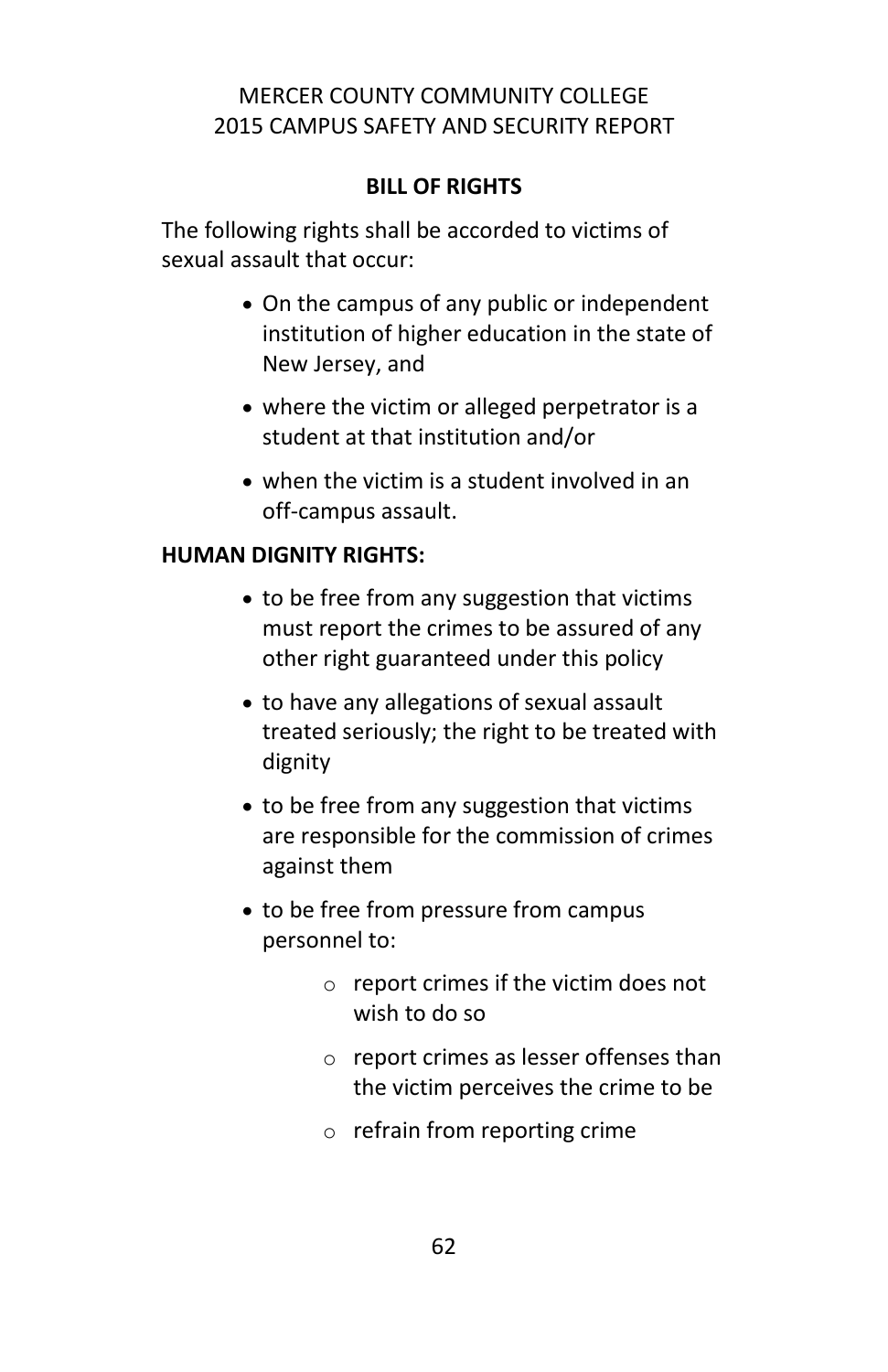o refrain from reporting crimes to avoid unwanted personal publicity.

#### **RIGHTS TO RESOURCES ON AND OFF CAMPUS:**

- to be notified of existing campus and community based medical, counseling, mental health and student services for victims of sexual assault whether or not the crime is formally reported to campus or civil authorities
- to have access to campus counseling under the same terms and conditions as apply to other students in their institution seeking such counseling
- to be informed of and assisted in exercising:
	- o any rights to confidential or anonymous testing for sexually transmitted diseases, human immunodeficiency virus, and/or pregnancy
	- $\circ$  any rights that may be provided by law to compel and disclose the results of testing of sexual assault suspects for communicable diseases.

#### **CAMPUS JUDICIAL RIGHTS:**

- to be afforded the same access to legal assistance as the accused
- to be afforded the same opportunity to have others present during any campus disciplinary proceeding that is allowed the accused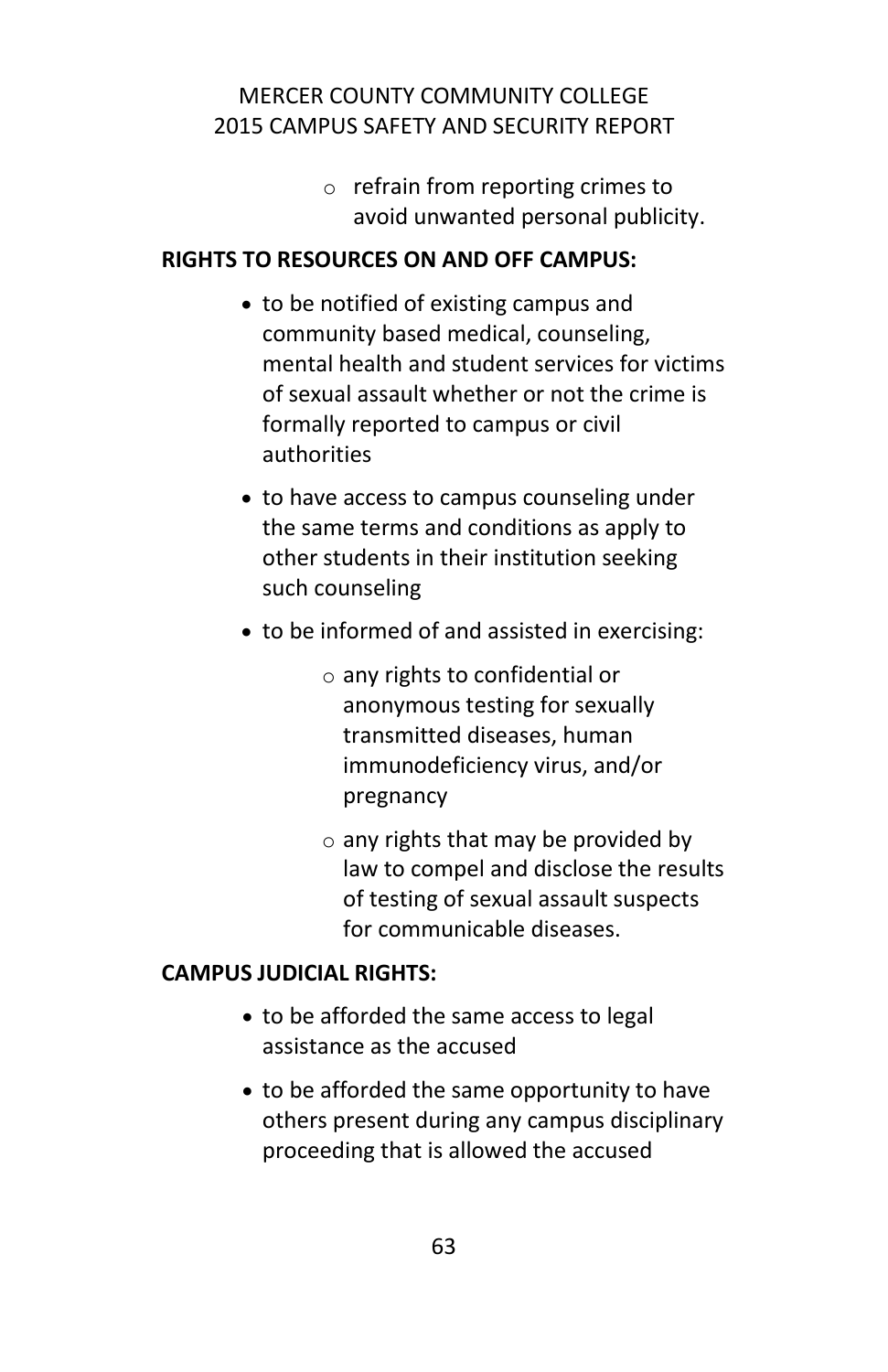to be notified of the outcome of the sexual assault disciplinary proceeding against the accused.

#### **LEGAL RIGHTS:**

- to have any allegation of sexual assault investigated and adjudicated by the appropriate criminal and civil authorities of the jurisdiction in which the sexual assault is reported
- to receive full and prompt cooperation and assistance of campus personnel in notifying the proper authorities
- to receive full, prompt, and victim-sensitive cooperation of campus personnel with regard to obtaining, securing and maintaining evidence, including a medical examination when it is necessary to preserve evidence of the assault.

#### **CAMPUS INTERVENTION RIGHTS:**

- to require campus personnel to take reasonable and necessary actions to prevent further unwanted contact of victims by their alleged assailants
- to be notified of the options for and provided assistance in changing academic and living situations if such changes are reasonably available.

#### **STATUTORY MANDATES:**

• Each campus must guarantee that this Bill of Rights is implemented. It is the obligation of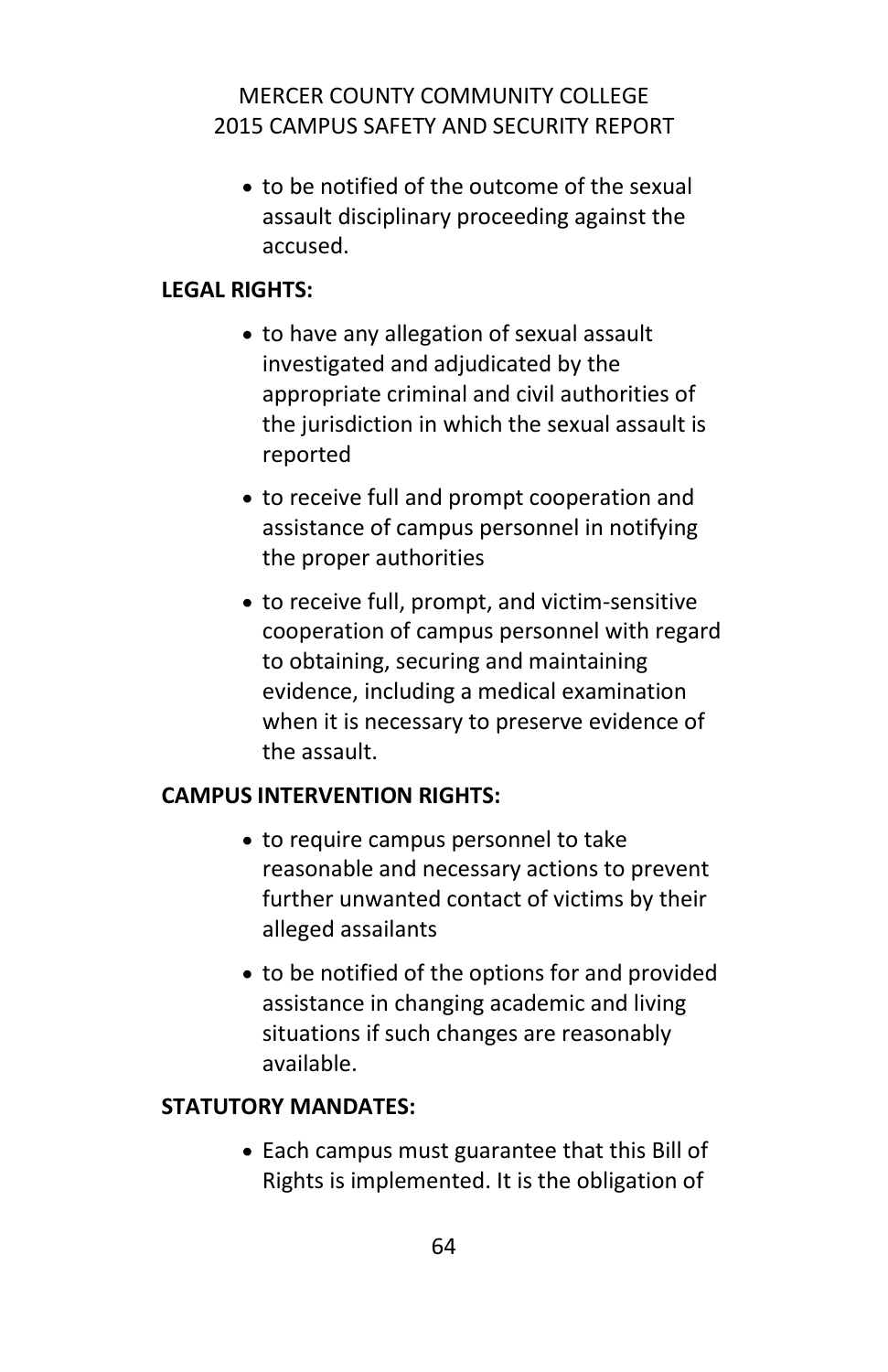the individual campus governing board to examine resources dedicated to services required and to make appropriate requests to increase or reallocate resources where necessary to ensure implementation

- Each campus shall make every reasonable effort to ensure that every student at that institution receives a copy of this document
- Nothing in this act or any *Campus Assault Victim`s Bill of Rights* developed in accordance with the provisions of this act, shall be construed to preclude or in any way restrict any public or independent institution of higher education in the State from reporting any suspected crime or offense to the appropriate law enforcement authorities.

#### **QUESTIONS AND ANSWERS**

Here are some of the most commonly asked questions regarding the college's sexual misconduct policy and procedures.

*Does information about a report remain private?*

The privacy of all parties to a report of sexual misconduct must be respected, except insofar as it interferes with the college's obligation to fully investigate allegations of sexual misconduct. Where privacy is not strictly kept, it will still be tightly controlled on a need-to-know basis. The college will not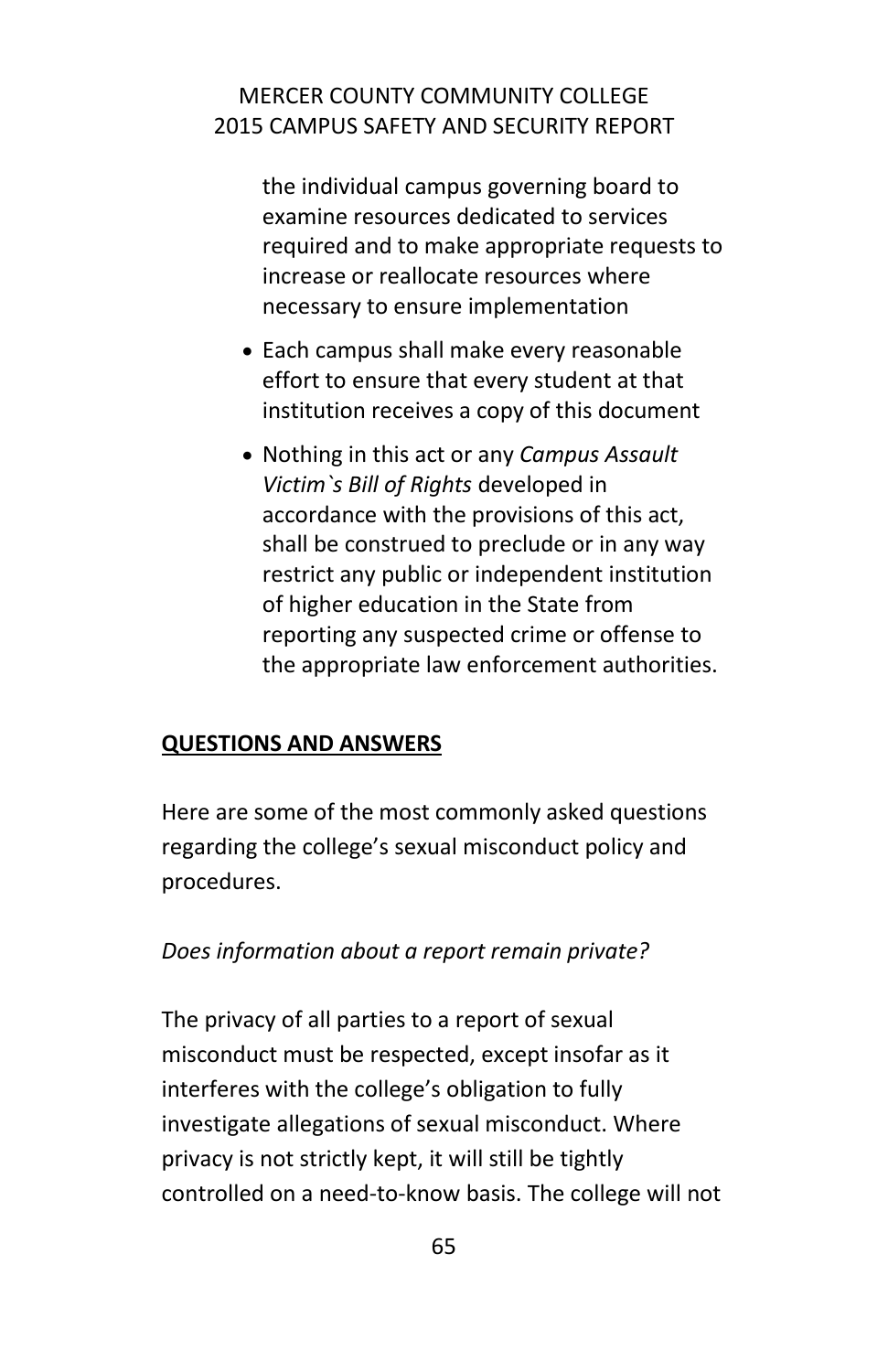disseminate information and/or written materials to persons not involved in the resolution process without the consent of both parties. Witnesses are also required to maintain the privacy of information shared with them during interviews and/or hearings. Violations of the privacy of the reporting party or the responding party may lead to conduct action by the college, though both parties are allowed to share their perspectives and experiences. All parties, including witnesses, involved in an allegation are strongly encouraged to maintain the privacy of information and/or written materials.

In all resolutions of sexual misconduct, all parties will be informed of the outcome. In some instances, the administration also may choose to make a brief public announcement of the nature of the violation and the action taken, without using the name or identifiable information of the alleged victim. Certain college administrators are informed of the outcome within the bounds of student privacy (e.g., the President of the college, Executive Dean of Student Affairs, VP for Academic Affairs, Director of Security). If there is a report of an act of alleged sexual misconduct to a conduct officer of the college and there is evidence that a felony has occurred, the victim will be offered assistance in reporting it to the local police. This does not mean charges will be automatically filed or that a victim must speak with the police. The institution also must statistically report the occurrence on campus of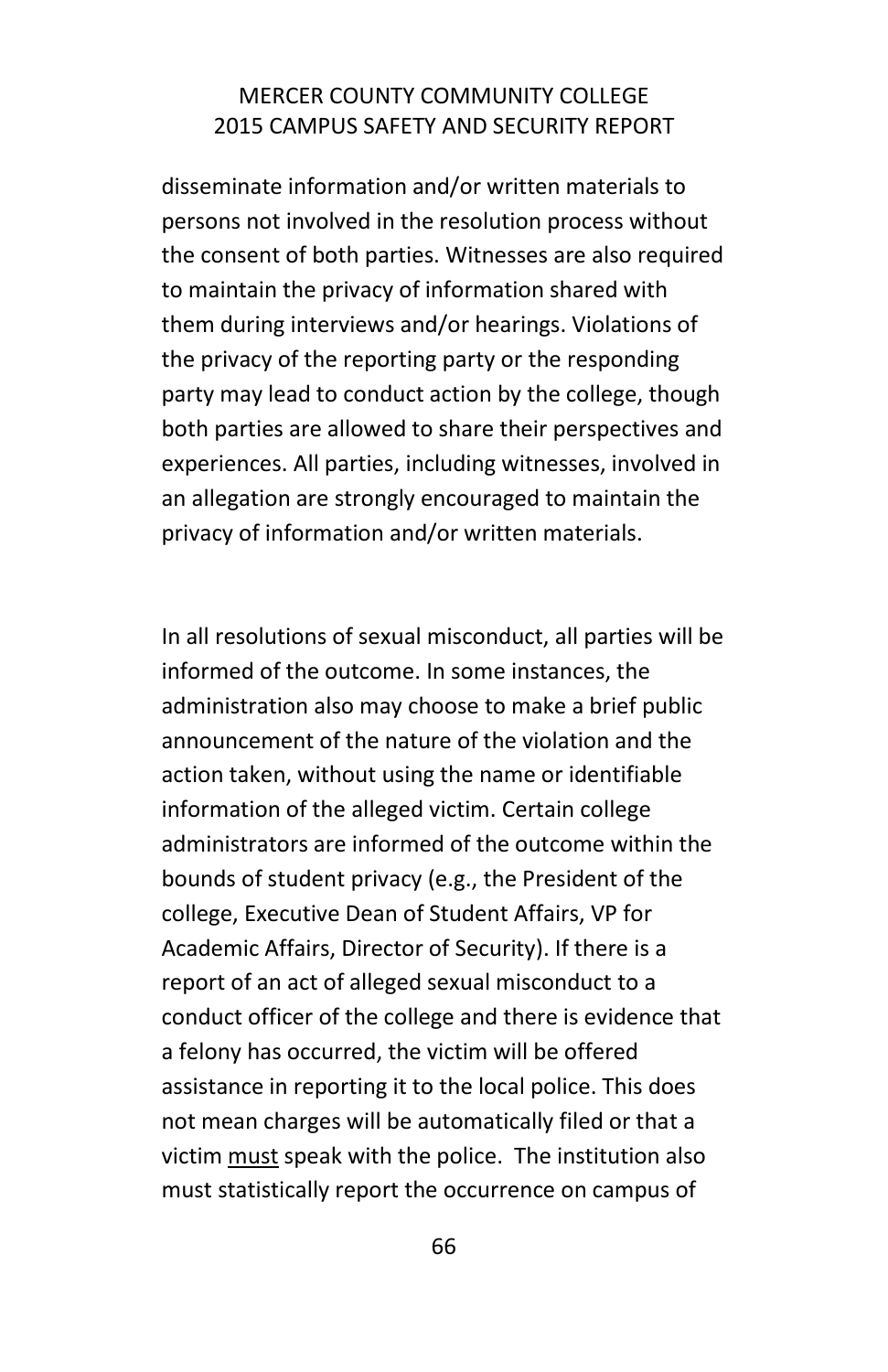major violent crimes, including certain sex offenses, in an "Annual Security Report" of campus crime statistics. This statistical report does not include personally identifiable information.

#### *Will my parents be told?*

No, not unless you tell them. Whether you are the reporting party or the responding party, the College's primary relationship is to the student and not to the parent. However, in the event of major medical, disciplinary, or academic jeopardy, students are strongly encouraged to inform their parents. College officials will directly inform parents when requested to do so by a student, in a life-threatening situation, or if an individual has signed the permission form at registration which allows such communication.

#### *Will the responding party know my identity?*

Yes, if the college determines there is reasonable cause to believe a violation has occurred and investigates the matter. The responding party has the right to know the identity of the reporting party.

*Do I have to name the responding party?*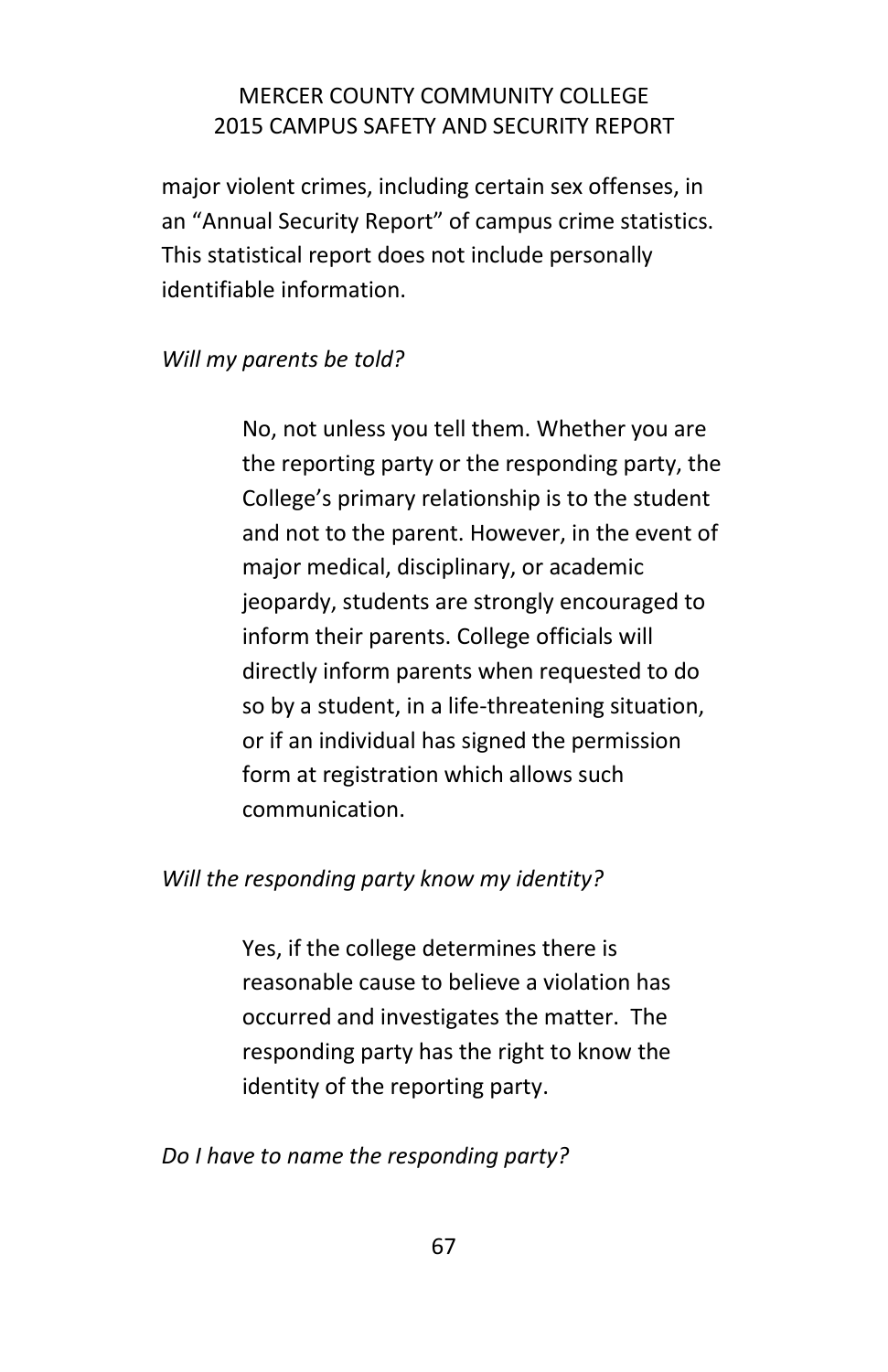Yes, if you want formal disciplinary action to be taken against the responding party. You can report the incident without the identity of the responding party, but doing so may limit the institution's ability to respond comprehensively.

#### *What do I do if I am accused of sexual misconduct?*

DO NOT contact the reporting party. You may immediately want to contact someone who can act as your advisor or advocate; anyone may serve as your advisor or advocate. You may also contact the Executive Dean of Student Affairs, which can explain the college's procedures for addressing sexual misconduct reports. You may also want to talk to a confidential counselor or seek other community assistance. See below regarding legal representation.

*Will I (as a victim) have to pay for counseling/or medical care?*

> No, if the services are provided by the college. If a victim is accessing community and non-college services, payment for these will be subject to state/local laws, insurance requirements, etc.

*How is a report of sexual misconduct decided?*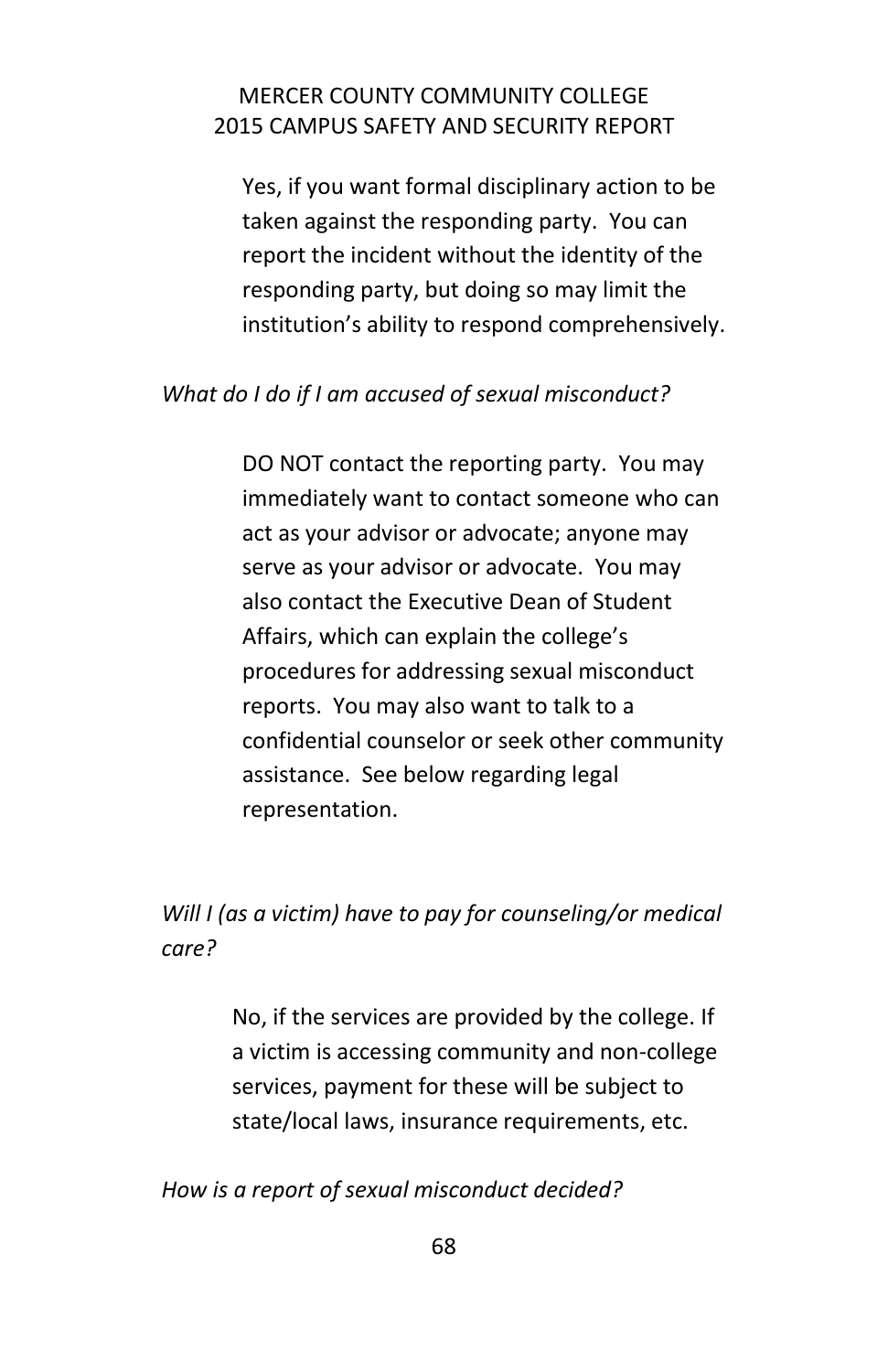The college investigates allegations of sex/gender based harassment, discrimination or misconduct to determine whether there is evidence to indicate a policy violation is "more likely than not." This standard, called the preponderance of the evidence, corresponds to an amount of evidence indicating a policy violation is more than 50% likely.

# *What should I do about preserving evidence of a sexual assault?*

Police are in the best position to secure evidence of a crime. Physical evidence of a criminal sexual assault must be collected from the alleged victim's person within 120 hours, though evidence can often be obtained from towels, sheets, clothes, etc. for much longer periods of time. If you believe you have been a victim of a criminal sexual assault, you should go to the Hospital Emergency Room, before washing yourself or your clothing. The Sexual Assault Nurse Examiner (a specially trained nurse) at the hospital is usually on call 24 hours a day, 7 days a week (call the Emergency Room if you first want to speak to the nurse; ER will refer you). A student advocate from the college can also accompany you to Hospital and Security can provide transportation. If a victim goes to the hospital, local police will be called,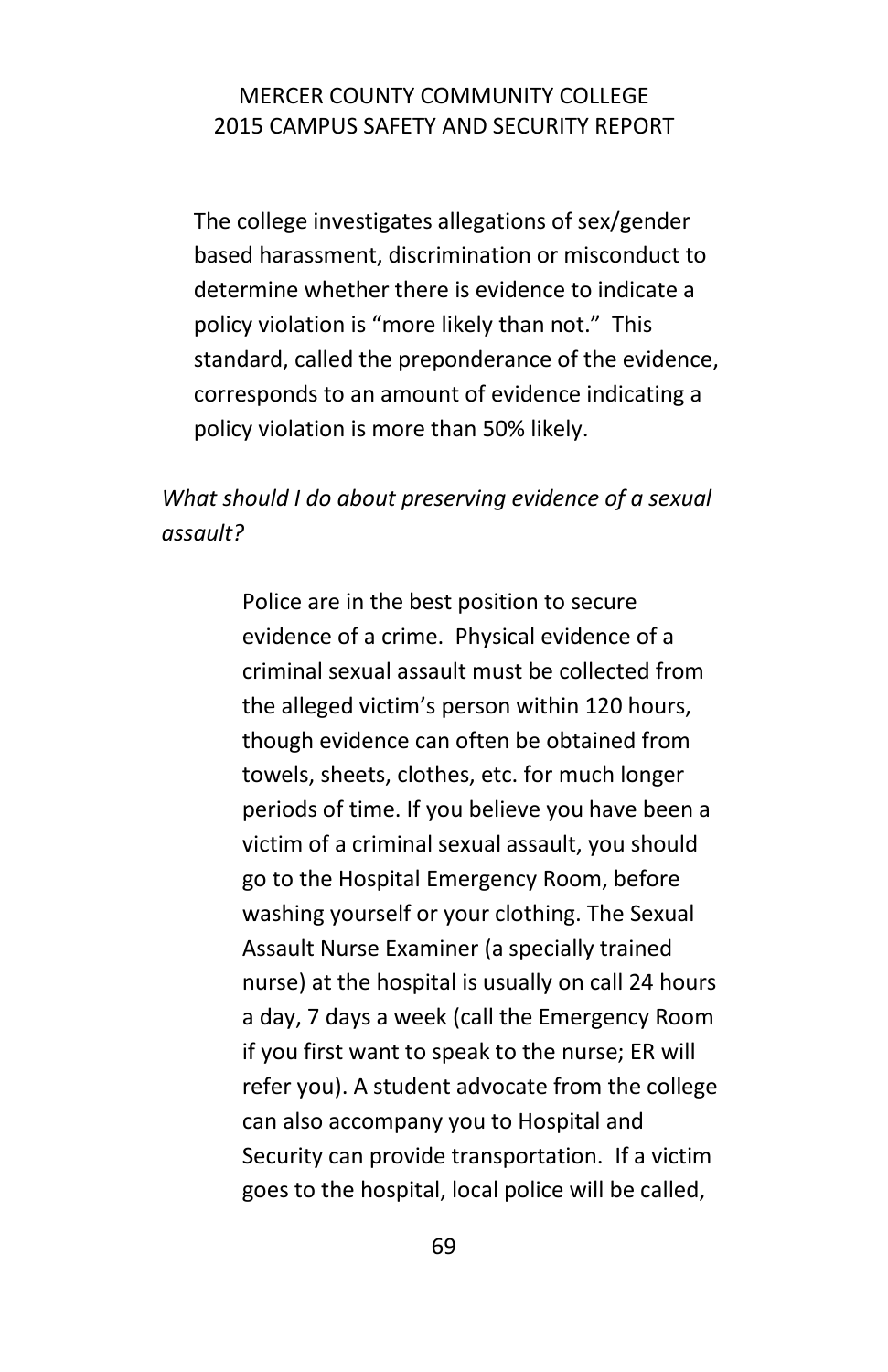but s/he is not obligated to talk to the police or to pursue prosecution. Having the evidence collected in this manner will help to keep all options available to a victim, but will not obligation him or her to any course of action. Collecting evidence can assist the authorities in pursuing criminal charges, should the victim decide later to exercise it.

For the Victim: the hospital staff will collect evidence, check for injuries, address pregnancy concerns and address the possibility of exposure to sexually transmitted infections. If you have changed clothing since the assault, bring the clothing you had on at the time of the assault with you to the hospital in a clean, sanitary container such as a clean paper grocery bag or wrapped in a clean sheet (plastic containers do not breathe, and may render evidence useless). If you have not changed clothes, bring a change of clothes with you to the hospital, if possible, as they will likely keep the clothes you are wearing as evidence. You can take a support person with you to the hospital, and they can accompany you through the exam, if you want. Do not disturb the crime scene—leave all sheets, towels, etc. that may bear evidence for the police to collect.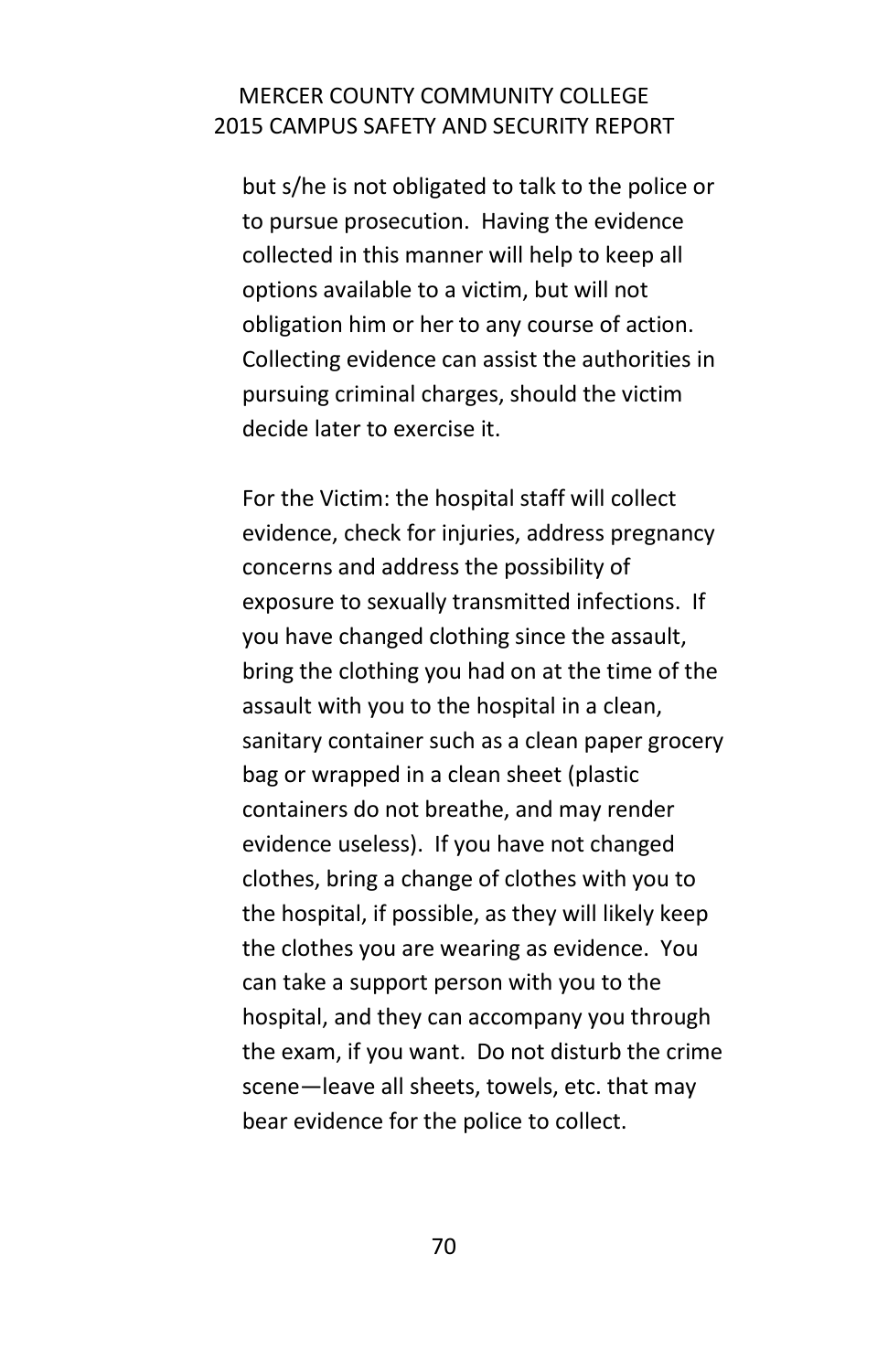Area Hospitals: **Robert Wood Johnson University Hospital - Hamilton** 1 Hamilton Health Place Hamilton NJ 08690 Phone: 609.586.7900

#### **Capital Health Medical Center – Hopewell**

One Capital Way Pennington, NJ 08534 Phone: 800.637.2374

#### **Capital Health Regional Medical Center**

750 Brunswick Avenue Trenton, NJ 08638 Phone: 609.394.6000

# **University Medical Center of Princeton at Plainsboro**

1 Plainsboro Road Plainsboro, NJ 08536 Phone: 609.853.7000

*Will a victim be sanctioned when reporting a sexual misconduct policy violation if he/she has illegally used drugs or alcohol?*

> No. The seriousness of sexual misconduct is a major concern and the college does not want any of the circumstances (e.g., drug or alcohol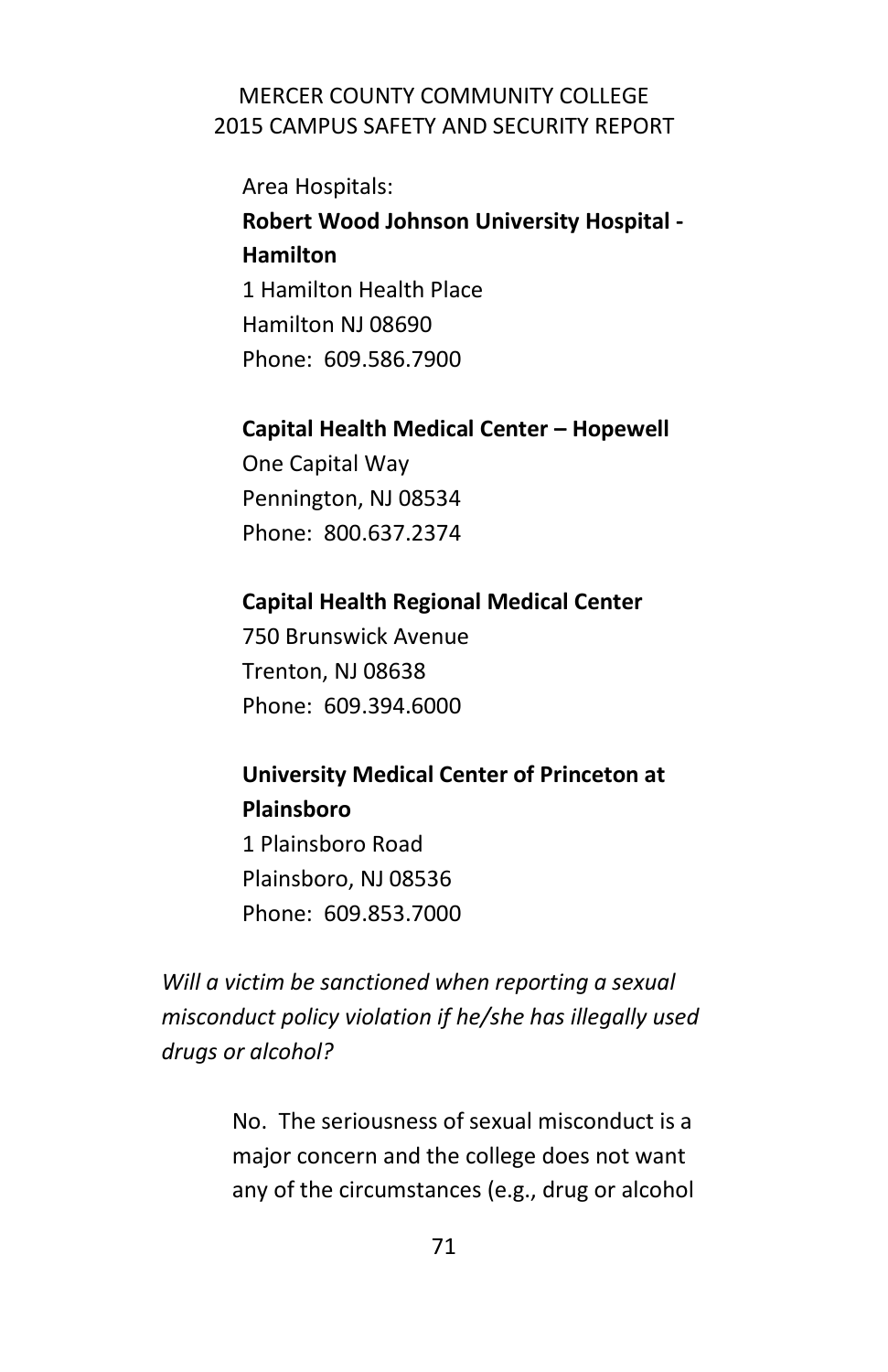use) to inhibit the reporting of sexual misconduct. The college provides amnesty from any consequences for minor policy violations that occur during or come to light as the result of a victim's report of sexual misconduct.

# *Will the use of drugs or alcohol affect the outcome of a sexual misconduct conduct resolution?*

The use of alcohol and/or drugs by either party will not diminish the responding party's responsibility. On the other hand, alcohol and/or drug use is likely to affect the reporting party's memory and, therefore, may affect the resolution of the reported misconduct. A reporting party must either remember the alleged incident or have sufficient circumstantial evidence, physical evidence and/or witnesses to prove that policy was violated. If the reporting party does not remember the circumstances of the alleged incident, it may not be possible to impose sanctions on the responding party without further corroborating information. Use of alcohol and/or other drugs will never excuse a violation by a responding party.

*Will either party's prior use of drugs and/or alcohol be a factor when reporting sexual misconduct?*